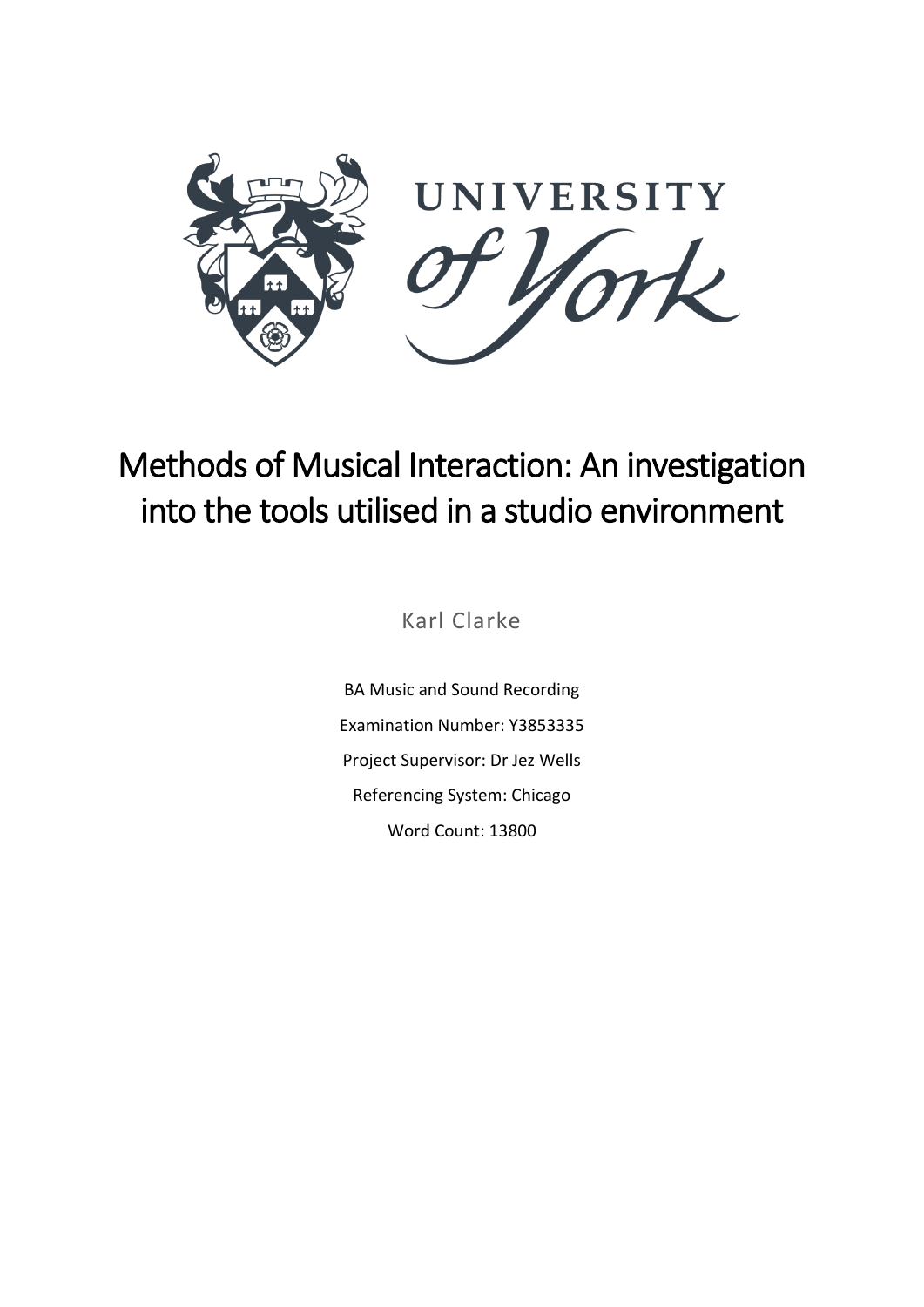## <span id="page-1-0"></span>Abstract

Many names describe the role that a person facilitates in a studio scenario: artist, producer, engineer, writer. The system with which we choose to record music can greatly affect the outcome of the product. Speed, quality and comfort are all aspects of creating a record. The workings between an engineer and his chosen Digital Audio Workstation can be extended from mouse and keyboard to further their understanding of sound recording, the methods we use to mix, and the ways we interact with expressive instruments. Controllers can expand expressive capabilities can influence the creation of music, and devices that expand mixing capabilities have the ability to change the workflow and approach of an engineer, thus influencing the record. This investigation will examine the specifications of which the industry is built off and the technologies which facilitate mixing in and outside the DAW. It will also frame an argument into the inner workings and attitude of the developers in relation to the audio industry, presenting an experiment analysing how the usage of certain equipment can aid in the production of a record in a studio environment.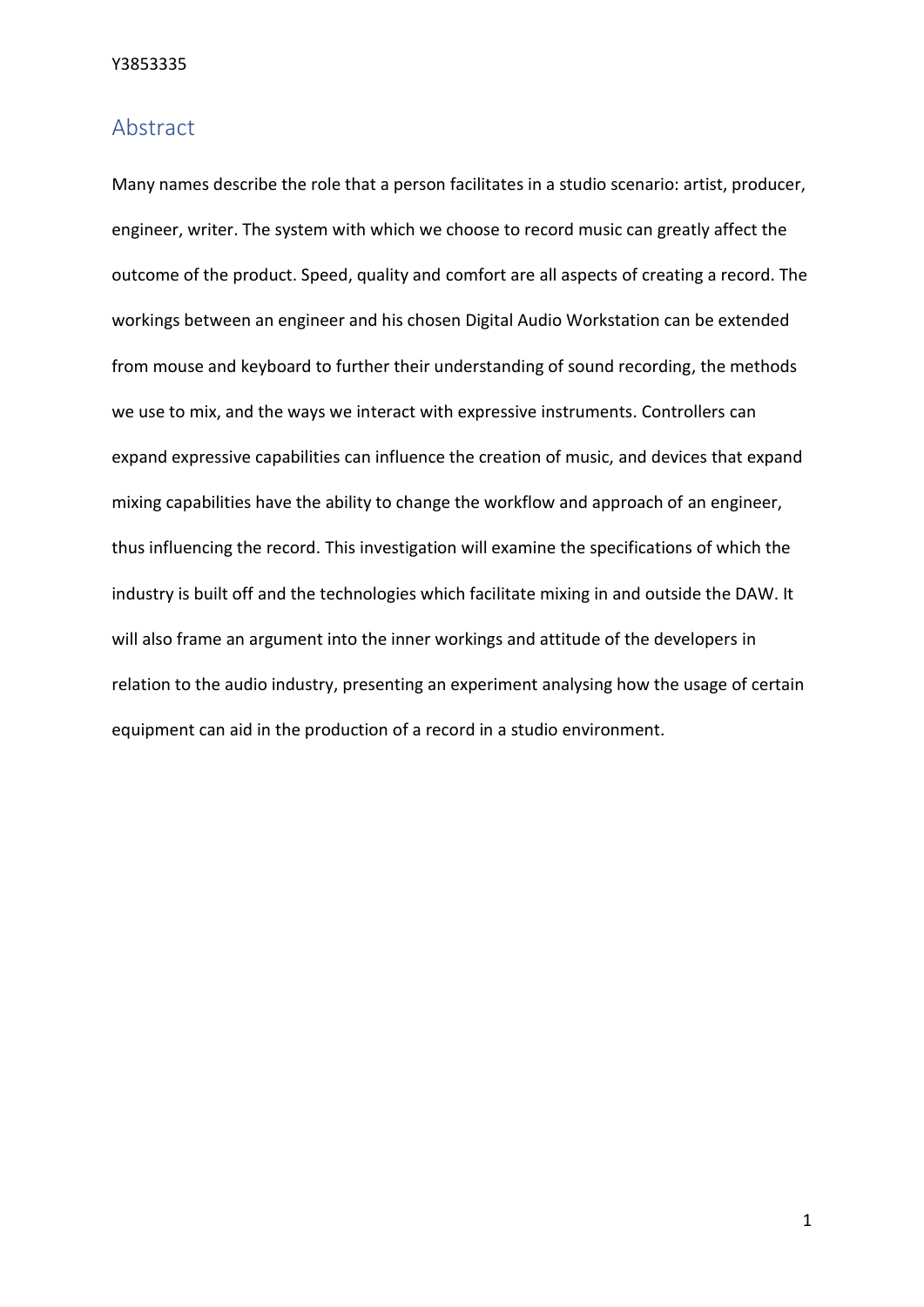## <span id="page-2-0"></span>Impact of COVID-19

Beginning January 2020, the World Health Organisation reported on social media of a cluster of pneumonia cases which developed into a global pandemic known as COVID-19 (referred to as 'Coronavirus'). The coronavirus has caused interruptions and cancellations of parts of this investigation. Due to COVID-19 the University of York was closed which prevented access to its studio facilities. As a consequence, a location to conduct the experiment under a controlled environment wasn't available. Government-mandated social distancing restriction meant that any sort of experiment became impractical and was halted, additionally, the libraries were closed meaning research was primarily conducted online with limited access to particular sources. Because of the 'niche' surrounding the central discussion of this investigation, most books relating to this topic are not digitised. These are potential points in which the information provided may have been further reinforced with a greater resources base.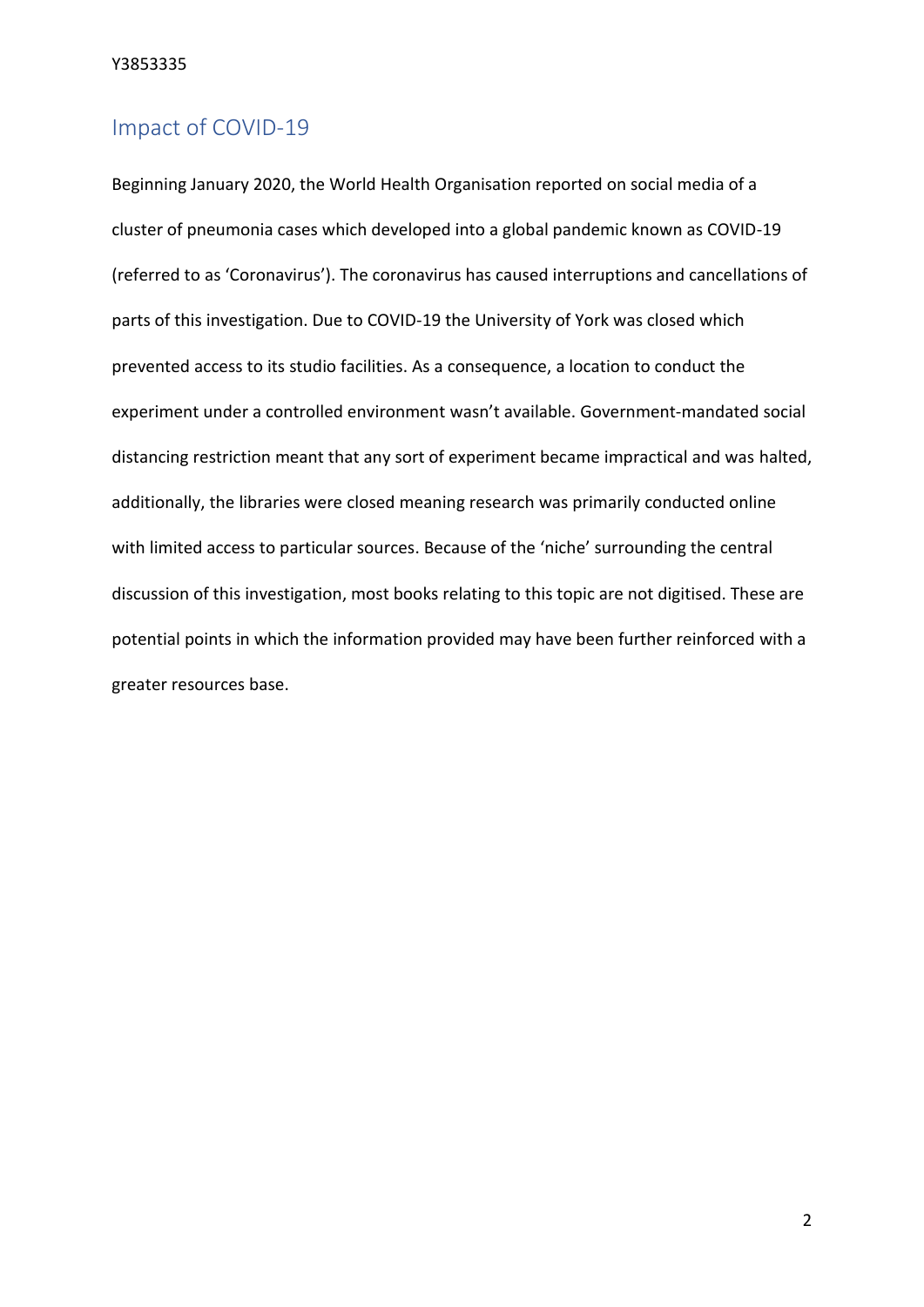## Table of Contents

| <b>Abstract</b>                      | $\mathbf 1$  |
|--------------------------------------|--------------|
| Impact of COVID-19                   | $\mathbf{2}$ |
| <b>Table of Abbreviations</b>        | 4            |
| <b>Definitions of Colloquialisms</b> | 5            |
| Introduction                         | 6            |
| <b>MIDI</b>                          | ${\bf 8}$    |
| The Birth of a Standard              | 8            |
| Developments                         | 11           |
| Musicality and Expression            | 14           |
| The Future of MIDI                   | 21           |
| MIDI 2.0 Integration                 | 29           |
| <b>Notable Additions</b>             | $30\,$       |
| <b>Product Design</b>                | 33           |
| ADC 2019                             | 33           |
| Skeuomorphism                        | 38           |
| <b>Control Surfaces</b>              | 45           |
| Mixing as a Performance              | 45           |
| Suggested Experiment                 | 50           |
| Conclusion                           | 54           |
| <b>Evaluation</b>                    | 56           |
| <b>Bibliography</b>                  | 58           |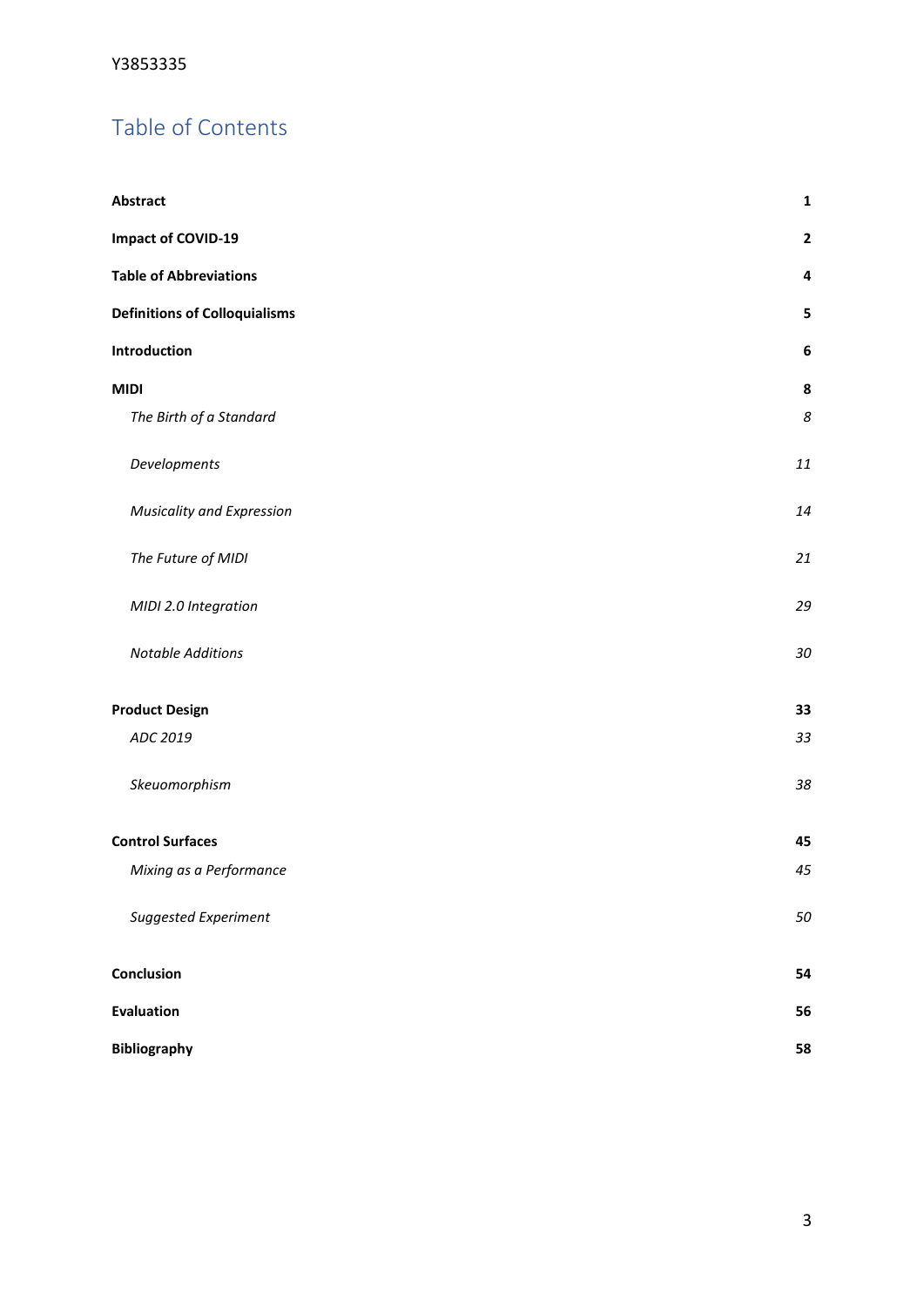## <span id="page-4-0"></span>Table of Abbreviations

| <b>ACM</b>      | Assignable Controller Message                  |
|-----------------|------------------------------------------------|
| <b>ADSR</b>     | Attack Decay Sustain Release                   |
| <b>API</b>      | <b>Application Programming Interface</b>       |
| AU              | <b>Audio Units</b>                             |
| CGI             | <b>Computer Generated Images</b>               |
| <b>CV</b>       | <b>Control Voltage</b>                         |
| <b>DAW</b>      | Digital Audio Workstation                      |
| <b>DCA</b>      | <b>Digitally Controlled Amplifier</b>          |
| <b>DCB</b>      | <b>Digital Control Bus</b>                     |
| <b>DOS</b>      | <b>Disk Operating System</b>                   |
| <b>DSP</b>      | <b>Digital Signal Processing</b>               |
| <b>EDO</b>      | Equal Division of the Octave                   |
| EQ              | Equalisation                                   |
| GM1             | <b>General MIDI</b>                            |
| GUI             | <b>Graphical User Interface</b>                |
| HUI             | Human User Interface                           |
| <b>ITB</b>      | In the Box                                     |
| <b>LCDs</b>     | Liquid Crystal Displays                        |
| <b>MCU</b>      | <b>Mackie Control Universe</b>                 |
| <b>MIDI</b>     | Musical Instrument Digital Interface           |
| <b>MIDICC</b>   | <b>MIDI Continuous Controllers</b>             |
| <b>MMA</b>      | <b>MIDI Manufacturers Association</b>          |
| <b>MPE</b>      | MIDI Polyphonic Expression                     |
| <b>NAMM</b>     | <b>National Association of Music Merchants</b> |
| <b>NKS</b>      | <b>Native Kontrol Standard</b>                 |
| RCM             | Registered Controller Message                  |
| <b>SDS</b>      | Sample Dump Standard                           |
| Sysex           | <b>System Exclusive</b>                        |
| <b>UMP</b>      | <b>Universal MIDI Packet</b>                   |
| <b>USB</b>      | <b>Universal Serial Bus</b>                    |
| V/OCT           | Volt Per Octave                                |
| <b>VCA</b>      | Voltage Controlled Amplifier                   |
| <b>VCF</b>      | <b>Voltage Controlled Filter</b>               |
| <b>VST</b>      | Virtual Studio Technologies                    |
| <b>VU Meter</b> | Volume Unit Meter                              |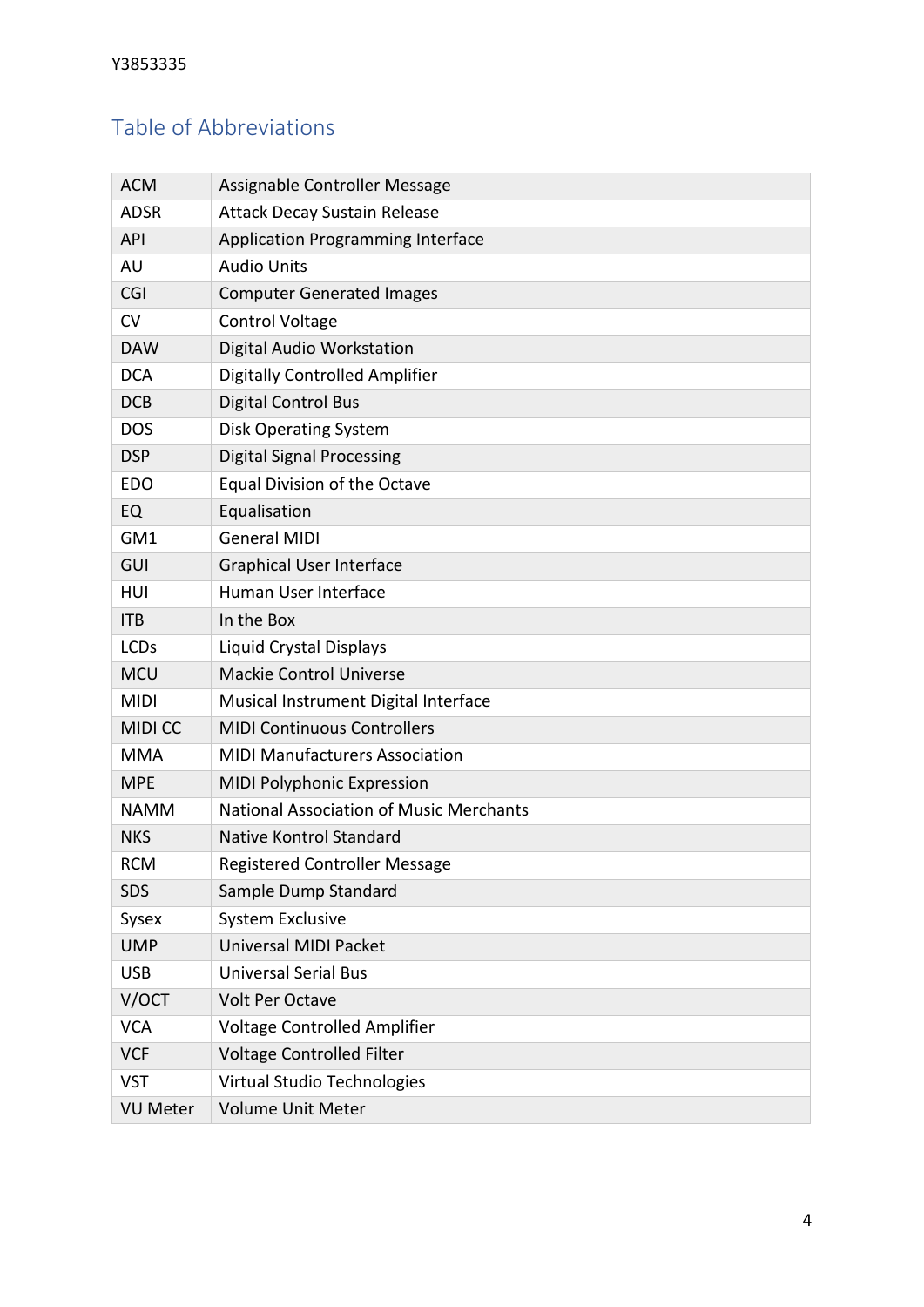## <span id="page-5-0"></span>Definitions of Colloquialisms

| Aftertouch                               | The process of pushing down after a key has been<br>pressed to alter the sound through pressure opposed<br>to initial velocity              |
|------------------------------------------|---------------------------------------------------------------------------------------------------------------------------------------------|
| <b>Bottleneck</b>                        | Where one part of a system causes slowdowns                                                                                                 |
| <b>Channel Strip</b>                     | Usually comprising of all the controls required for basic<br>mix function. Typically, input gain, gate, EQ,<br>compressor and output level. |
| <b>Continuous Encoders</b>               | A knob which does not have a beginning or end point,<br>it simply rotates in one direction indefinitely.                                    |
| <b>Control Mapping</b>                   | The act of assigning parameters to physical or digital<br>controls.                                                                         |
| DAW remote/controller/control<br>surface | A unit or application that allows control of functions<br>inside the DAW such as volume, pan and sends.                                     |
| <b>Instrument Articulation</b>           | Different methods of playing an instrument, for<br>example: Pizzicato, Legato, Sustain.                                                     |
| Large Format Console                     | Sound desks with large channel counts, purpose built<br>for live or studio work                                                             |
| Master/Slave                             | A relationship between two or more networked<br>devices.                                                                                    |
| Metering                                 | A visual instrument which producers use to check<br>levels of music.                                                                        |
| Microtonality                            | The use of pitches outside the Western Standard<br>Tuning System.                                                                           |
| Polyphonic                               | Synthesisers which allow multiple keys to be pressed                                                                                        |
| Sample Library                           | A collection of sound clips where, when played<br>together form a convincing recreation of an<br>instrument.                                |
| <b>Trigger Pads</b>                      | Pads which are conventionally used for finger<br>drumming                                                                                   |
| Velocity                                 | When relating to music, velocity is the strength or<br>effort put into a note, usually resulting in a volume<br>difference.                 |
| <b>Western Standard Tuning</b><br>System | Relating to the twelve-tone equal temperament tuning<br>system.                                                                             |
| <b>Menu Diving</b>                       | The act of trawling through lists and menus to find a<br>single parameter to change.                                                        |
| Plugin                                   | A piece of software which inserts itself into another<br>program to provide a certain processing.                                           |
| Compressor                               | A type of processing designed to reduce the dynamic<br>range of audio.                                                                      |
| Ride the Fader                           | A term used to describe manually changing the level of<br>a channel while it is playing.                                                    |
| In the Box                               | Using a computer as the sole source of audio<br>processing.                                                                                 |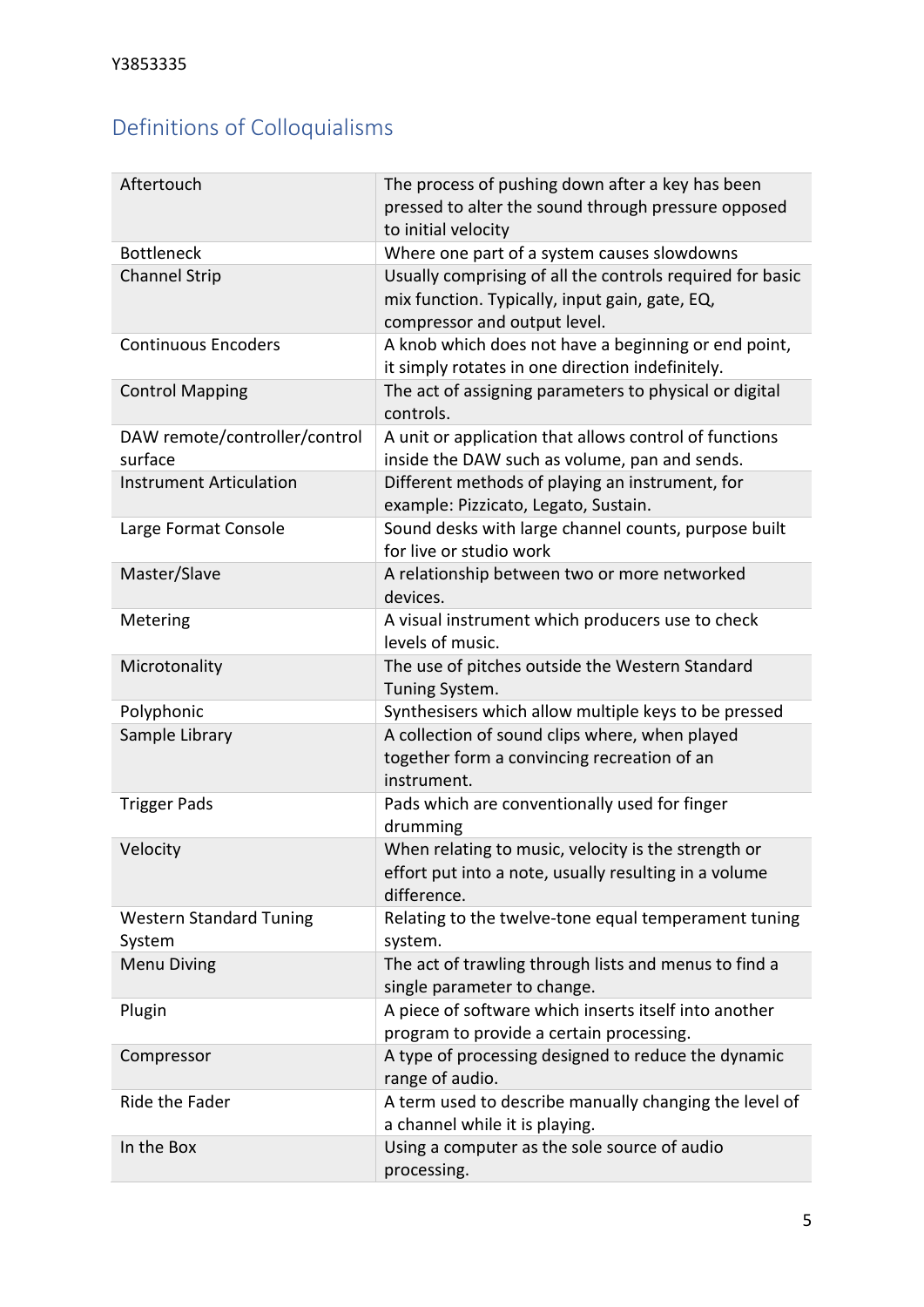### <span id="page-6-0"></span>Introduction

*This text makes heavy use of acronyms, abbreviations, and colloquialisms. It is advised to refer to the table of abbreviations and definitions of colloquialisms below the table of contents.* 

A bedroom producer is someone who commonly writes, performs, engineers, and produces from a home studio as a hobby or profession. With the advent of DAWs and the first commercial digital recording system - the Sony PCM-1 in 1977<sup>1</sup> - processing power has only increased and the tools to create digital music have become more accessible. In 1989 Steinberg released Cubase and pioneered the VST format in 1996<sup>2</sup>, giving the power of a studio to laptops and home computers around the world. With the price of electronics falling and the power ever increasing, more and more people were able to harness the power of a professional recording studio from anywhere with a computer. This has brought about the development of consumer-grade peripherals targeted towards these bedroom producers. Be it tools for expressive playing, emulation of vintage gear, or workflow enhancements to aid in creating a comfortable, effective recording setup. Each producer obtains their workflow through experience, some decide that they would like a large format desk console with a 48 track tape machine. Others seek to create a streamlined workflow inside their computer of choice, creating templates and presets that speed up the innovation of a musical idea. Some choose a hybrid approach utilising analogue and digital technologies to create their sound. However, the need for the performance of the artist persists. This is where performance controllers are important. For example, when writing a

<sup>1</sup> Curtis Roads, *The Computer Music Tutorial* (Massachusetts: Massachusetts Institute of Technology, 1996), 10.

<sup>2</sup> Michael Prochak, *Cubase SX: The Official Guide* (SMT, 2002), Introduction and Overview.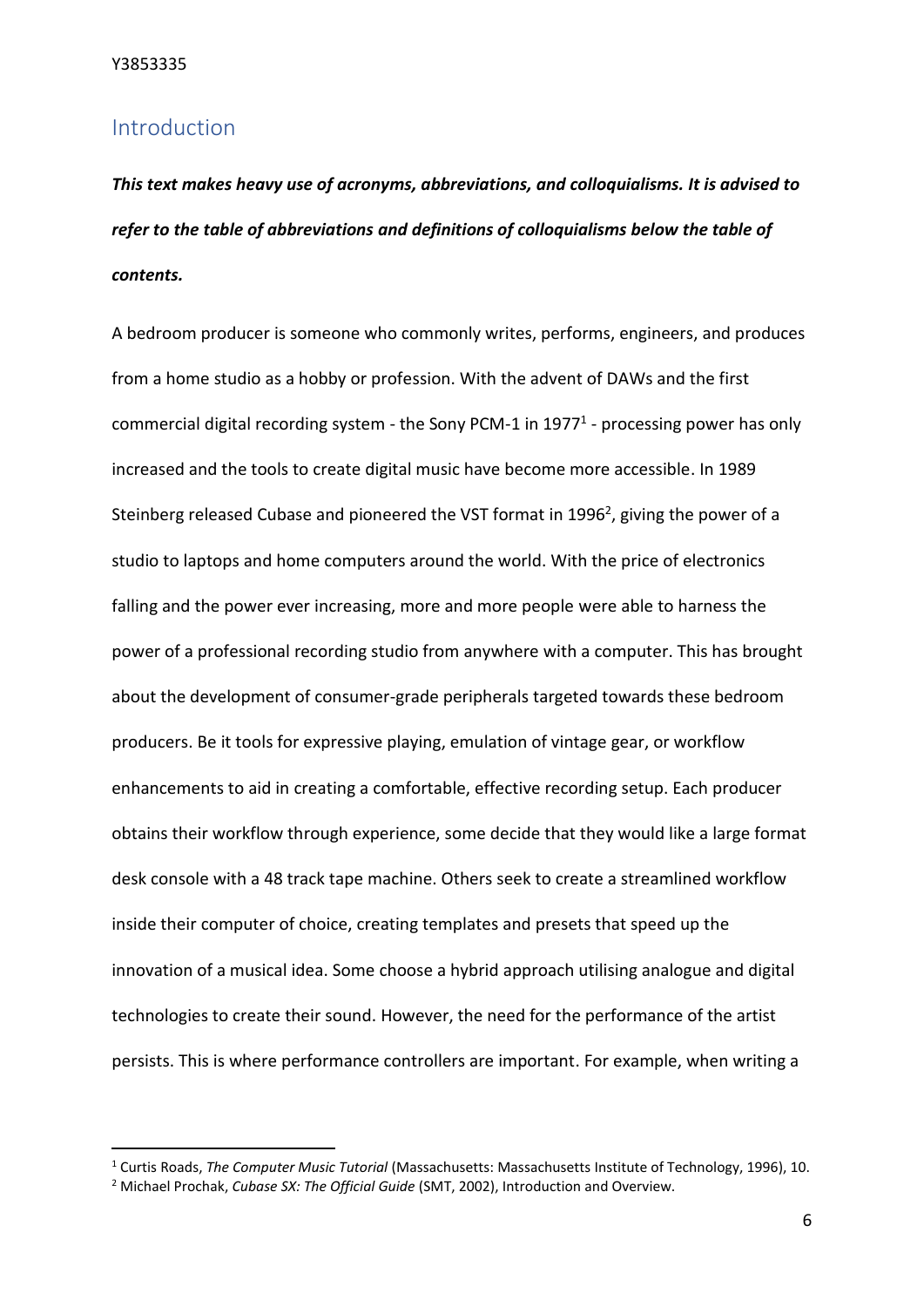piano piece, the sound should reflect the weight and effort going into each note as opposed to a dry, robotic sample. This delicate melding between hardware and software enables a system which works for an effective performance. Other instrumentation such as winds or strings are unable to be played convincingly by a simple controller, thus the implementation of custom expressive controllers makes MIDI more accessible to classical musicians as they do not need to abandon their expressive interaction with their instrument.

> There is something about that blurring of lines between that analog and digital that is just so fascinating. The digital analogue of the analogue is intriguing, there is nothing analogue about it, it is just another interface. - Lawrence T Levine<sup>3</sup>

<sup>3</sup> MIDI Manufacturers Association, "MIDI 2.0 For Musicians," *MIDI.Org*, 2020 Accessed May 30 2020, https://www.midi.org/.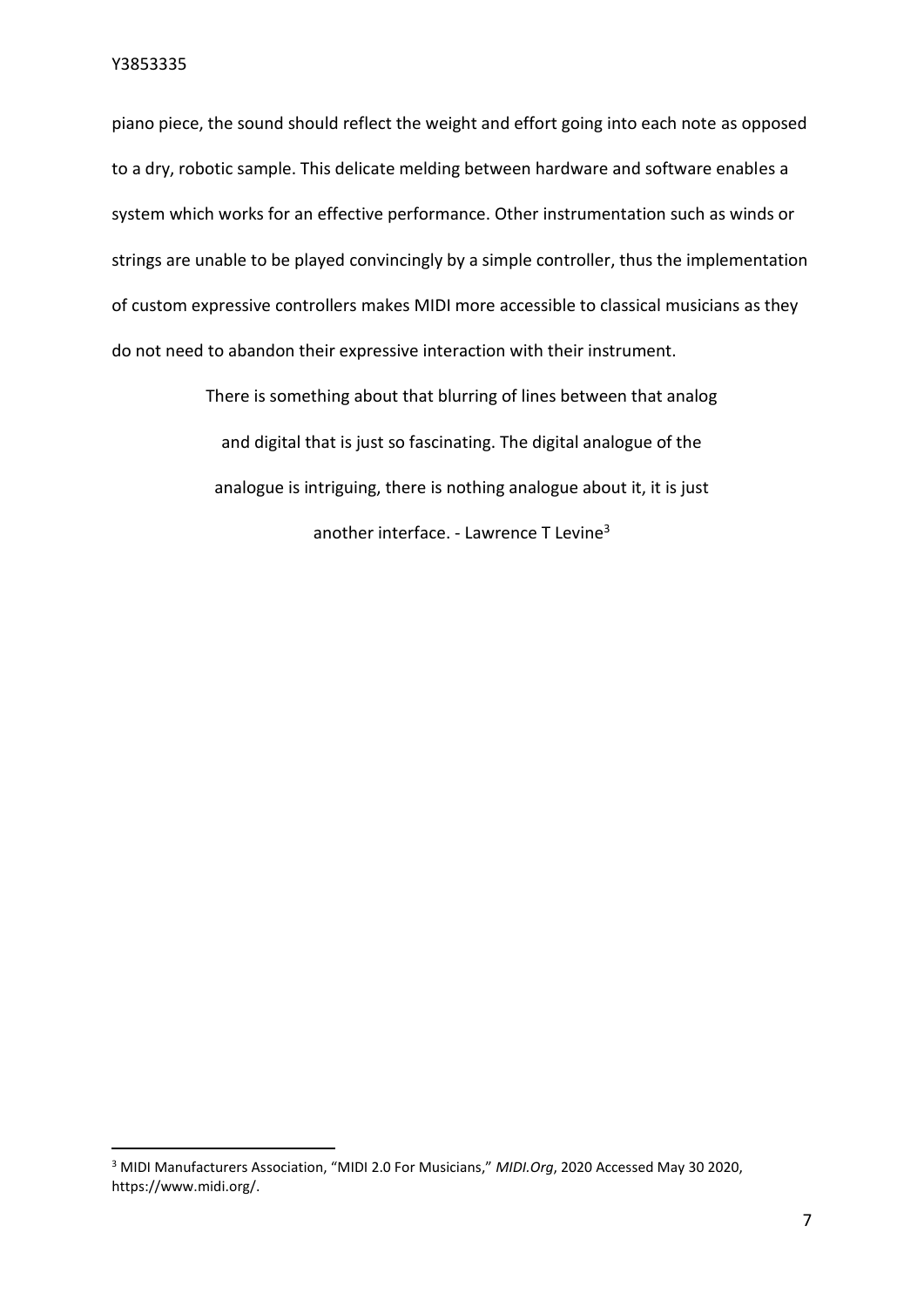#### <span id="page-8-0"></span>MIDI

#### <span id="page-8-1"></span>The Birth of a Standard

MIDI is an interface which has dominated the digital realm since its introduction in 1983. Originally allowing automated sequencing of synthesisers, it now impacts all major DAWs and communication control data, allowing a vast network of messages to connect a studio. An important distinction to make is that while communication into and out of a DAW is most likely to be MIDI; the communication inside a DAW may use a different communication technique while presenting itself to be MIDI. This innovation has unquestionably shaped the landscape of how music is produced using computers, and the history of the specification has encouraged a multitude of innovations in musical expression and accessibility.

Musical Instrument Digital Interface, or MIDI for short was first introduced in the Prophet-600 synthesiser designed by Dave Smith in 1982.<sup>4</sup> The implementation of MIDI allowed for note data, program change, as well as pitch and mod wheel support. This allowed for a keyboard to control pitch and modulation in addition to accessing preset sounds onboard the synthesiser. However, the Prophet-600's integration of MIDI differs from its present use as its purpose was primarily applied in creating a master/slave relationship between two Prophet-600s simultaneously. Several issues arose when transferring settings between synths, and the Prophet-600 possessed the Program Dump feature, allowing the master synth to 'dump' its program onto the slave and reprogram it to produce an identical sound. Through the System Exclusive (SysEx) data format. This

<sup>4</sup> Tom Bateman, "How MIDI Changed the World of Music," *BBC*, 2012 Accessed March 20 2020, https://www.bbc.co.uk/news/technology-20425376.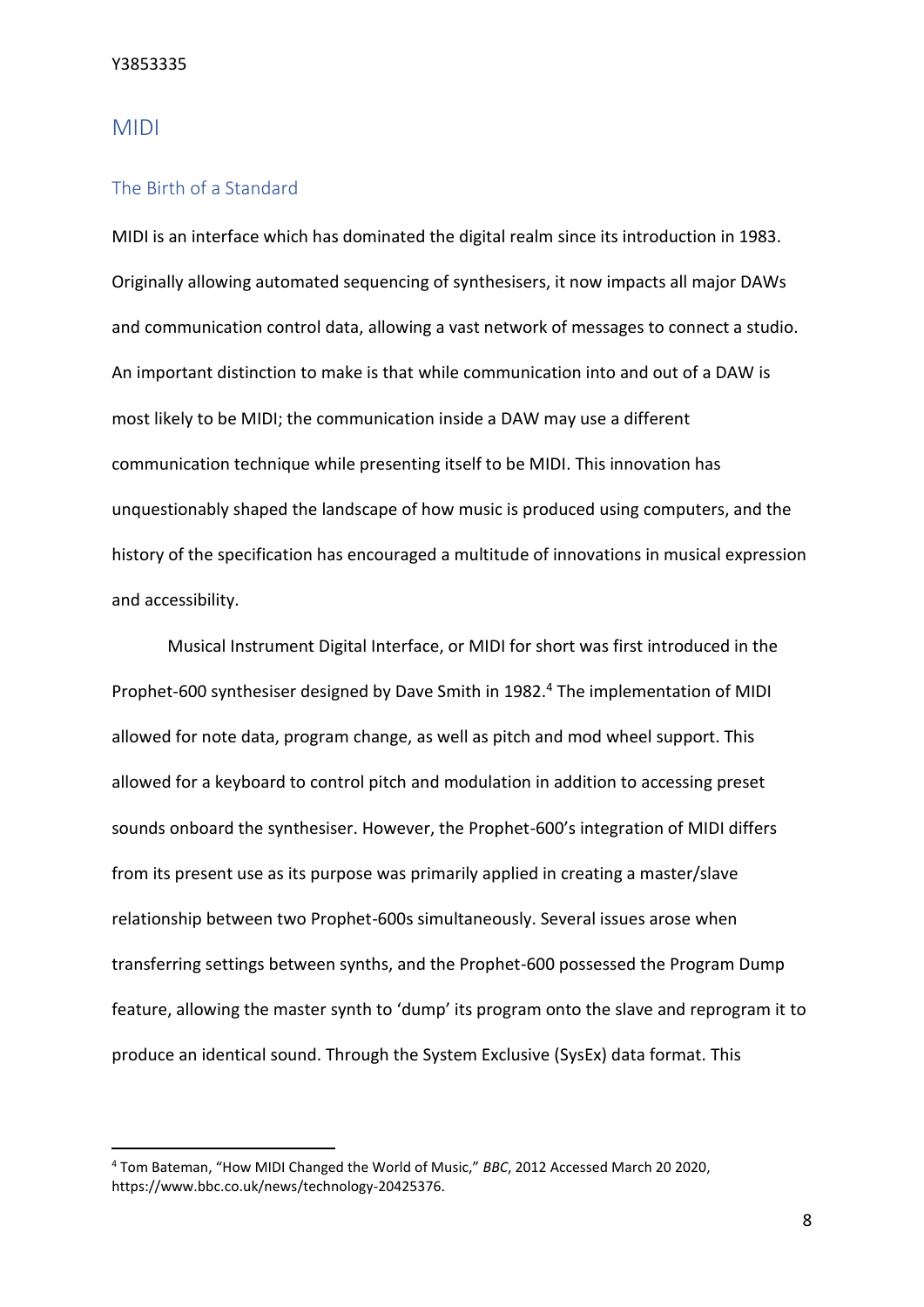demonstrated that control data could be sent over the then-recent 5pin din connector.<sup>5</sup> The impact of this was that remote programming and playback of synthesisers were capable, allowing automation of band members.

Ikutaro Kakehashi highlighted the need for interconnected synthesisers from within the MC line of sequencers produced by the electronic instrument manufacturer Roland. The DCB, a Roland proprietary interface, presented issues of limited compatibility and interaction. The DCB was a CV interface made for the OP-8 through the Roland MC-4 Microcomposer.<sup>6,7</sup> The DCB's interaction between the MC-4 and a synthesiser was limited to the sending of Clock, Note, Program and VCA/VCF data,<sup>8</sup> which in turn limited synthesiser integration as each function required its own pin. In contrast, the 5 Pin Din MIDI connector was capable of sending digital signals across large distances with minimal latency. Additionally, the MIDI specification was expandable to increase the functionality programmable to an existing synthesiser, making MIDI a superior interface for widespread adoption.

CV is a control interface now used most commonly in Modular Synthesis. However, CV for music was pioneered by Robert Moog with the V/OCT standard. It allowed tuning of synthesisers through their full frequency range according to the western standard tuning system, usually done with a patch cable.<sup>9</sup> The CV V/OCT controls were often paired with a Gate control sent to either an amplifier or an ADSR Envelope to allow a binary state to be applied. This means that when a key was pressed, the Gate would open, and the signal

<sup>5</sup> Stanley Jungleib, *Prophet-600 Synthesizer Operation Manual* (Mijdrecht: Sequential Circuits, 1982).

<sup>6</sup> Roland, *JP-8 Owner's Manual*, 1981.

<sup>7</sup> Roland, *Juno-60 Owner's Manual*, 1982.

<sup>8</sup> Roland, *Juno-60 Service Notes*, 1983.

<sup>9</sup> Trevor Pinch and Frank Trocco, *Analog Days* (Cambridge, Massachusetts, London: Harvard University Press, 2019), 24.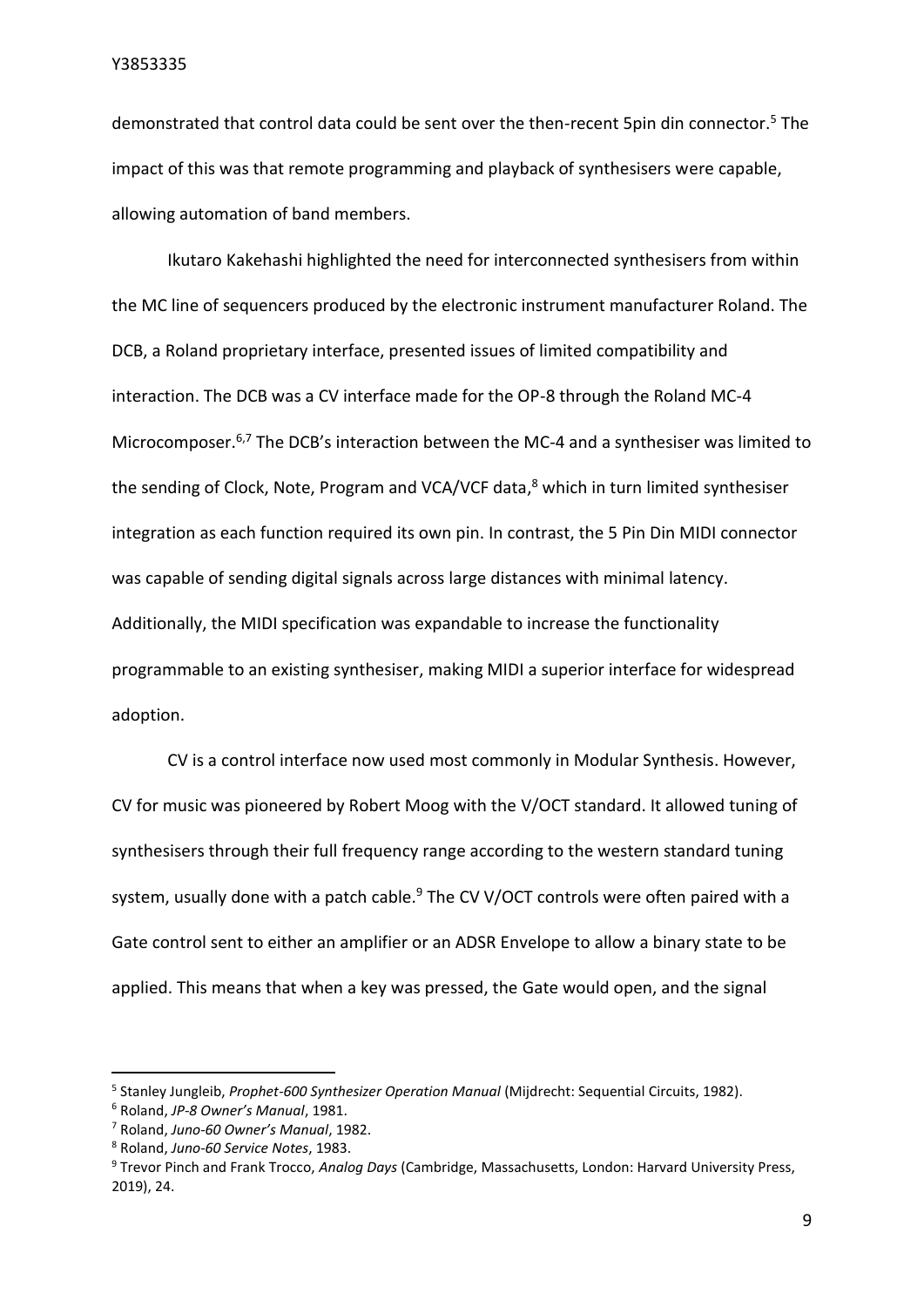could be heard. Problems with this standard became apparent incompatibility as certain controls were meant for specific voltage ranges, while there also existed issues with some parameters requiring a logarithmic voltage curve to function properly while others required linear.

The CV and Gate interface was cumbersome due to each voice requiring a patch cable and perhaps extra modules such as splitters. However, this standard did allow for easier visualisation of how a patch works with a visual representation of signal flow when relating to the synthesizer.

The MIDI specification was finalised and released in 1983<sup>10</sup> by the early MIDI Manufacturers Association (MMA), which included founding members Ikutaro Kakehashi of Roland, and Dave Smith from Sequential Circuits<sup>11</sup>. Despite its innovation since, the initial concept was criticised extensively for its technological sacrifices. Due to MIDI's unique connector, it was widely believed that the individual cable would lack utility within other scenarios. However, during the National Association of Music Merchants (NAMM) show in January 1983, manufacturers were persuaded when both the Jupiter-6 and Prophet-600 were linked, playing and transmitting together.<sup>12</sup> This demonstrated that a universal specification was achievable and easy to integrate into previous control systems. By the end of 1983, most synthesiser manufacturers were supportive of the concept of a universal communication protocol.<sup>13</sup>

<sup>&</sup>lt;sup>10</sup> Future Music, "30 Years of MIDI: A Brief History," Music Rader, 2012 Accessed March 20 2020, https://www.musicradar.com/news/tech/30-years-of-midi-a-brief-history-568009.  $11$  Ibid.

<sup>&</sup>lt;sup>12</sup> MIDI Manufacturers Association, "MIDI History: Chapter 6," MIDI.org, 2015 Accessed May 25 2020,

https://www.midi.org/articles-old/midi-history-chapter-6-midi-is-born-1980-1983.

<sup>13</sup> Peter Manning, *Electronic and Computer Music*, 2011, 267.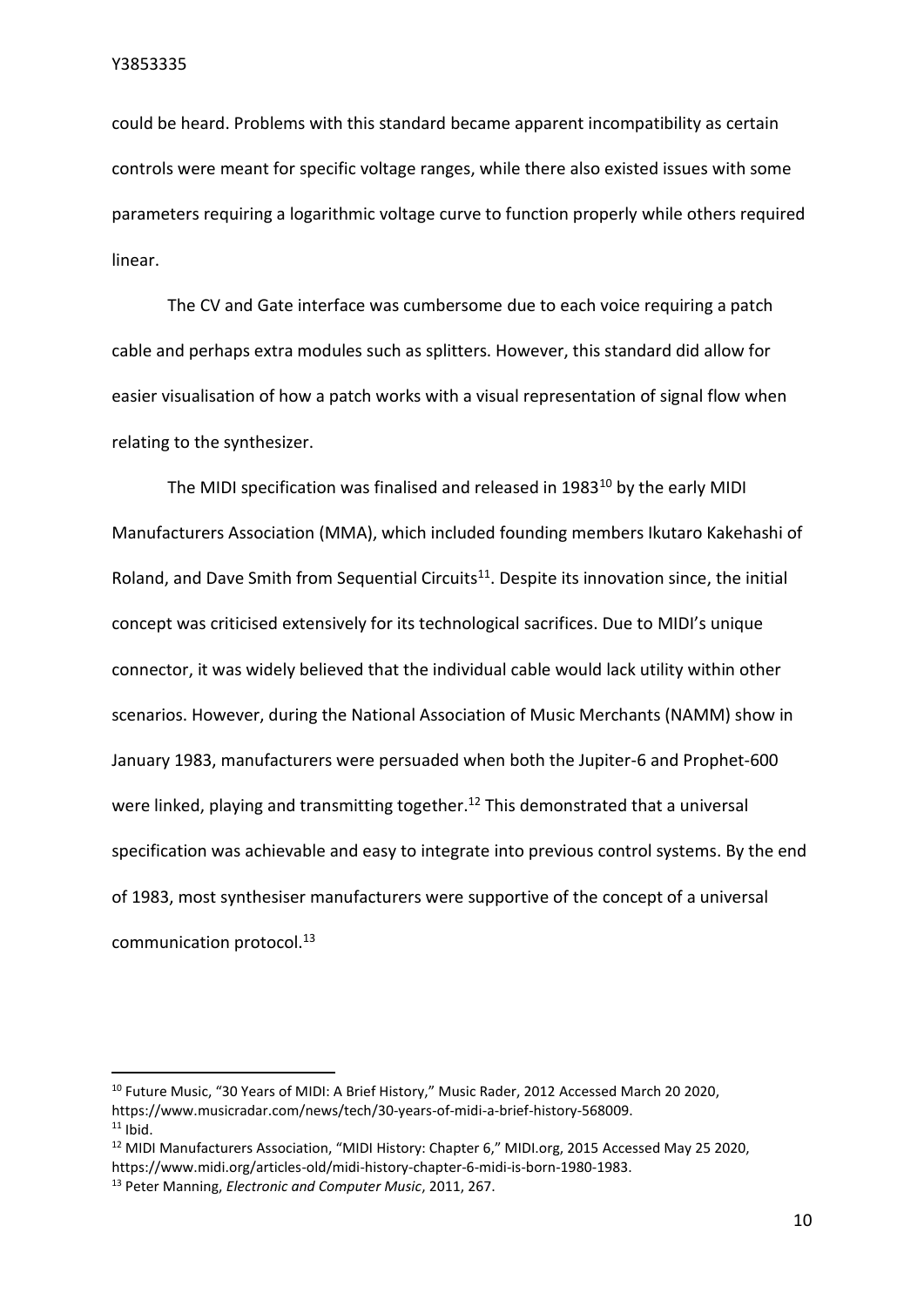#### <span id="page-11-0"></span>Developments

Though the original MIDI specification has been widely applied and developed extensively since its inception nearly 40 years ago, extensions were necessary to enable its spread beyond the domain of musical instruments and controllers. For example, MIDI Show Control was an extension approved by the MMA in early 1991, which aimed to provide a reliable standard upon which multimedia and theatrical systems could be developed. Integrating MIDI into the lighting and stage show with industry standards such as Qlab.<sup>14</sup>

Created in 1991, GM1 was a new standard created so that two sound modules could sound alike and allow cross-platform playback of MIDI files. Most importantly for this was software and early DOS video games: often in the sound settings games would allow switching to the General MIDI standard, meaning that even with different digital sound modules, the soundtrack would sound vaguely similar. GM1 allowed for 16 voices of melody/harmony and 8 voices of percussion. Roland had multiple product lines to attract the GM1 market, one of the most popular was the Sound Canvas SC-55, this was a powerhouse for Microsoft DOS games and early music production. The GM1 standard allowed later revisions of these units to improve sound quality and allow the developers of games and software to ensure that program one, was an acoustic grand piano.

MIDI currently supports 128 notes, 40 more than a standard 88 note keyboard. This was due to 128 being the nearest power of two that allowed the full range of the western standard keyboard.<sup>15</sup> As a result of this plugins and hardware can take advantage of these extra keys in the form of key switches. The MIDI specification also incorporates 16 channels,

<sup>14</sup> MIDI Manufacturers Association, *The Complete MIDI 1.0 Detailed Specification*, 3rd ed. (Los Angeles, CA: MIDI Manufacturers Association, 1996), 156,

https://www.midi.org/downloads?task=callelement&format=raw&item\_id=92&element=f85c494b-2b32- 4109-b8c1-083cca2b7db6&method=download.

 $15$  Ibid, 42.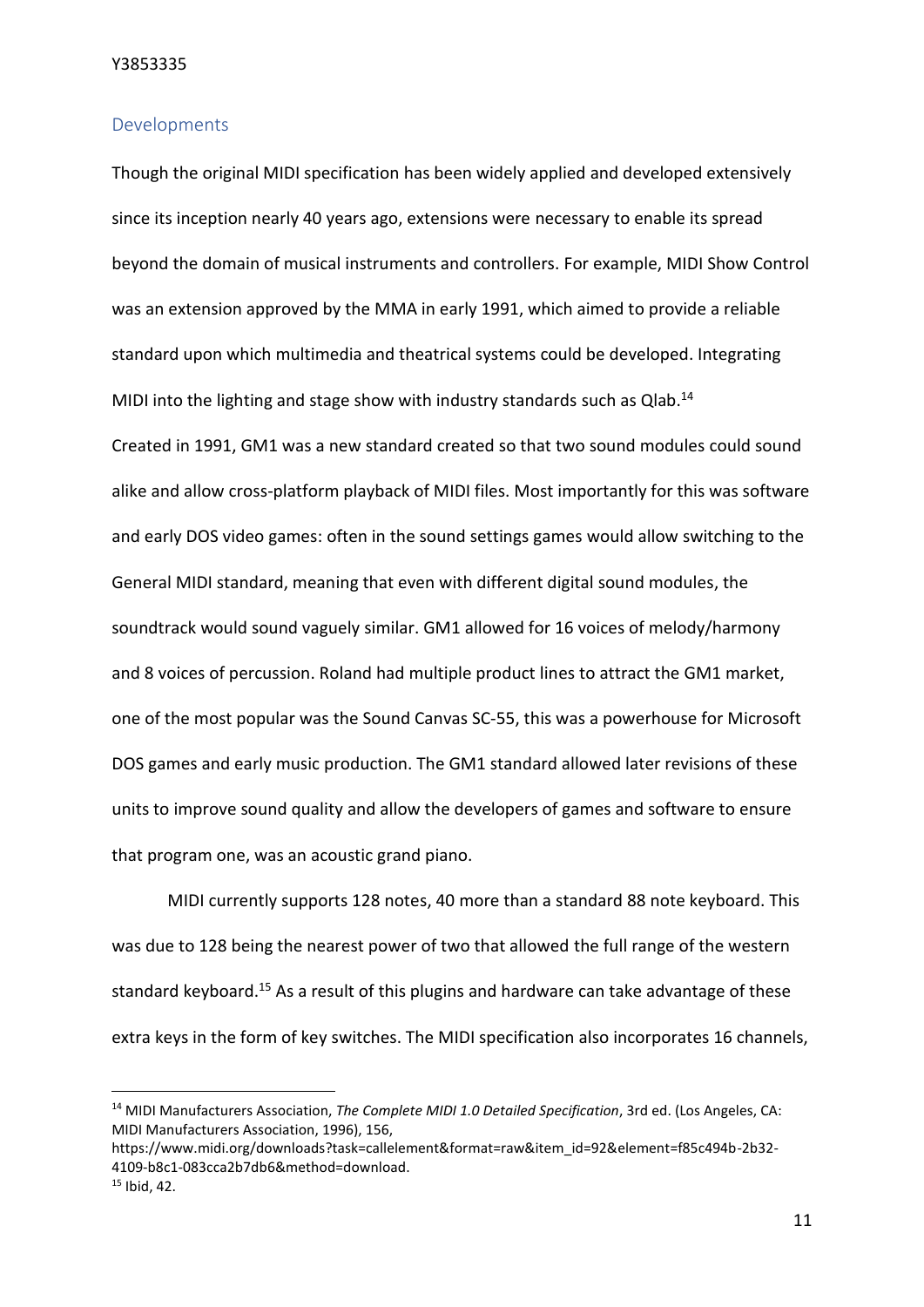providing users with 16 different signals per chain, enabling synths and interfaces with a 'MIDI Thru' port to be chained together. The effect in the studio or live performance is a reduction in cables used, making for a more simple, effective setup. MIDI uses a rate of 31.25 Kbit/s, because it is an exact division of 1MHz, a common speed for microprocessors at the time. As a result, clocking was easier for early microchips, this allowed for greater adoption.<sup>16</sup>

Due to the MIDI interface being based on a serial protocol, timing issues have emerged. Because serial communication transmits and receives message by message, there were concerns that chords would not sound correct since the message to turn on the notes of the chord were not being sent simultaneously. However, the speed at which the data is received and acted upon is quicker than any professional musician would be able to discern. Thus, it sounds like two notes are being played at the same time even when they are microseconds apart. Criticisms of MIDI have focused on the fact that using MIDI thru chains means going through several optoisolators. These components were put in place to help with ground loops, meaning that noise, hum and interference were cut down.<sup>17</sup> However, there were concerns that with 16 MIDI systems chained together with the MIDI Thru ports, problems would occur.<sup>18</sup> A possible solution to this was MIDI splitting units, giving each channel its own cable. This solved the issue because each cable was now passing through one optoisolator. MIDI Choking was an issue with larger setups running through a single MIDI interface. Binary note data was easy for the interface to handle, while Continuous Controllers such as Mod/Pitch Bend Wheels were far more difficult. An analogy to explain

<sup>16</sup> Manning, *Electronic and Computer Music, 316*.

<sup>17</sup> J Byron, "MIDI: Hardware and Electronic Implementation," *Spark Fun*, n.d. Accessed May 2, 2020, https://learn.sparkfun.com/tutorials/midi-tutorial/hardware--electronic-implementation#signaling.  $18$  Ibid.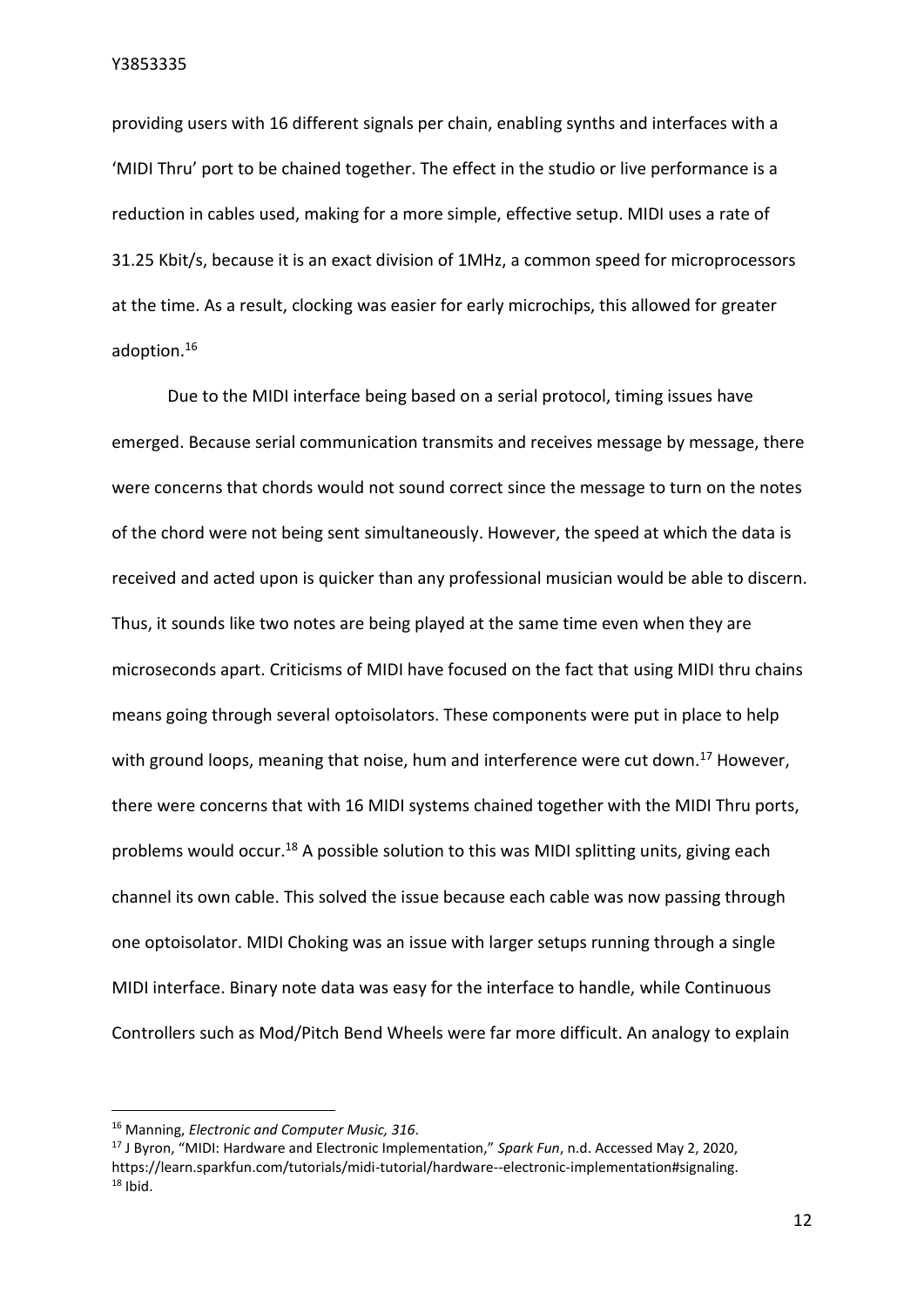this is a single lane road attempting to fit two or three cars side by side. Data is will be pushed aside and lost, or the system will slow down leading to latency and inaccuracy in time accurate playback. This presents a clear 'bottleneck' which could only be solved with splitting.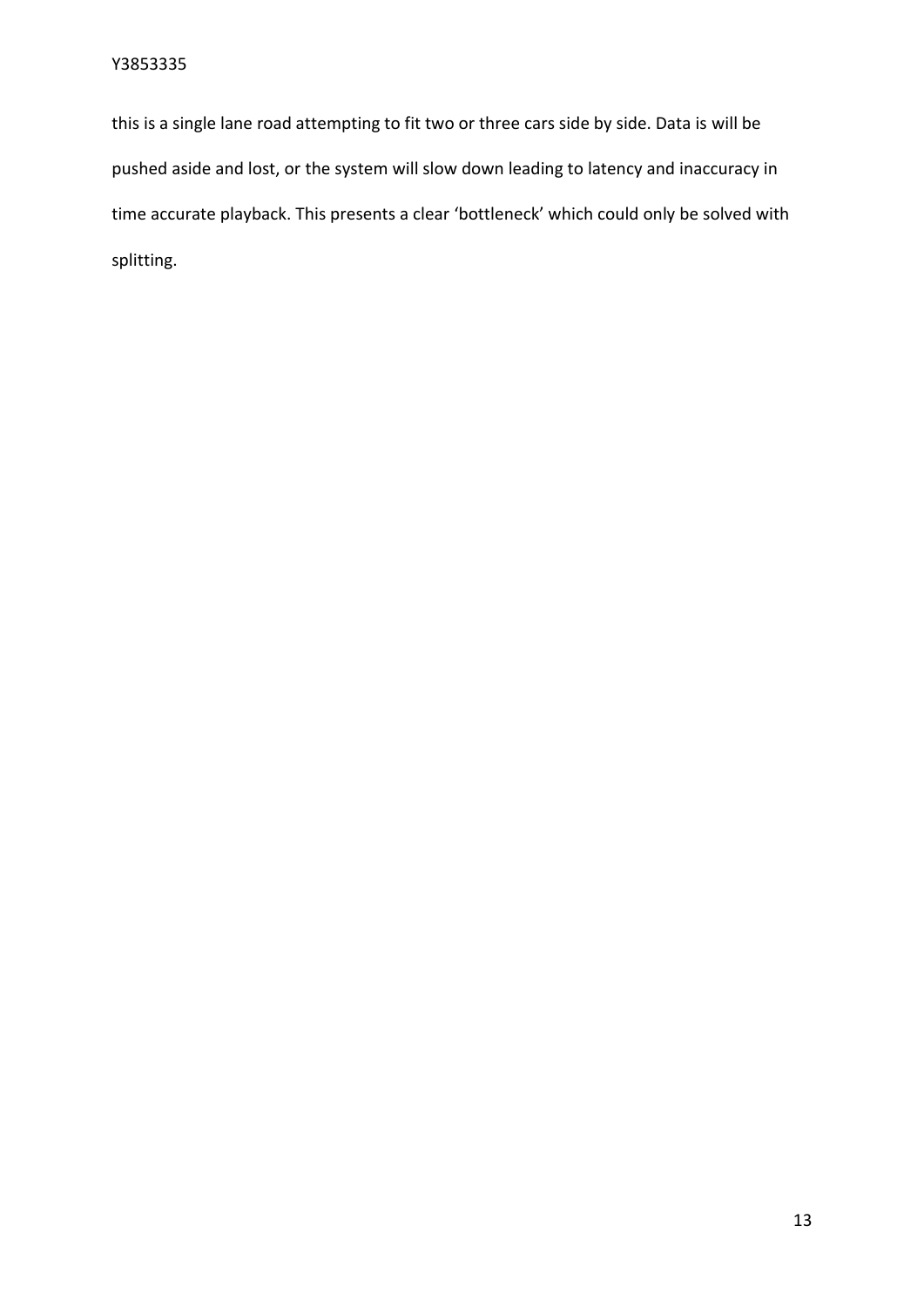#### <span id="page-14-0"></span>Musicality and Expression

MIDI is now commonplace in the home and professional studio. There are multiple ways in which it can support the communication of musical ideas into the music we hear. Sound on Sound magazine, noted hereafter as SOS, commented specifically on the state of MIDI controllers when searching for musical expression in their January 2020 issue:

> There's always been something slightly unsatisfactory about controller keyboards - even top-of-the-range models, decked out with ribbon controllers, continuous encoders, trigger pads and aftertouch sensitivity, often fail to replicate the immediate, intuitive expression available to skilled players of simple acoustic instruments like pianos or acoustic guitars.<sup>19</sup>

Much in the same way that an acoustic piano can be felt, or a violin can have pressure and vibrato, MIDI must also reflect these traits. These 'inflexions of the human body infuse the music with signs of life: breath, body rhythm, a sense of effort, motion, and feeling.'<sup>20</sup>

The MIDI Polyphonic Expression (MPE) specification was adopted as an MMA standard in early 2019, allowing once lost expressive techniques to be reintroduced to the forefront of controller development. 1977 saw the introduction of the Yamaha CS80, containing a polyphonic aftertouch key-bed providing each note of its 8 voices with their own expressive control.<sup>21</sup> Because the original MIDI specification in 1983 did not support poly-aftertouch or per-key expression, the polyphonic aftertouch key-beds were reserved

<sup>19</sup> Sound on Sound, "Osmose — Keyboard Technology Takes a Giant Leap Forward," *Sound on Sound*, January 2020, https://www.soundonsound.com/news/osmose-keyboard-technology-takes-giant-leap-forward. <sup>20</sup> Roads, *The Computer Music Tutorial*, 624.

<sup>21</sup> Yamaha, *CS-80 Polyphonic Synthesizer: Owners Manual* (Hamamatsu, Japan, 1977).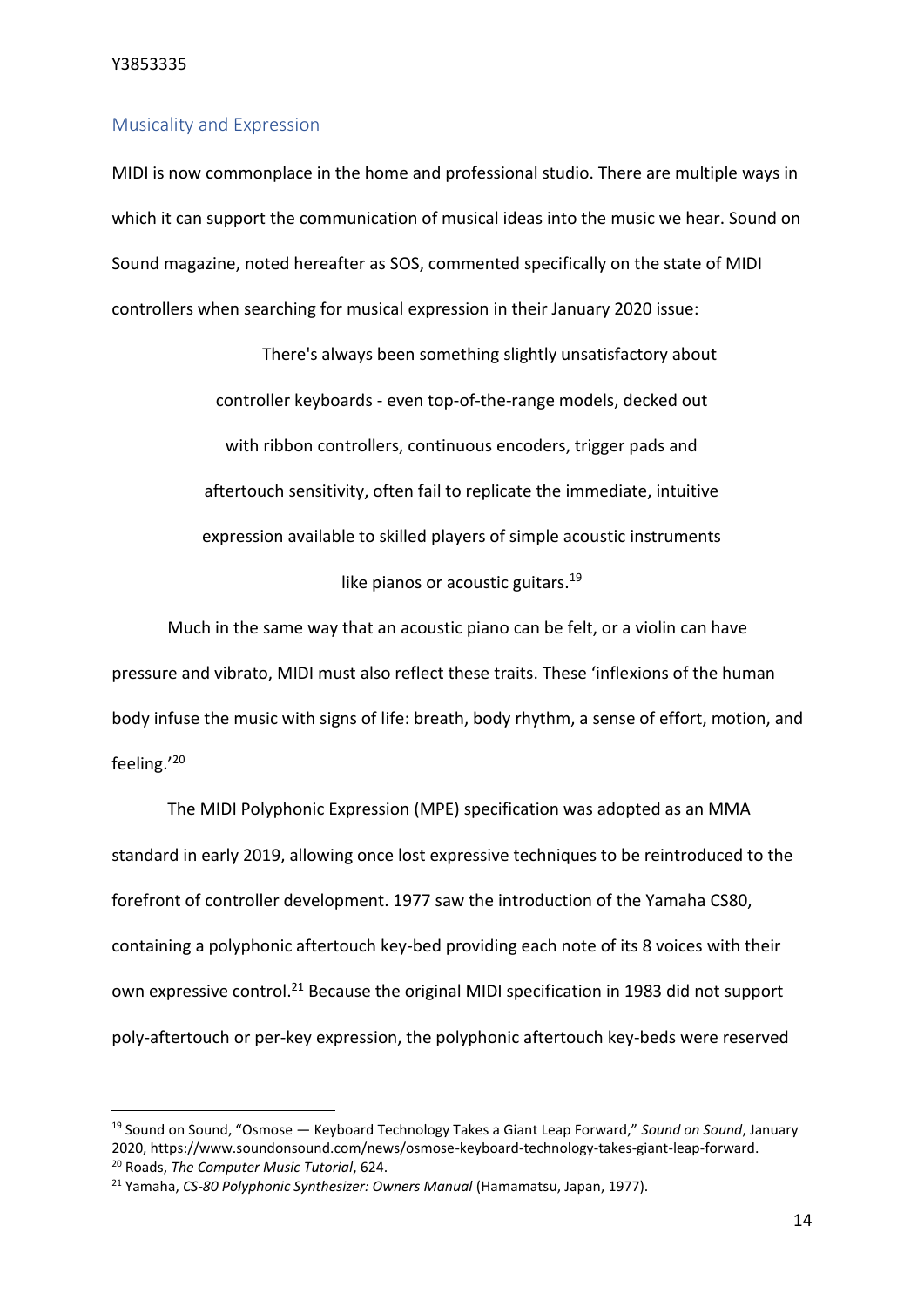only for the high-end keyboards and synthesisers. Recently, however, per-key aftertouch has seen a resurgence in the consumer market at a decreased price amid the arrival of MPE devices. Understanding MPE requires a comprehension of how modulation works in standard modern MIDI. All modulation, except for aftertouch, be it pitch bend or voice filter is global, meaning that the pitch bend wheel applies a bend to all notes being played. If a user possessed multiple pitch bend wheels to manage the additional notes, it would still not be possible as a consequence of the MIDI specification. Therefore,

> the traditional instrument model has disadvantages. The full power of a synthesizer may be limited by a traditional instrument in control. To exploit the full sound palette of today's synthesizers, we also need special input devices tailored to their unique capabilities.<sup>22</sup>

This is where MPE functions; a per-note modulation approach means that with one chord a user can open the filter on specific notes, while bending a top note slightly out of tune. MPE devices can grant a greater level of gestural expression, however, the given control and gestural opportunities were not designed for the western standard of a keyboard, as a note's tuning is no longer stationary but fluid. The form factor of a keyboard required reworking, and in 1999 the Continuum was made commercially available. Developed by Lippold Haken, this model broke the norm of how keyboards were expected to be constructed and played. With a synth engine installed in 2008, $^{23}$  the device presents a neoprene surface coloured to distinguish western tuning, without being limited to that system. The Continuum is one continuous playing surface, allowing for three dimensions of touch control. Similarly, the Linnstrument, made by Roger Linn, was released in 2014 with a

<sup>22</sup> Roads, *The Computer Music Tutorial*, 624.

<sup>23</sup> Schneiders Freunde, "Haken Continuum – New Firmware and New Features," *Stormkult*, 2017 Accessed May 11 2020, https://www.stromkult.com/haken-continuum-new-firmware-new-features/.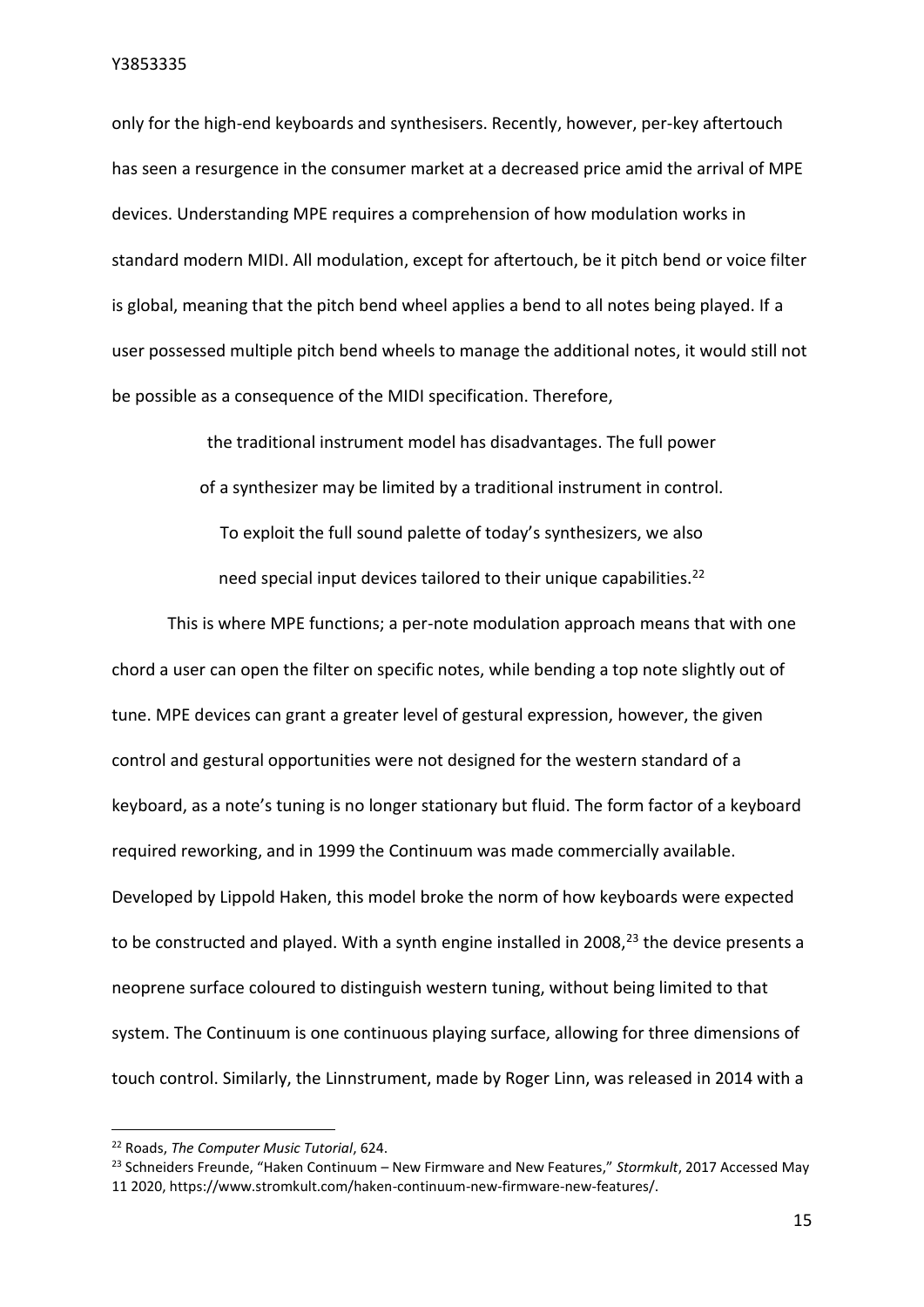similar concept of using a different visual metaphor for discerning where a note is placed on the keyboard.<sup>24</sup> It presents a similar layout to a guitar neck, though not limited to its tuning. Despite the use of the Continuum by keyboardists such as Jordan Rudess as seen in the music of Dream Theatre since 2005, where Rudess uses the Continuum to solo using similar expressive techniques as an electric guitar<sup>25</sup>. The technology remained largely unadopted given both its price and the piano metaphor being the standard in music production equipment. 'From a commercial standpoint, an input device that looks like a familiar instrument probably stands a better chance in the music market place than a bizarre-looking strap-on appliance.<sup>'26</sup> The Roli Seaboard attempted to bridge this gap in combining modern advancements of MPE and the visual metaphor of a piano, bringing greater accessibility for contemporary piano players. Similarly, a device currently in the prototype stages is the Osmose by Expressive E, which aims to give more expansive control to a normal keyboard. It appears on the surface as a standard keyboard bed; however, it contains multiple features possessed by an MPE device. A unit of the Osmose was analysed by SOS, which emphasised that 'the notes in a chord or melody can sound radically different depending on whether each note is tapped, hit, stroked or gently depressed.<sup>'27</sup>

Another important feature of MIDI is its parameter control set, allowing control over sustain pedals, expression, and DAW features. When the feature set of a full console is not required (or the budget or practicality is unsuitable in the given the situation), a DAW remote or controller may be incorporated. Encompassing all major functions of a large format console but on a digital metaphorical recreation, these controllers range from single

<sup>&</sup>lt;sup>24</sup> Roger Linn, "LinnStrumnet: A New Way to Play," n.d. Accessed May 25, 2020, https://www.rogerlinndesign.com/linnstrument.

<sup>25</sup> Dream Theatre, "The Dark Eternal Night," 2007, 7:49-8:51.

<sup>26</sup> Roads, *The Computer Music Tutorial*, 624.

 $27$  Sound on Sound, "Osmose  $-$  Keyboard Technology Takes a Giant Leap Forward."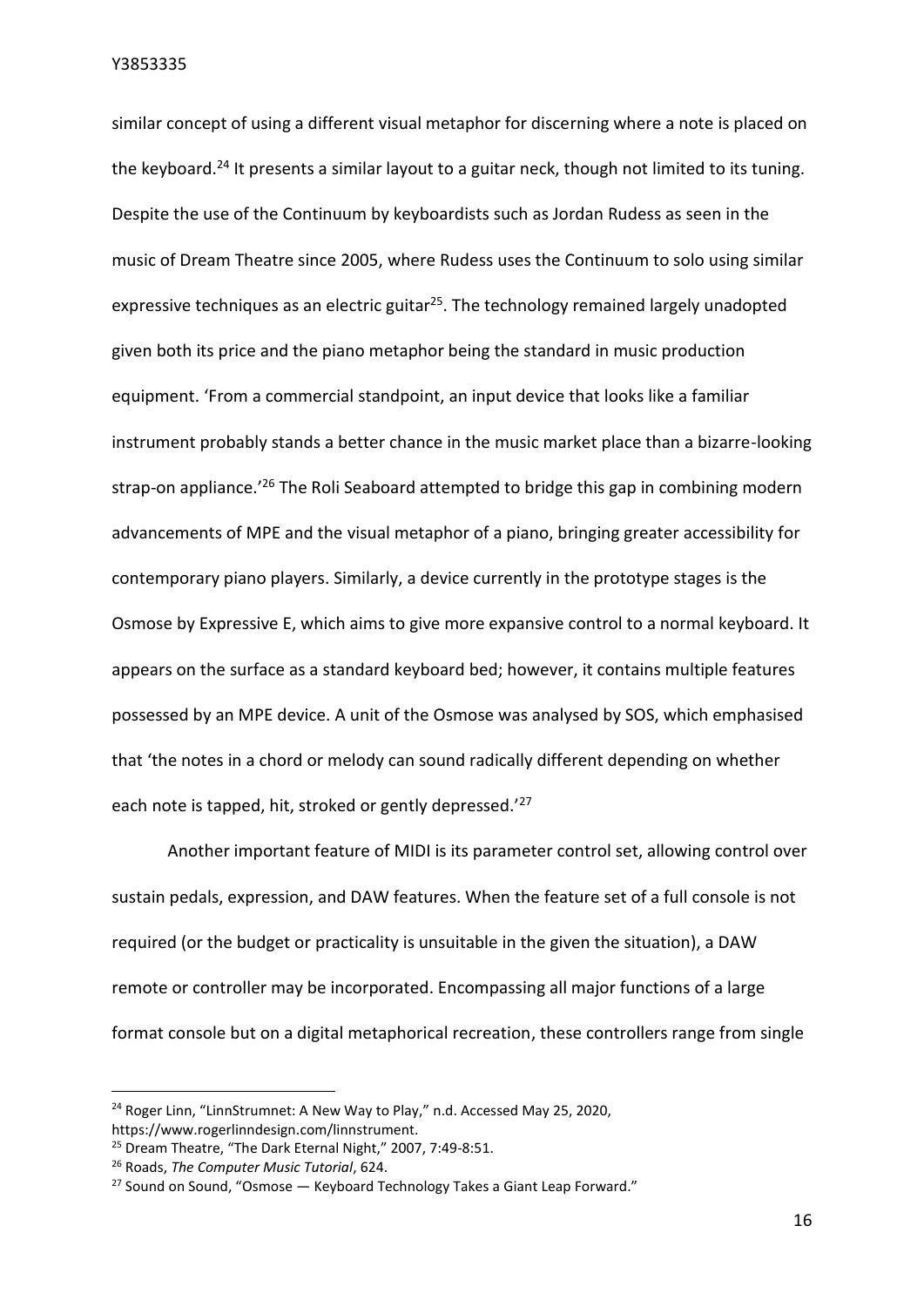fader tabletop units allowing for single parameter control to large format console replacements. The difference, however, is that these 'consoles' are digital and can, therefore, represent an infinite number of tracks via scrolling, enabling larger sessions to be mixed on a single fader if necessary. Since 1997, Mackie and Digidesign have developed the HUI protocol, leading to Mackie's own specialised MCU protocol. These allow for VST parameter control and implement deeper functional control of the host DAW. The popular music technology press commented on the newly announced Softube Console 1 Fader: 'For as long as software mixing has been a thing, there have been things to make it less like software mixing. A Pointing device isn't necessarily the best means of adjusting hundreds of parameters.<sup>'28</sup> This presents an argument that computer mice are neither appropriate nor practical in a recording studio.

Research conducted at the University of York where a virtual instrument was controlled by a joystick as opposed to the traditional keyboard interface, shows that expressive control is an important factor to consider when creating an interface. They concluded that,

> Cymatic provides the player with an increased sense of immersion, which is particularly useful when developing performance skills since it reinforces the visual and aural feedback cues and helps the player internalise models of the instrument's response to gesture.<sup>29</sup>

<sup>28</sup> Sam Inglis and Sound on Sound, "Softube Console 1 Fader," *Sound on Sound*, January 2020, https://www.soundonsound.com/reviews/softube-console-1-fader.

<sup>&</sup>lt;sup>29</sup> David M. Howard and Stuart Rimell, "Real-Time Gesture-Controlled Physical Modelling Music Synthesis with Tactile Feedback," *EURASIP Journal on Applied Signal Processing*, no. 7 (2004): 1001–1006.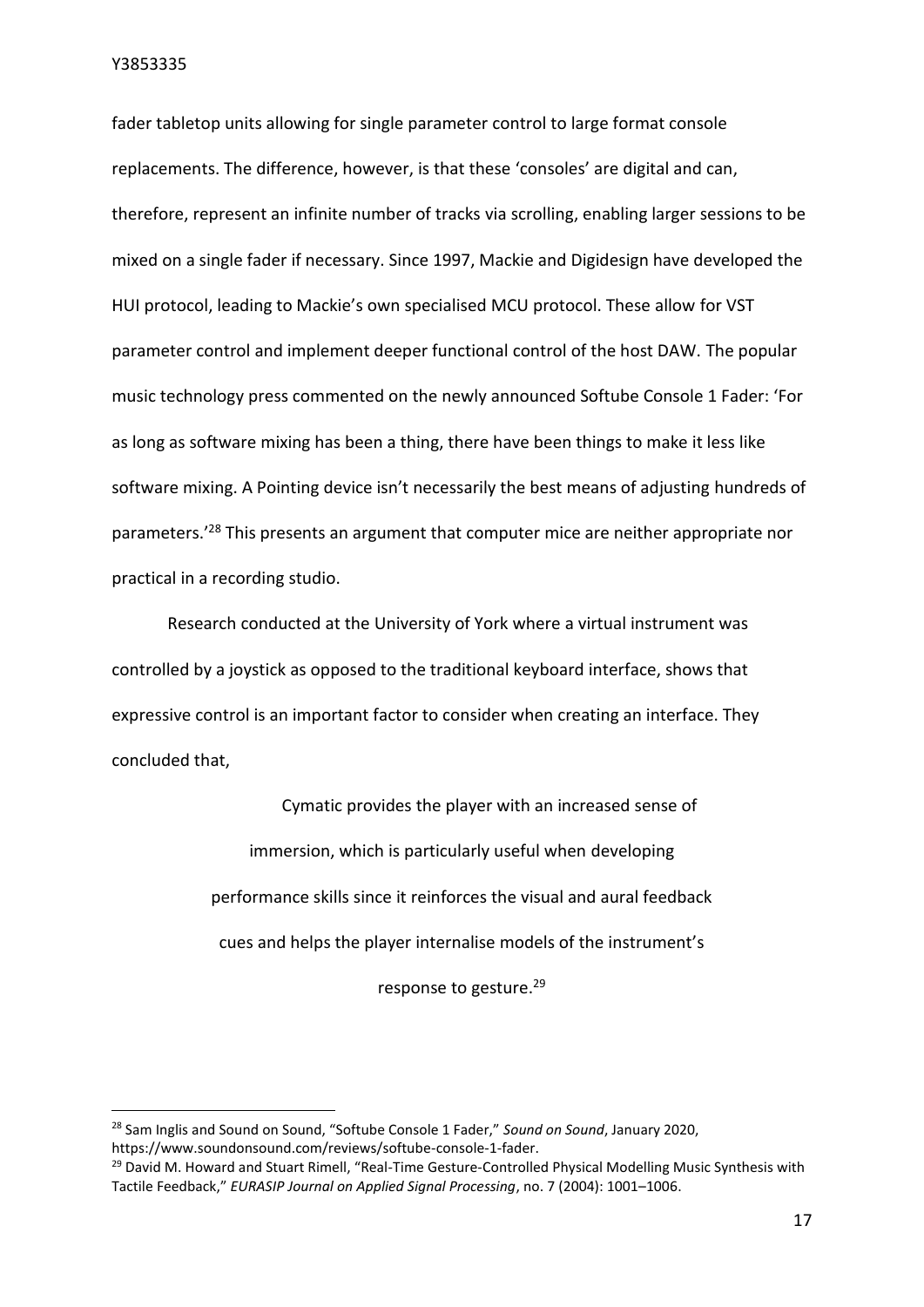This explains why MIDI often feels stilted and void of human contact. The addition of gestural based controllers allows the musician to pull more expression from each instrument.

An interesting example to aid in explanation is an orchestral conductor. The University of Detmold created a system to track hand gestures displayed by a conductor: time, dynamics, and articulation were all examined. However, there was not one specific gesture which everyone displayed, at times there were overlaps in gestures potentially creating confusion for the performers, or potentially leading to a common gestural which saw fit everywhere. Timbral gestures were the hardest to convey as '[They] collected 36 suggestions (70.6%) of 27 poses and 15 suggestions (29.4%) of 12 bimanual gestures.'<sup>30</sup> The example of a conductor being asked to create a grand gesture with a mouse, keyboard and a pull-down menu illustrates the extent to which the mouse and keyboard are impractical in a musical environment. There is no easy way to convey, 'gradually louder and more aggressive while simultaneously speeding up' in a timely manner without gestural recognition and control.

Similarly, the gestures regularly conducted in a studio setting are difficult to reproduce with a mouse and keyboard. Specifically, fader movement is one-dimensional, while turning a knob is a rotary motion, neither translates to the mouse and keyboard (covered in the Product Design section of this investigation). This may be due to the relationships built between controls and function. The fader is a simple up and down movement, commonly relating to perceived loudness. We often visualise volume on a vertical axis; most metering and audio waveform displays follow this theme. This

<sup>&</sup>lt;sup>30</sup> Axel Berndt, Simon Waloschek, and Aristotelis Hadjakos, "Hand Gestures in Music Production" (Detmold, 2016).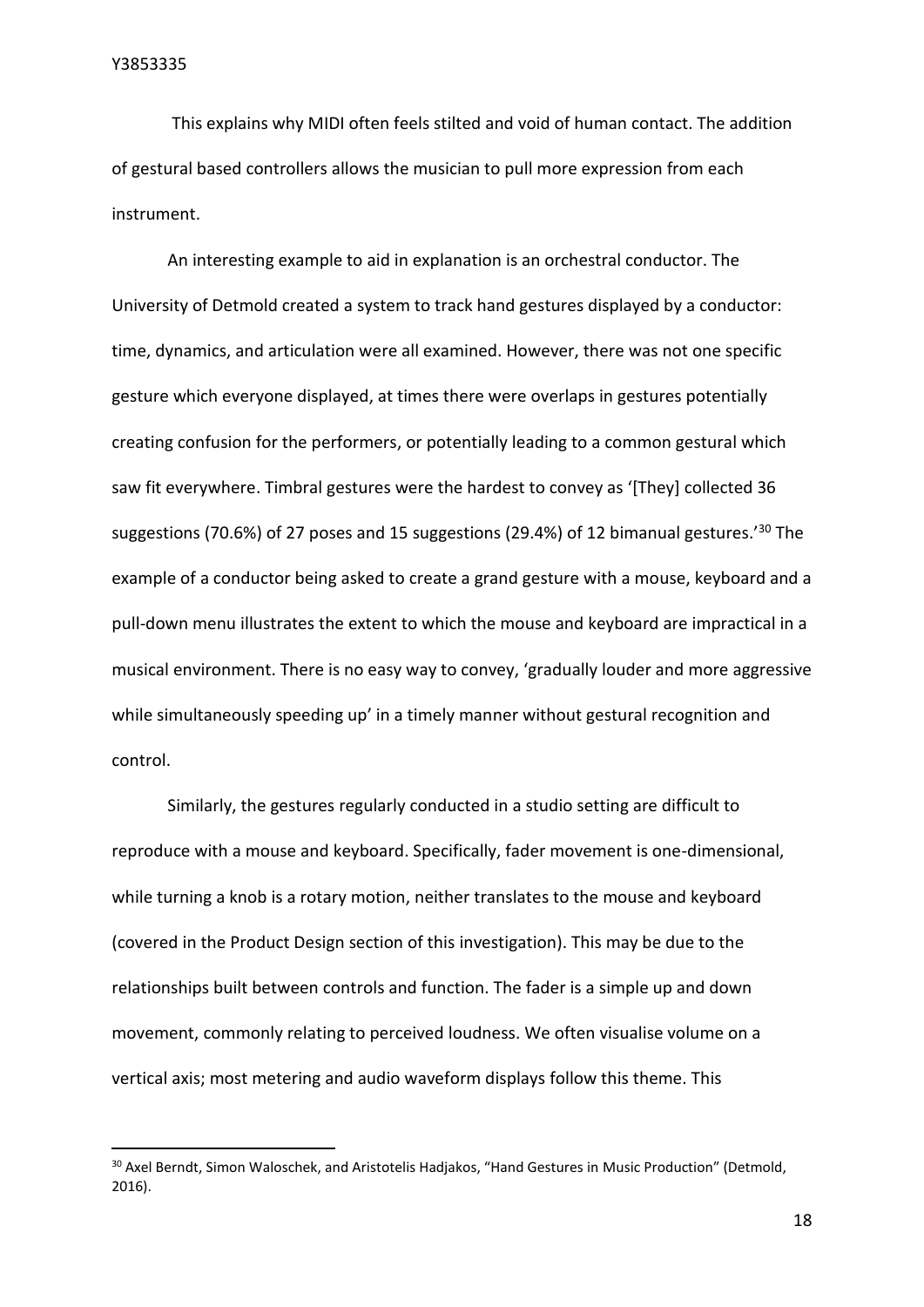relationship conditioning could be why audio engineers have used the fader as a visual metaphor for volume. However, SOS suggested that with a universal standard comes limitation in adoption. Some proprietary standards are better suited for certain DAWs given the claim that 'it's almost impossible to create a generic controller that gets the best from each DAW.'<sup>31</sup> This is because each DAW focuses on something specific and they all have slightly different workflows. Ableton Live 9 focuses on the creation of loops for live playback, Reason focuses on sound design and studio rack emulation, and FL studio focuses on the creation of patterns to be used in a grand timeline. Eucon, for example, is AVID's version of a DAW control protocol, allowing deeper integration with the industry-standard Pro Tools.

A blossoming subset of these control interfaces are those that do not control a DAW but instead control a plugin. TC Electronics has been recreating famous units from their legacy equipment in plugin format, they operate with optional desktop controllers allowing for physical control of parameters. They have two reverb units, one digital delay and a spatial expander unit to create their product line.<sup>32</sup> All of these desktop controllers mirror the faceplates of the legacy equipment. An advantage of this is that a user can manage as many instances of this effect as desired in a session; users are no longer tied to a single processor, and additionally, all of the settings are recallable and stored within the VST, minimising the time lost to re-enter settings. Much like TC Electronics, Softube has also created a plugin controller, though this is a channel strip, meaning it could act as the main mixing interface as if using a large format console from a desktop.<sup>33</sup>

<sup>&</sup>lt;sup>31</sup> Inglis and Sound on Sound, "Softube Console 1 Fader."

<sup>32</sup> Music Tribe, "TC Electronic," *Music Tribe*, n.d. Accessed May 25, 2020,

https://www.tcelectronic.com/Categories/Tcelectronic/Computer-Audio/Desktop-Controllers/DVR250- NATIVE-DVR250-DT/p/P0DCR.

<sup>33</sup> Softube, "Softube: Console 1," *Softube*, n.d. Asccessed May 25, 2020, https://www.softube.com/console1.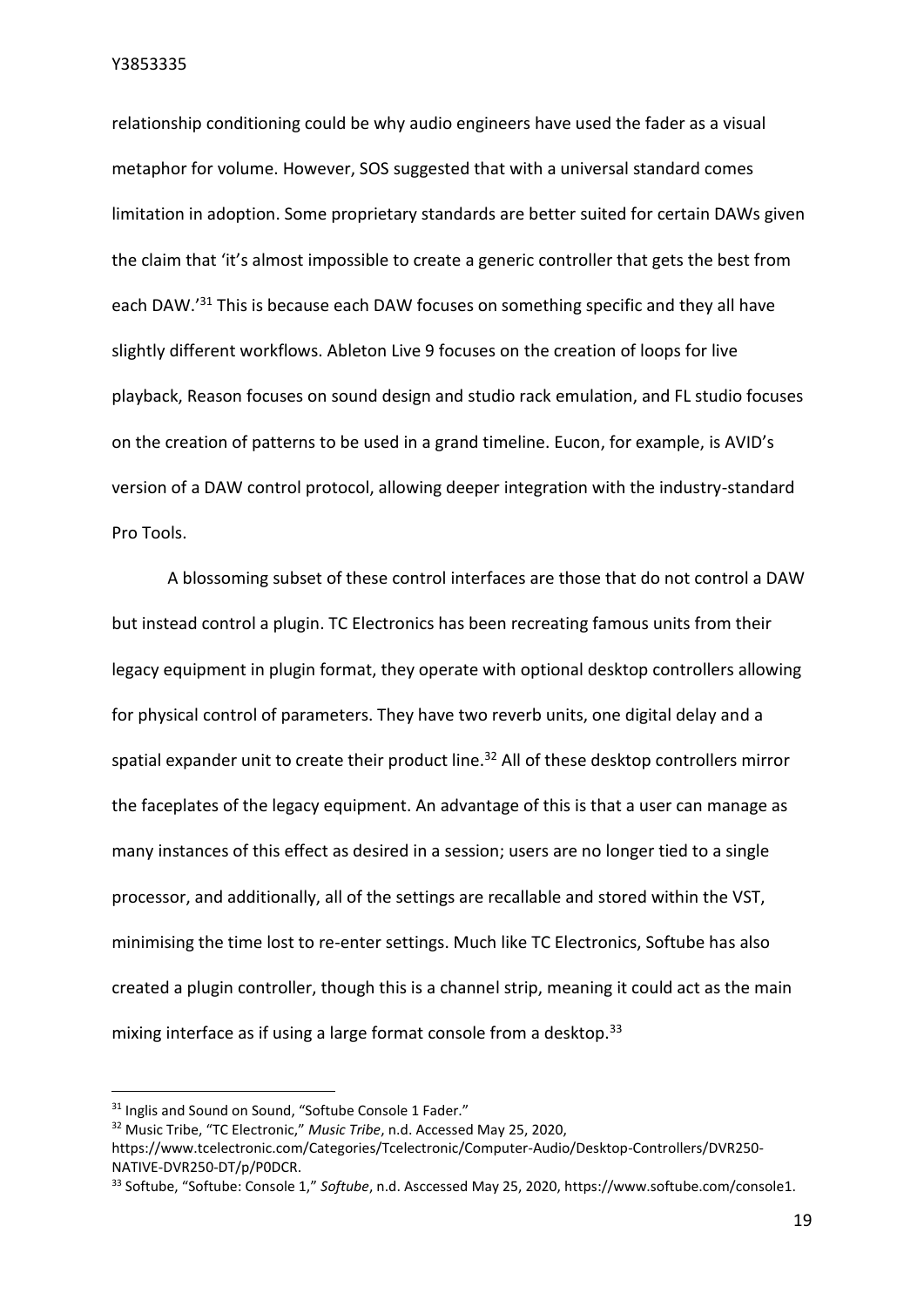At the time of writing, the author of this paper has owned the Softube Console 1 MKII for over 6 months. This author's background in sound did not come from a studio or production setting but from live sound, providing a background of large format mixing before using a digital mixer/DAW. The physical presence of a channel strip interface entails more efficient work as each knob functions to control a certain parameter. The default console with which Console 1 is distributed with is the SSL 4000 E, allowing for the workflow of a large format mixer despite only utilising the space of a single channel strip, and considerably less power. As a result of this, a studio's control room can be much smaller and cost less to build and maintain.

In the author's experience, this has vastly sped up the mixing process given the integration with the host DAW allowing for Volume, Pan, and send control from onboard the mixer. The company has recently released a new unit called the Console 1 Fader, a 10 fader unit designed to complement the original channel strip by giving comprehensive control over writing fader automation and deeper DAW control, including playback.<sup>34</sup>

<sup>&</sup>lt;sup>34</sup> Inglis and Sound on Sound, "Softube Console 1 Fader."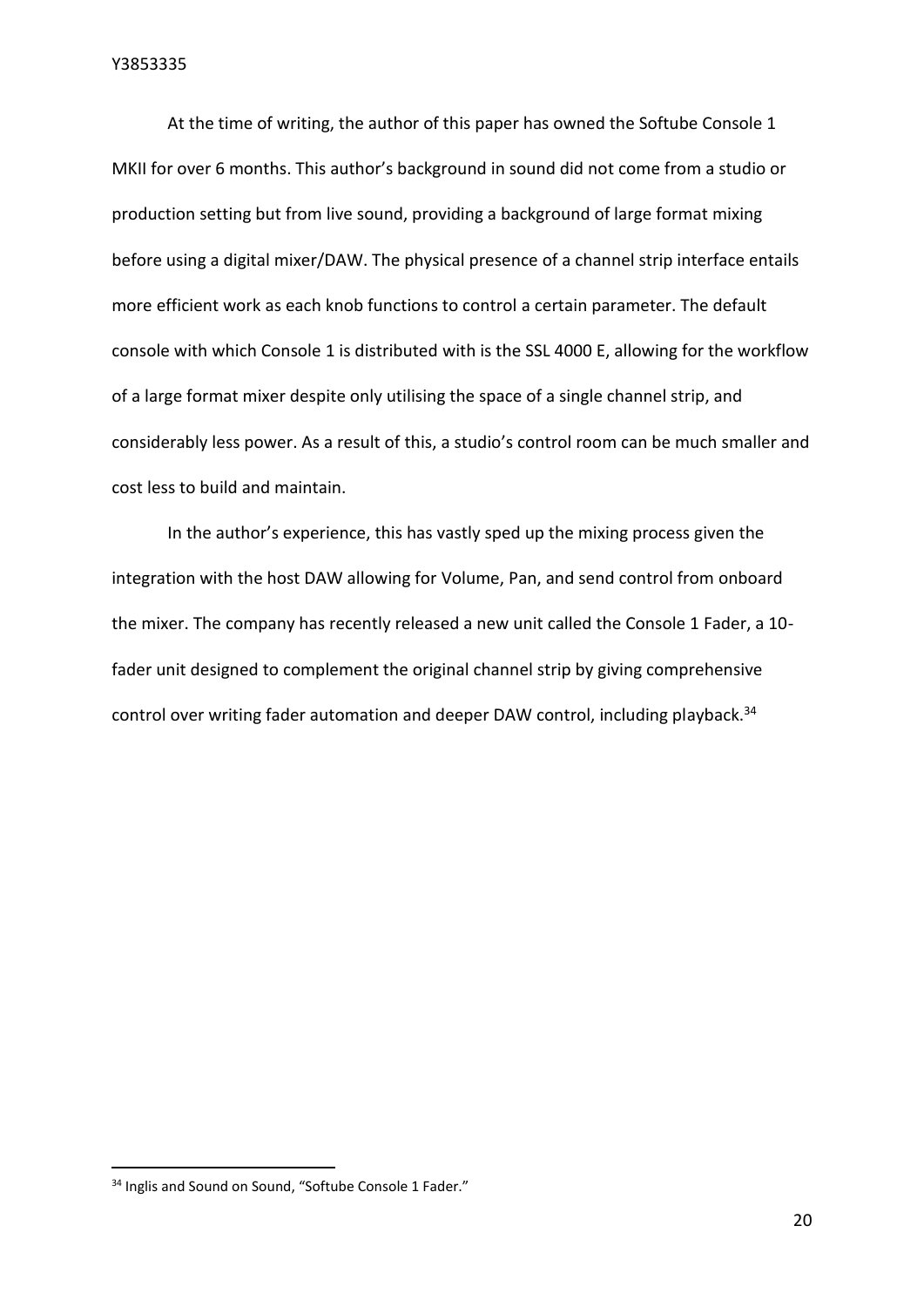#### <span id="page-21-0"></span>The Future of MIDI

MIDI as a specification is now almost 40 years old, and in that time, it has become globally adopted and allowed many musicians, producers, and artists to write music. However, the MIDI specification is now showing its limitations amongst larger sized studios and live setups. MIDI 2.0 however, worked to fill this void. The research for a MIDI 2.0 specification began in 2005; the information discussed below, obtained from the MMA's website, 35 focused on three main points. these three 'B's cover the indent for this new specification: bidirectional (two-way communication), backwards compatible (allowing integration with MIDI 1.0), and 'both' (meaning that MIDI 1.0 should be extended where possible and should remain supported).

The Bidirectionality of the new standard allows for MIDI Capability Inquiry or MIDI CI, meaning the hardware at both ends of the signal are aware of each other's presence and capabilities. Three applications are possible as a result: Profile Configuration, Property Exchange and Protocol Negotiation.<sup>36</sup>

Profile Configuration allows common commands to be coded in the same way from developer to developer. It provides a framework upon which virtual instruments and mixing plugins can be developed, allowing the generation of universal standard MIDI layouts to work with sample libraries or emulations of older gear.<sup>37</sup> For example, Orchestral libraries have articulation key switches that lie beneath or above the range of that instrument, accessible with a MIDI keyboard or using the UI. This, however, is specified by the developer of the sample library, meaning that each developer has a different layout.<sup>38</sup> The Profile

<sup>&</sup>lt;sup>35</sup> MIDI Manufacturers Association, "Details about MIDI 2.0™, MIDI-CI, Profiles and Property Exchange," 2019 Accessed March 31 2020, https://www.midi.org/articles-old/blogger/the-midi-association.  $36$  Ibid.

 $37$  Ibid.

 $38$  Ibid.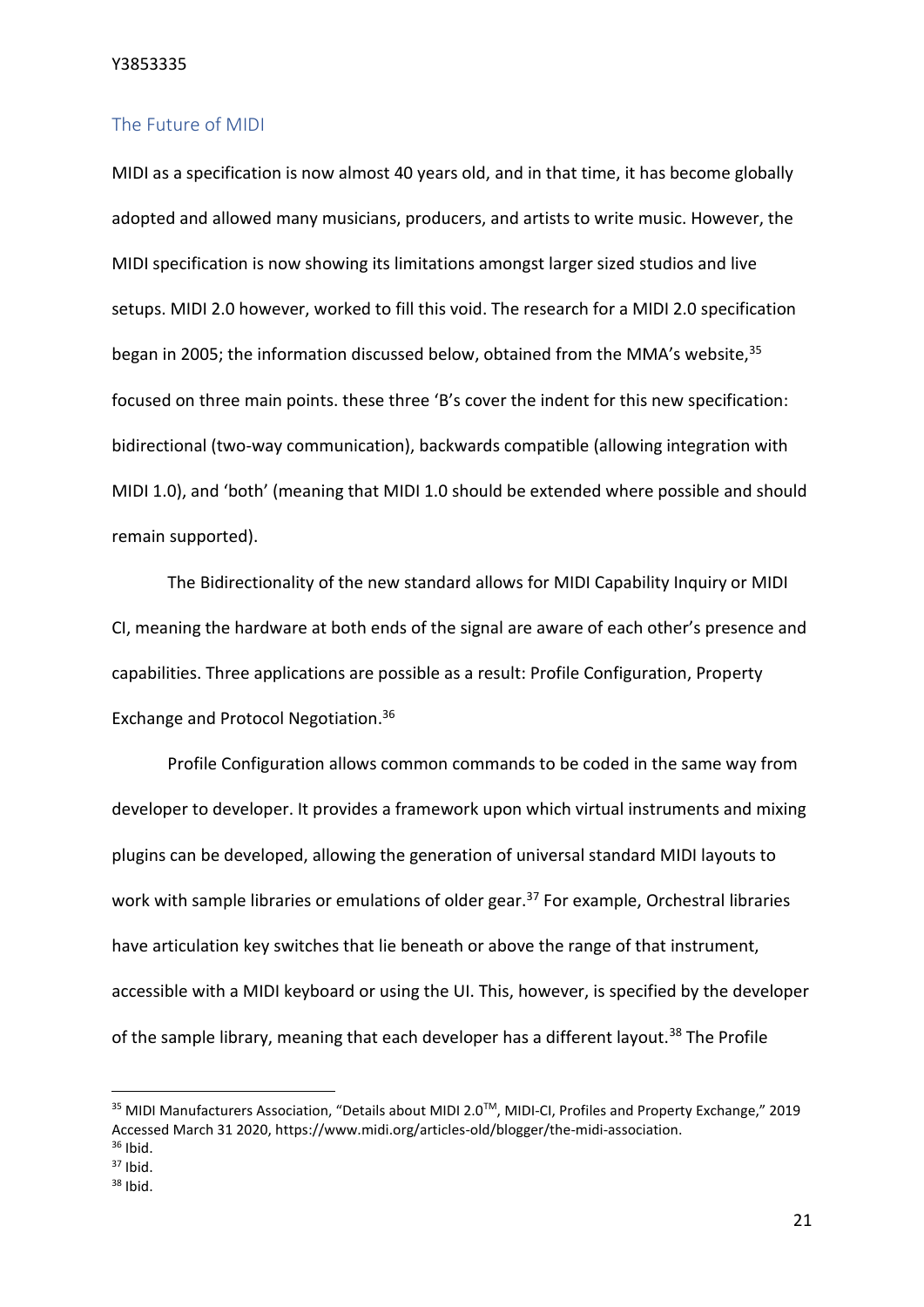Configuration in MIDI 2.0 is designed to provide the developers with a standard upon which to work. Whereas before, articulations would be different across a user's collection of sample libraries causing confusion and time wasted searching, it is now more efficient to select the articulation.<sup>39</sup> Another example of this is a drawbar organ where a many of its controls are similar across various plugin implementations, where a standard set of controls would aid in speed and efficiency when in use by a musician less versed in specific controls of a drawbar organ.

Property Exchange is a feature many synths have supported in the form of synchronised program changes. This can be seen in the Prophet 600's demonstration at the NAMM show in 1983, where a Prophet 600 could reprogram another Prophet 600 to reproduce an identical sound.<sup>40</sup> However, this brings a standard layout and full control to the synth or controller increasing compatibility and accessibility. Property Exchange allows the device to receive and transmit properties, allowing remote control. An example of this behaviour is providing the cut-off control on one synth with the ability to control the filter of another.

 $39$  Ibid.

<sup>40</sup> Jungleib, *Prophet-600 Synthesizer Operation Manual*.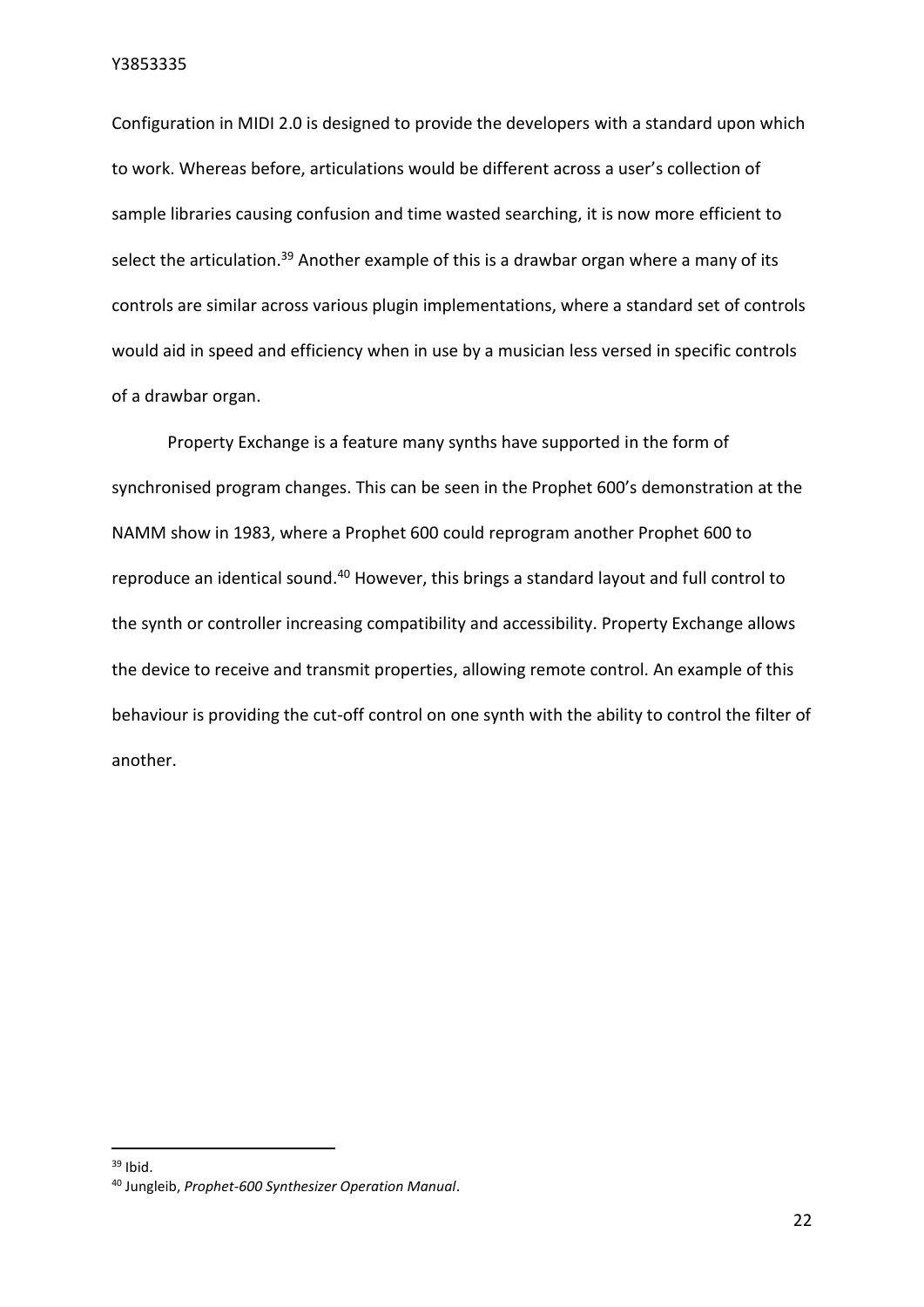| mial                                                              | MIDI-CI Workbench - Endpoint                                                           |                                                                                                                                          |
|-------------------------------------------------------------------|----------------------------------------------------------------------------------------|------------------------------------------------------------------------------------------------------------------------------------------|
| Middlech fail MDI 2<br>IN.                                        | Middleot 4x6 MBJ 2<br>$-$ cuit<br>* Chatted                                            | <b>BPM</b><br>120                                                                                                                        |
| Property Exchange<br>Profiles<br>Multi Part Performance<br>Single | MJ O<br>Configuration<br>Debug Debug Stor                                              | MEDI Log<br>Subscriptions<br>Dobug<br><b>Clear</b>                                                                                       |
| PIAND L<br>Channel 1<br>Patch Name<br>6 Operator FM Synth         | PIANO 4<br>Agaitm ALG 1<br>FX.                                                         | FMOod File do?-programGuiNew japan<br><b>FMOpt File D. G. Dijaon</b><br>Send PE GET Roofs for the port                                   |
| Operator 1<br>Hz<br>۹<br>Freq<br>Ratio<br>Dut.<br>$\blacksquare$  | Dutt H<br><b>Dolls</b> L<br>×<br>Rate<br>W<br><b>City</b><br>-LIN -<br><b>LIN</b><br>۰ | Sending PE Reply body (7)<br>Sending PE Reply header (7)<br>Receiving PE Header ChannelList Request (7)<br>Received PE GET for the port. |
| Vol. Well- Vol.<br>Пилли<br>Operator 2<br>l 1<br>Hz<br>Fress.     | $A-1$<br><b>Brankpassed</b><br>Dpm R<br>Dani<br><b>Hale</b>                            | Receiving PE undefined Reply (1)<br>Received PE SUB Reply for the port<br>FMOnt File rb/7-falled jums                                    |
| Dotung                                                            | <b>SW</b><br><b>LIN</b><br>$-LW$<br>+Armel191                                          |                                                                                                                                          |

*Figure 1 - A GUI generation tool <sup>41</sup>*

There have also been attempts to create an auto-generated GUI based on what the software receives in terms of controls from the synth (Figure 1). Consequentially, this could lead to total remote control of all parameters on all analogue synths directly from a user's computer screen. A further application to this technology is accessibility for a preferred interface or users with physical disabilities. This allows total automatic mapping of a synth's features to any interface be it digital, knobs, or faders.

Protocol Negotiation allows the MIDI host to separate the older 1.0 specification from the new 2.0 specification and translates it to work across MIDI generations. If the MIDI host does not receive confirmation from the slave, then it defaults to the MIDI 1.0 specification as it is not able to send a confirmation given its one-way characteristic. This defaults the configuration to the UMP version 1.0 which utilises the new Universal MIDI Packet (Figure 2).

<sup>&</sup>lt;sup>41</sup> MIDI Manufacturers Association, "Details about MIDI 2.0™, MIDI-CI, Profiles and Property Exchange."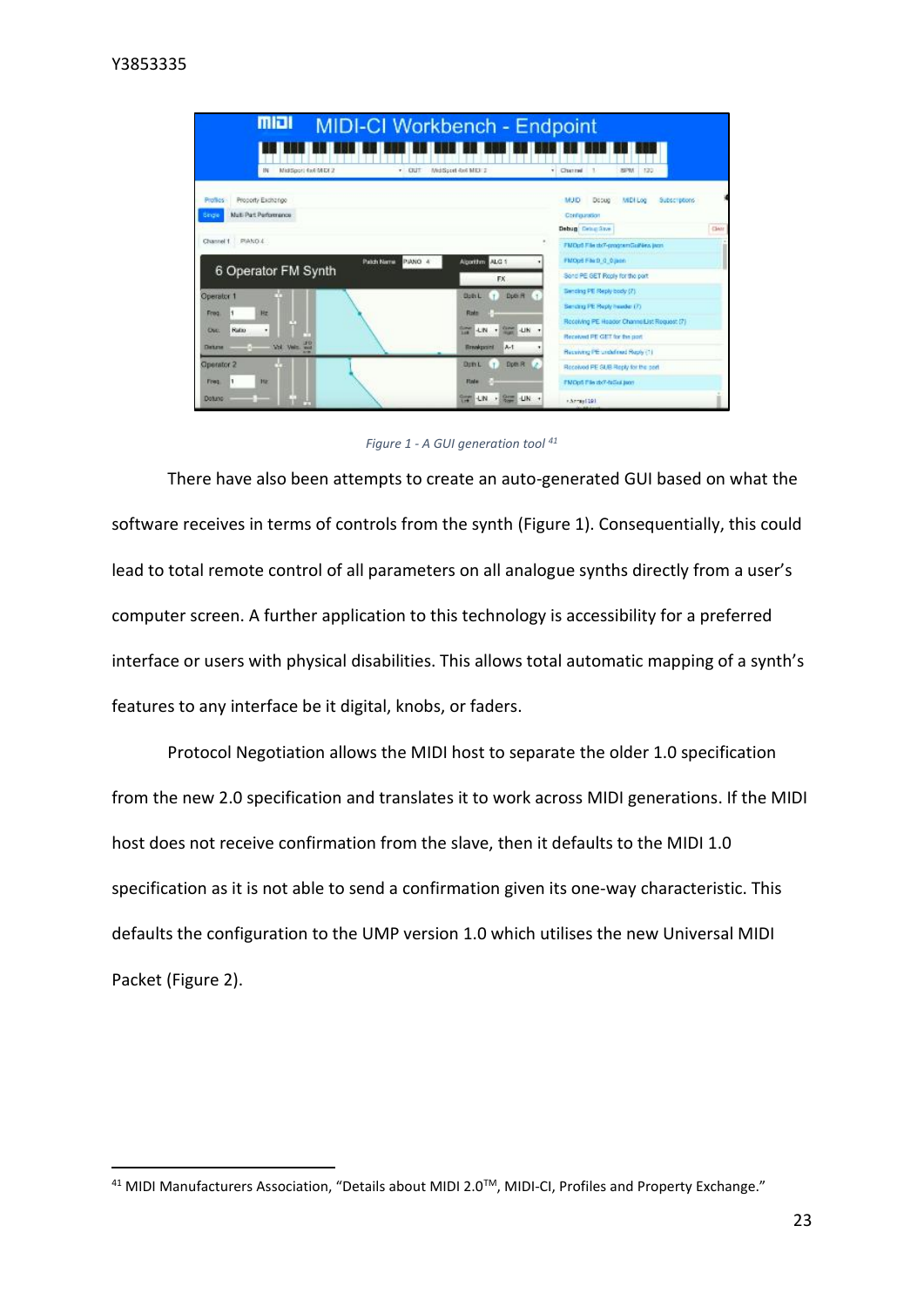| MIDI 1.0 Channel Voice Message<br><b>General Format</b> |                  |        |        |
|---------------------------------------------------------|------------------|--------|--------|
| in Universal MIDI Packet                                |                  |        |        |
| $mt = 2$<br>group                                       | status & channel | byte_3 | byte_4 |

*Figure 2 - Example of MIDI 2.0 -> 1.0 conversion <sup>42</sup>*

The Universal MIDI Packet or UMP is a new layout for packets of MIDI 2.0 data to be

sent. It consists of up to 4 'words' of 32-bit packets, compared to MIDI 1.0's 8-bit packets.

This configures depending on the message type: the first 4 bytes are used to define what

type of message is being sent (Figure 3).

| MT  | <b>Packet Size</b> | <b>Description</b>                                                    |
|-----|--------------------|-----------------------------------------------------------------------|
| 0x0 | 32 bits            | <b>Utility Messages</b>                                               |
| 0x1 | 32 bits            | System Real Time and System Common Messages (except System Exclusive) |
| 0x2 | 32 bits            | MIDI 1.0 Channel Voice Messages                                       |
| 0x3 | 64 bits            | Data Messages (including System Exclusive)                            |
| 0x4 | 64 bits            | MIDI 2.0 Channel Voice Messages                                       |
| 0x5 | 128 bits           | Data Messages                                                         |
| 0x6 | 32 bits            | Reserved                                                              |
| 0x7 | 32 bits            | Reserved                                                              |
| 0x8 | 64 bits            | Reserved                                                              |
| 0x9 | 64 bits            | Reserved                                                              |
| 0xA | 64 bits            | Reserved                                                              |
| 0xB | 96 bits            | Reserved                                                              |
| 0xC | 96 bits            | Reserved                                                              |
| 0xD | 128 bits           | Reserved                                                              |
| 0xE | 128 bits           | Reserved                                                              |
| 0xF | 128 bits           | Reserved                                                              |

*Figure 3 – List of available message types <sup>43</sup>*

Bandwidth on the new standard is far higher as the MMA have replaced the 5 pin

MIDI connector with a primarily USB2 interface, enabling more MIDI channels to be sent.

However, MIDI CI Profile Configuration and Property Exchange are capable through legacy

transports such as USB 1 and 5 pin DIN.<sup>44</sup>

 $42$  Ibid.

 $43$  Ibid.

<sup>44</sup> MIDI Manufacturers Association, "MIDI 2.0 For Developers," 2020 Accessed May 23, 2020, https://www.midi.org/forum/5339-midi-2-0-for-developers-webinar-sat,-may-23rd?page=last.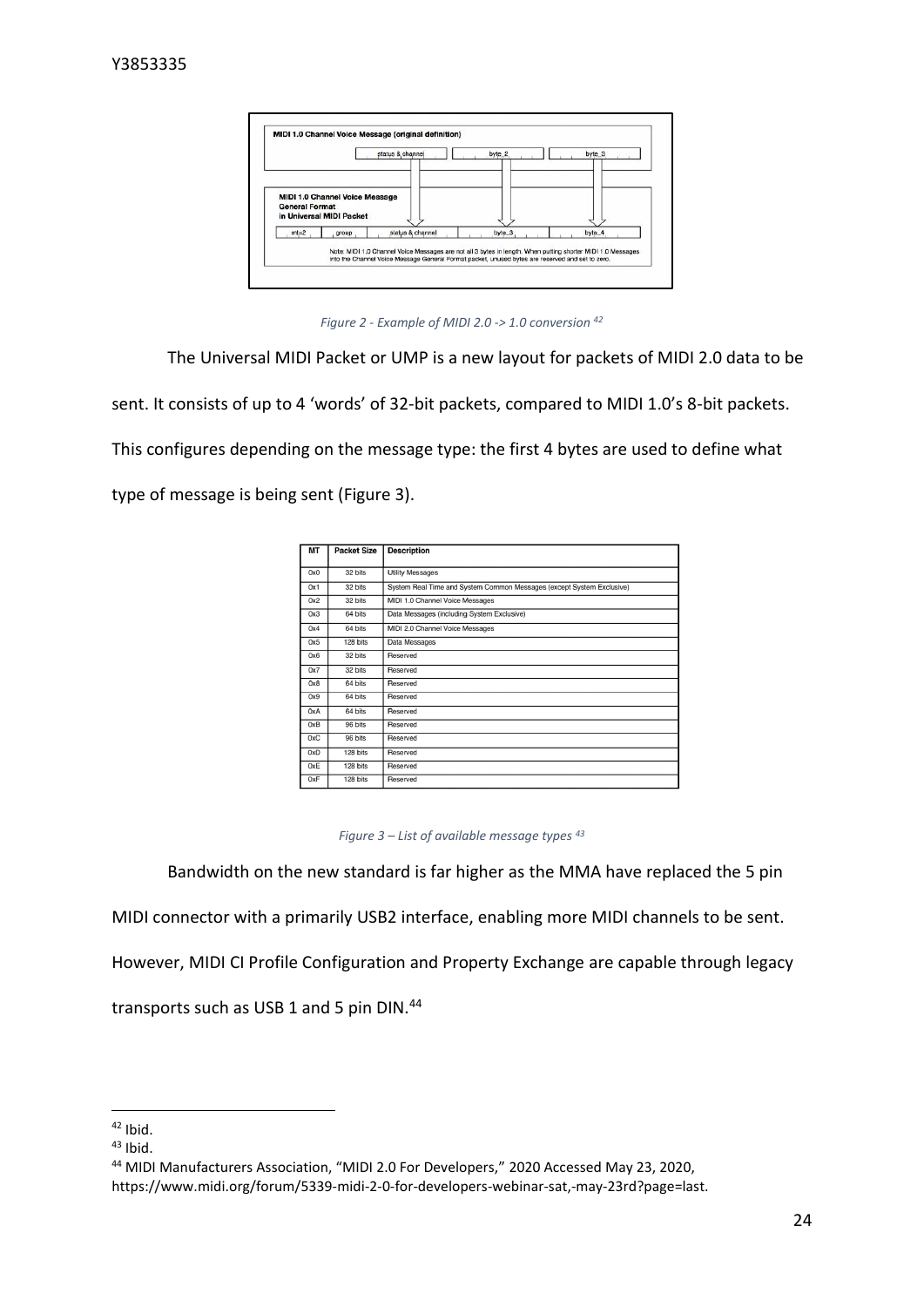MIDI channels are now sorted into groups where one group represents 16 channels in 16 groups. This totals to 256 channels of MIDI over a single bus.<sup>45</sup> A limitation of this is that, due to the layout of the UMP and how it interacts with the original MIDI 1.0 specification, a group must be labelled as it is in MIDI 1.0. As a result, if a user possesses only one MIDI 1.0 device, 15 channels of a total 256 channel bus will be lost.

| MIDI 2.0 Note On Message |       |  |         |             |                |  |
|--------------------------|-------|--|---------|-------------|----------------|--|
| $mt = 4$                 | group |  | channel | note number | attribute type |  |
| velocity                 |       |  |         | attribute   |                |  |
|                          |       |  |         |             |                |  |

*Figure 4 - Example of a standard MIDI Note On Message <sup>46</sup>*

A typical MIDI 2.0 Channel Voice Message now appear as in Figure 4. Much like MIDI 1.0, there are only 128 notes available for use. However, the 'attribute type' could be set to '0x03' or 'fractional tuning', which allocates 9 bits or 512 fractions per note of tuning allowing for microtonal tuning, and remapping of the keyboard using the remaining 7 bits to create custom scales or inverted sequences natively. This will affect the use of scales and the breadth of styles capable in computer music; non-standard tunings such as Gamelan will now be possible natively. Due to each developer owning a unique developer ID it leads to the ability for developers to create their own attribute language, examples put forth in a talk on the integration of MIDI 2.0 to the VST3 format was articulation.

> If you use articulation as the Attribute, you could have a higher-res controller where the very front of your key is pizzicato [in a string library], and as you move towards the back of the key you change the articulation<sup>47</sup>.

<sup>&</sup>lt;sup>45</sup> MIDI Manufacturers Association, "Details about MIDI 2.0™, MIDI-CI, Profiles and Property Exchange."  $46$  Ibid.

<sup>47</sup> JUCE, *Panel: Support of MIDI2 and MIDI-CI in VST3 Instruments* (YouTube Video, 2019), https://www.youtube.com/watch?v=zXnHaoN2Cig&feature=emb\_logo.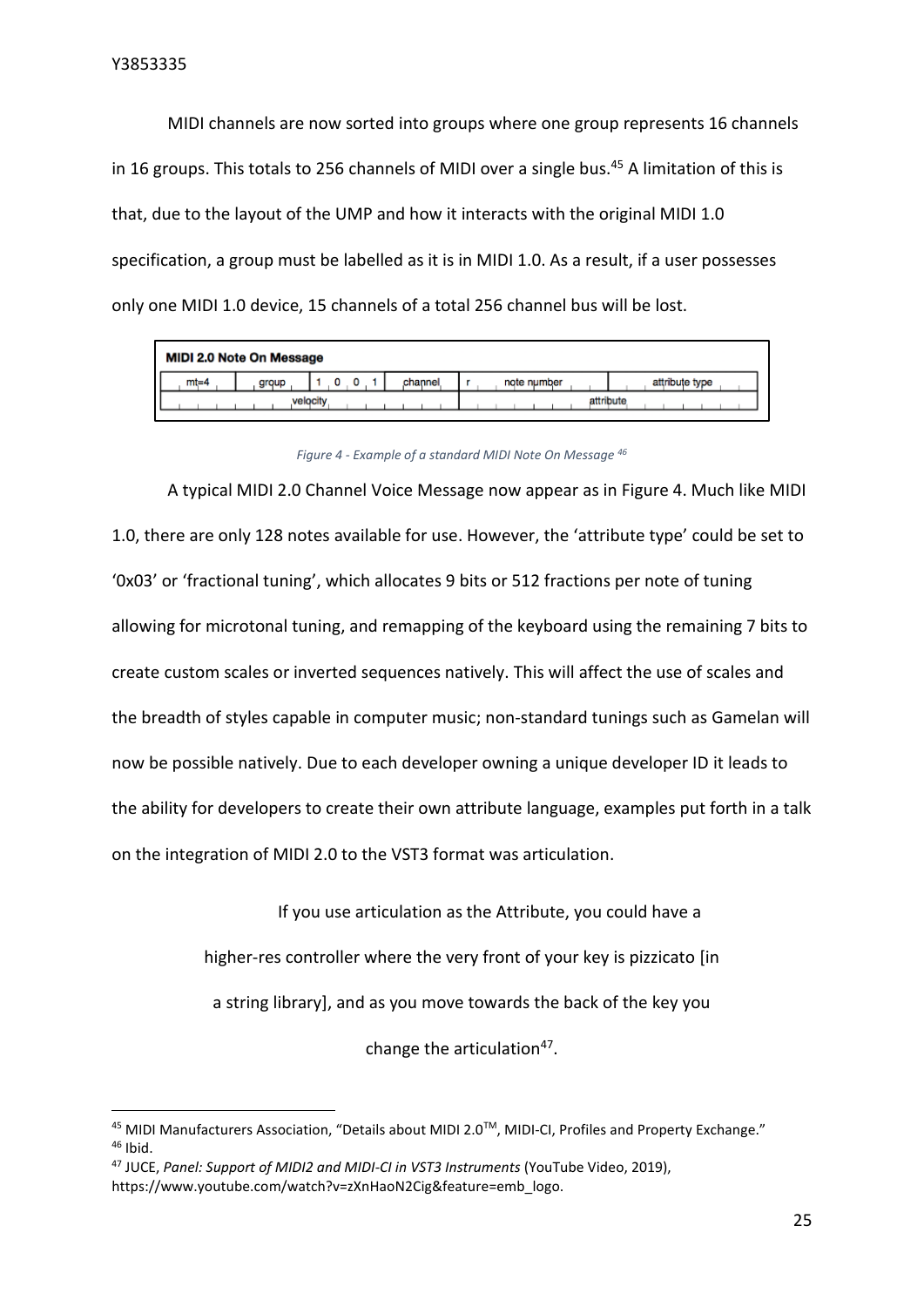Additionally, the velocity increments have more than doubled. Now using 16 bits, there are 65,536 levels of velocity, far exceeding the 128 values in the MIDI 1.0. Though this seems excessive for an application such as the strike of a piano key, these small increments will be useful in constant notes with varying velocity allowing for smoother transitions from soft to hard. Though this is beneficial for the consumer, it is possibly detrimental to the developers who now have to support greater pressure increments in their sample libraries.

Per-note control specifications such as the MIDI Polyphonic Expression or MPE are now natively included in MIDI 2.0. In the 'Registered Per-Note Controller #3 (Pitch 7.25)' (Figure 5) packet there are 25bits dedicated to fractional pitch across the keyboard. Though this seems to serve a similar purpose to the Note On Message this message relates to changing pitch as opposed to initial. Meaning that on a standard 88 note keyboard there are ~381,300 points of pitch between each note, granting the ability for higher resolution slides and bent notes. This is beneficial for players of instruments where bending a note is expressive, as in guitar solos. These notes are not stored in the standard 'note number' section but instead as an 'index', which removes its entry once the note is turned off. This means it is possible to have multiples of the same note with independent fractions of a given pitch. The 'index' is an 8-bit value, theoretically able to play 256 of the same note simultaneously. In this instance, each with independent micro pitch shifts, allowing the possibility for lush super-saw like textures. Notably, there are no MIDI controllers able to make practical use of this. However, in a DAW setting, this may be used as a composition tool.

26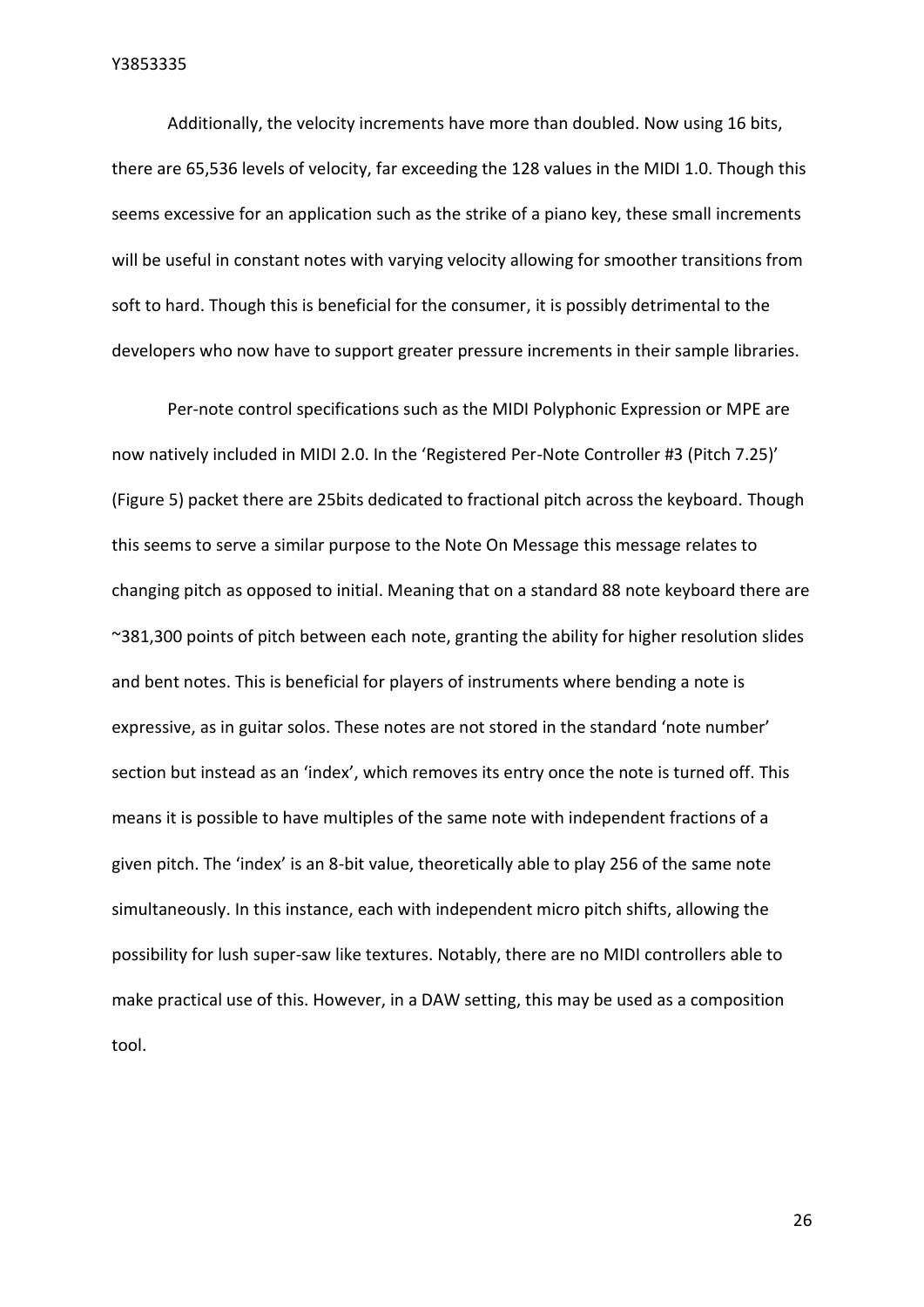| <b>MIDI 2.0 Registered Controller Message</b>           |       |          |          |  |      |  |  |       |  |
|---------------------------------------------------------|-------|----------|----------|--|------|--|--|-------|--|
| $mt = 4$                                                | group | $\Omega$ | channel. |  | bank |  |  | index |  |
| data                                                    |       |          |          |  |      |  |  |       |  |
|                                                         |       |          |          |  |      |  |  |       |  |
| <b>MIDI 2.0 Assignable Controller Message</b>           |       |          |          |  |      |  |  |       |  |
| bank<br>index<br>$mt = 4$<br>channel<br>0<br>0<br>grqup |       |          |          |  |      |  |  |       |  |
| data                                                    |       |          |          |  |      |  |  |       |  |

*Figure 5 - Layout of control messages sent by MIDI 2.0 <sup>48</sup>*

MIDI CC are now given 32bit resolution for Registered Control Messages instead of two 7bit most/least significant bits. They are now counted as a 'Registered Controller Message' (RCM) which will be specified by the MMA for developers to use, and an 'Assignable Controller Message' (ACM) which are for the user to define. In Figure 5, the layout of how the future of CC becomes RCM & ACM is made visible. These are laid out in 7 bit (128) banks, each with a 7-bit (128) index translating to 16,384 control points for each, registered and assignable. These registered CCs could be set to standard controls of a synth such as OSC\_A\_Pitch or FILTER\_A\_CUTOFF, thus, creating an industry standard for labelling each control. In turn, this works with property exchange to allow the easier integration of synths, hardware, and software into a MIDI system.



*Figure 6 - Layout of SysEx messages in MIDI 2.0 <sup>49</sup>*

<sup>&</sup>lt;sup>48</sup> MIDI Manufacturers Association, "Details about MIDI 2.0™, MIDI-CI, Profiles and Property Exchange."  $49$  Ibid.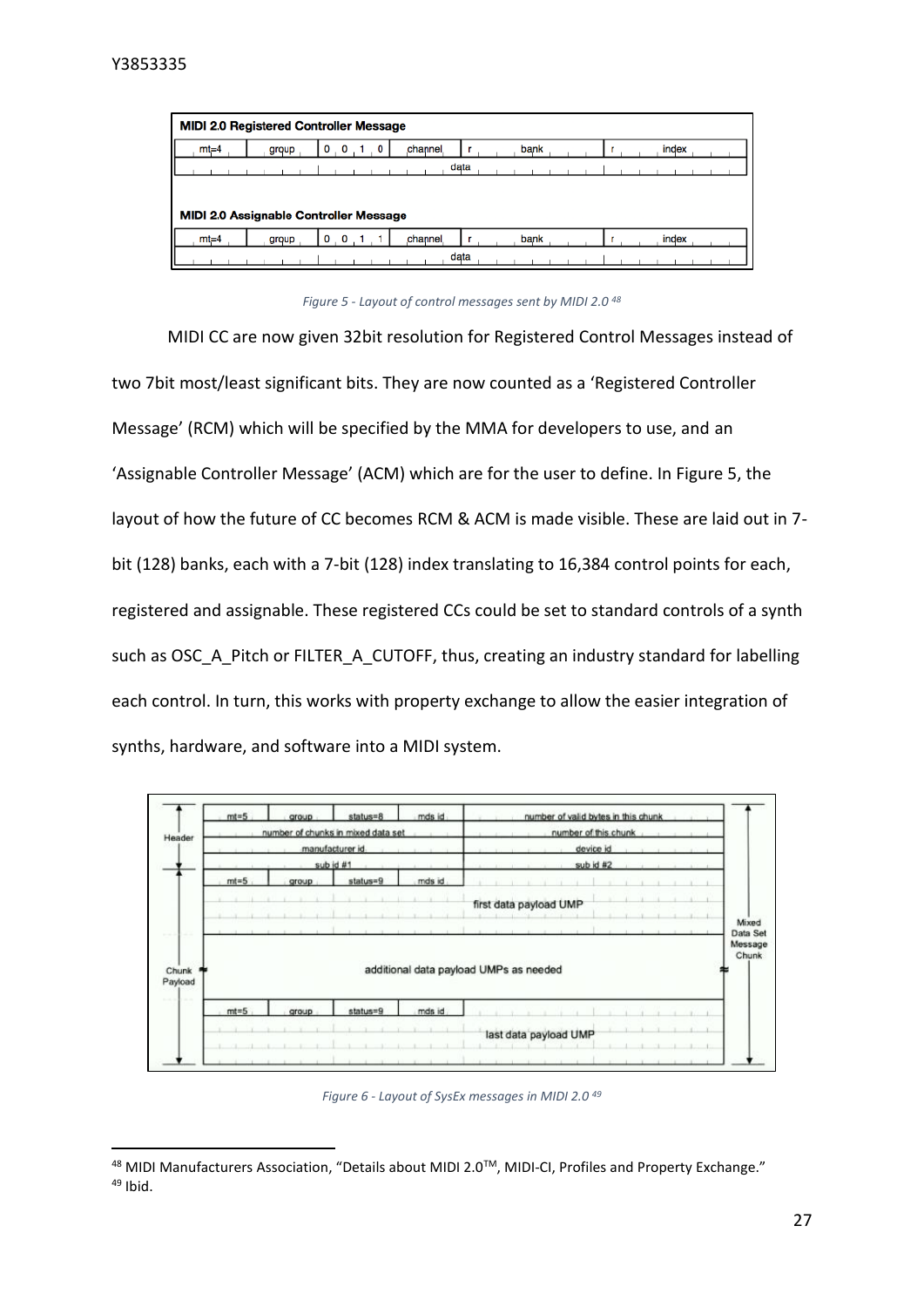The last component to the MIDI 2.0 specification improvement is the fact that System Exclusive messages are formatted in such a way that they use a full 128-bit packet (Figure 6). However, if more data is required, 128-bit packets can be sent following the SysEx message containing the data payload, creating a sandwich-style layout requiring only the beginning and the end message, with the payload making up the contents. File speed constraints of MIDI 1.0, in turn, are mitigated, and newer formats and larger files are capable of being transferred. It was discussed that even formats not recognised by MIDI, (such as photos) are capable of being sent through this formatting layout. MIDI 1.0 was capable of this style of System Exclusive Message in the form of the Sample Dump Standard (SDS) since 1986, allowing the transfer of samples from a host to its slave.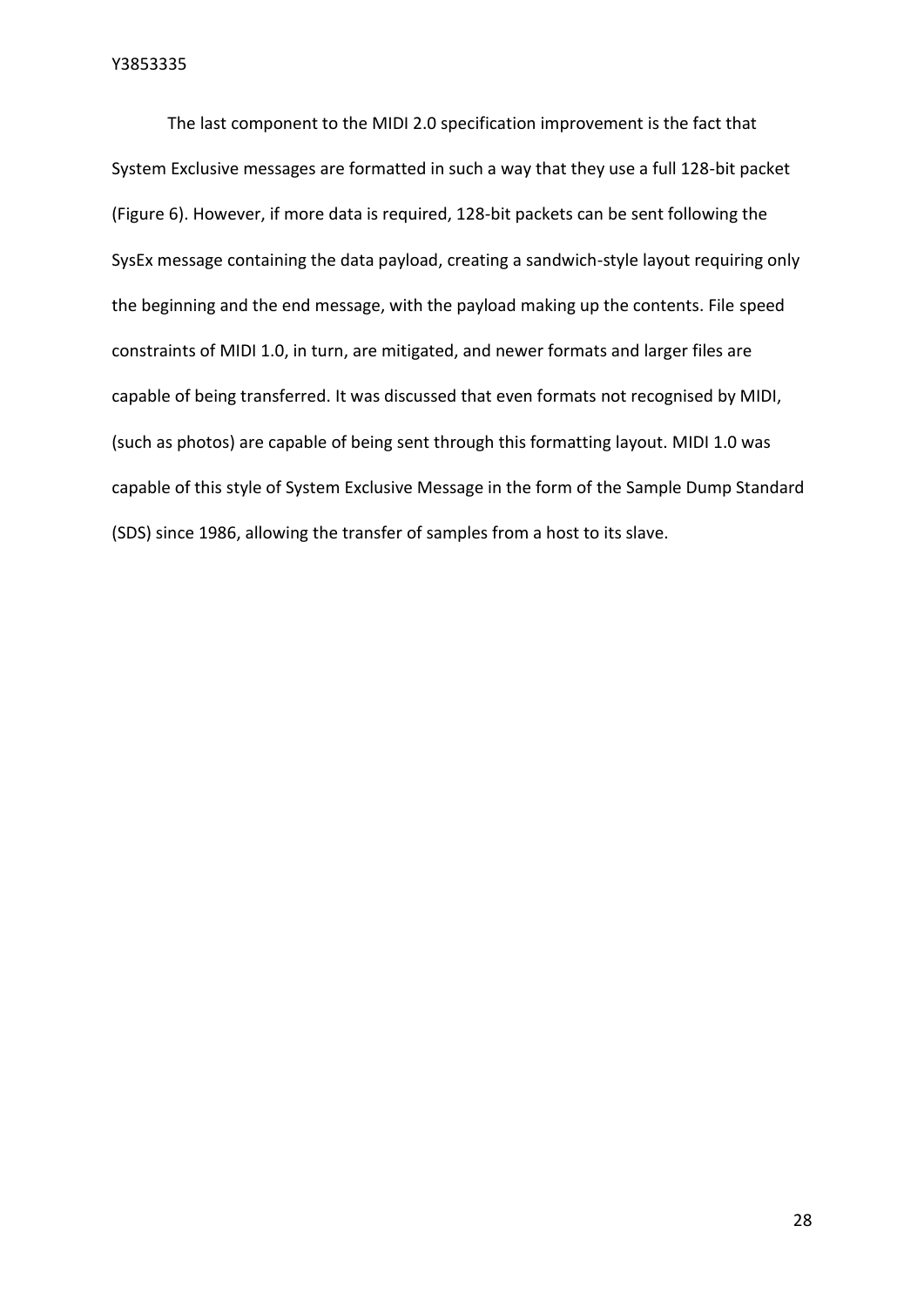#### <span id="page-29-0"></span>MIDI 2.0 Integration

Integration of MIDI 2.0 into DAWs is up to the developers, the endpoint given that the MIDI 2.0 message can be sent back could be the 'track' or, an 'instrument'. It is determined by the profile and controls established by the developer at the time. MIDI 2.0 has the ability to adjust according to the situation as required.

Plugins such as Audio Units (AUs) and Virtual Studio Technologies (VSTs) are an important part of the everyday workings of a studio. VST3 was released in 2008 to scepticism, as it appeared as an upgrade without utility for many users, while VST 2.4 was still notably capable for many. VST3 as a standard is already prepared for MIDI 2.0. It includes improved preset management due to MIDI-CI allowing the transition of data both ways, custom GUIs based off of parameter exchange, and better support for protocols such as HUI, MCU & EuCon. In addition to this, VST already contains standard mappings for CCs, Notes, and Articulation or Key Switches. Orchestral libraries such as Spitfire Audio Chamber Strings are now capable of taking multiple MIDI inputs for the separate articulations of a certain instrument, negating the need for key switches.<sup>50</sup> These are all features that will be improved with the development and improvements made to MIDI 2.0.

<sup>50</sup> Spitfire Audio, *Spitfire Chamber Strings User Manual* (Spitfire Audio, 2018).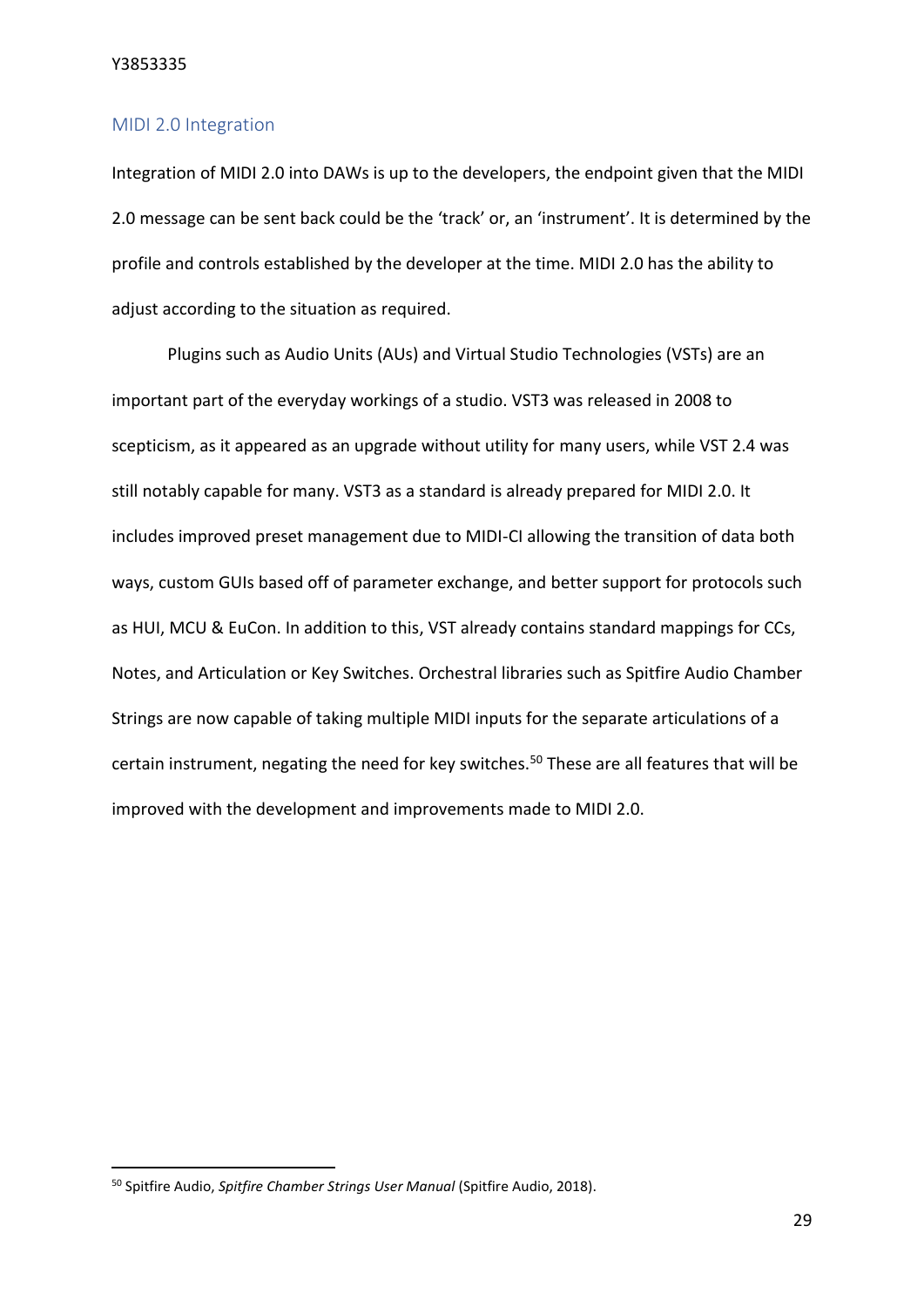#### <span id="page-30-0"></span>Notable Additions - MIDI.org Webinars

*These additions are from live webinars hosted by the MMA, they may not be published at time of submission, the recordings of these webinars will be published to MIDI.org, however, at time of writing there is no ETA. The author has an unedited screen capture from the webinar available upon request.*

Some notable additions have been published since first starting this investigation, the official specification documents have been available since the  $20<sup>th</sup>$  of February 2020<sup>51</sup>. In webinars hosted by the MMA on the 23<sup>rd</sup> and 30<sup>th</sup> of May 2020, several developers of MIDI were present to answer questions regarding the state of MIDI 2.0 development.<sup>52</sup>

A topic that was discussed during the webinar was how Property Exchange affects people outside of a DAW or Music setting, specifically relating to configuration tools for peripherals. With MIDI CI, each device can now draw its own controller and configuration automatically, meaning that there is a single application which can configure several devices all from different manufacturers. This negates the need for developers to supply bespoke software, easing the work on developers and benefiting the user as they no longer need an individual program for each peripheral device.

Small business owners such as John Kimble of Social Entropy posed the question if 'supporting MIDI 2.0 makes sense for a small manufacturer of hardware-only devices (sequencers) - or if MIDI 2.0 will make the most sense for use cases which use a PC as "the

<sup>51</sup> MIDI Manufacturers Association, *MIDI 2.0 Specification Overview*, 1st ed. (Association of Musical Electronics Industry, MIDI Manufacturers Association, 2020).

<sup>52</sup> MIDI Manufacturers Association, "MIDI 2.0 For Developers."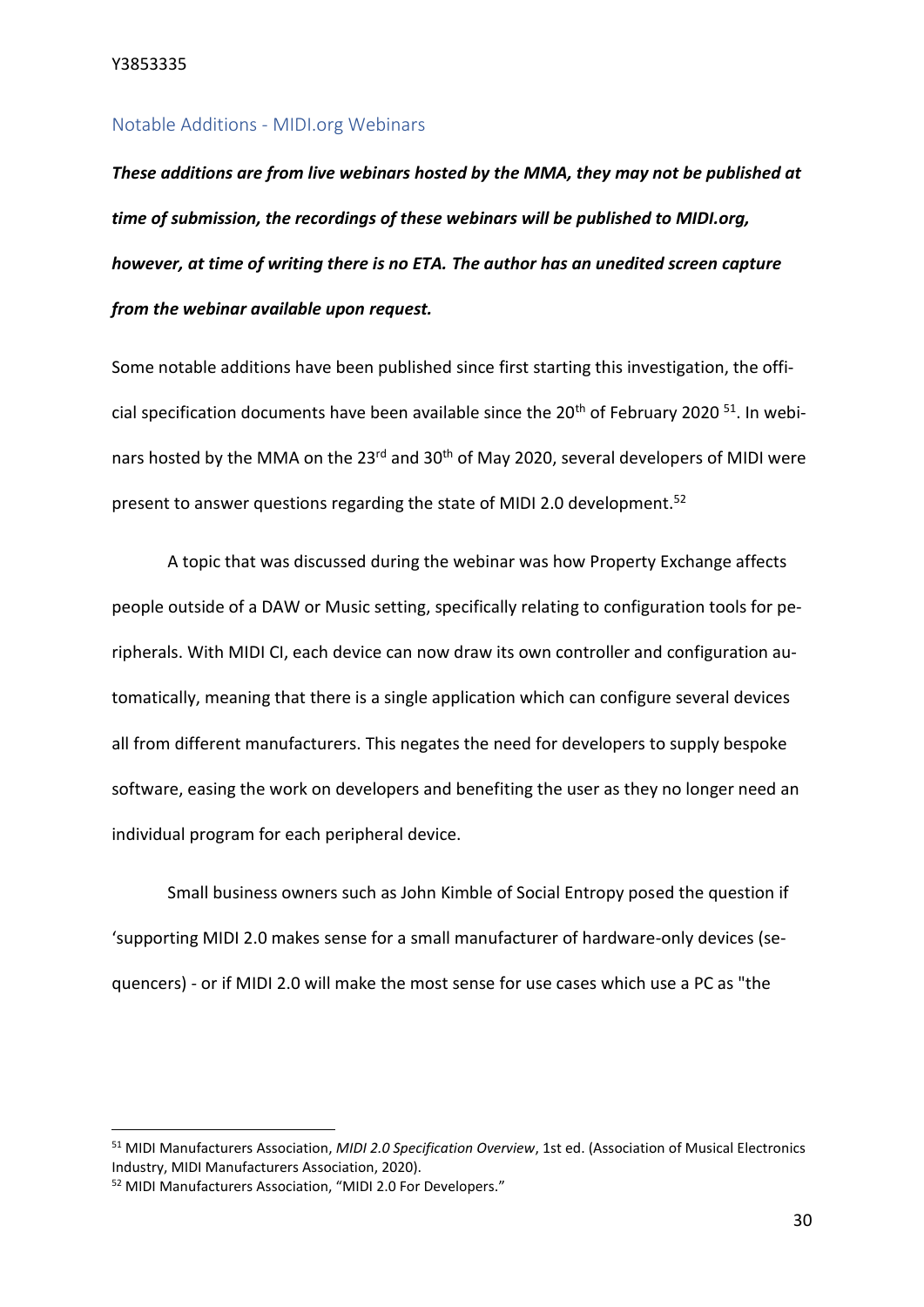brain"<sup>'53</sup> This question was answered with Figure 7, displaying the different types of MIDI

| <b>Device Description</b> | <b>MIDI 1.0 Device</b>            | MIDI 2.0 Device on<br><b>Legacy Transports</b> | MIDI 2.0 Device with<br><b>Universal MIDI Packet</b>   | <b>MIDI 2.0 Device with</b><br><b>Universal MIDI Packet</b><br>& High Res Messages |
|---------------------------|-----------------------------------|------------------------------------------------|--------------------------------------------------------|------------------------------------------------------------------------------------|
|                           |                                   | MIDI-CI Profile Configuration                  | MIDI-CI Profile Configuration                          | <b>MIDI-CI Profile Configuration</b>                                               |
|                           |                                   | <b>MIDI-CI Property Exchange</b>               | MIDI-CI Property Exchange                              | MIDI-CI Property Exchange                                                          |
|                           |                                   |                                                | <b>MIDI-CI Protocol Negotiation</b>                    | <b>MIDI-CI Protocol Negotiation</b>                                                |
|                           |                                   |                                                | UMP Message Type 0: Utility<br>(Timestamps)            | UMP Message Type 0: Utility<br>(Timestamps)                                        |
| <b>Message Types</b>      | System Messages                   | System Messages                                | UMP Message Type 1: System<br>Messages                 | UMP Message Type 1: System<br>Messages                                             |
| <b>Supported</b>          | MDI 1.0 Channel Voice<br>Messages | MIDI 1.0 Channel Voice<br>Messages             | UMP Message Type 2: MIDI 1.0<br>Channel Voice Messages |                                                                                    |
|                           | <b>SysEx</b>                      | <b>SysEx</b>                                   | UMP Message Type 3: Data<br>Messages: SysEx            | UMP Message Type 3: Data<br>Messages: SysEx                                        |
|                           |                                   |                                                |                                                        | UMP Message Type 4: MIDI 2.0<br>Channel Voice Messages                             |
|                           |                                   |                                                | UMP Message Type 5: Data<br>Messages (SysEx8, MDS)     | UMP Message Type 5: Data<br>Messages (SysEx8, MDS)                                 |
| <b>Data Format</b>        | <b>Byte Stream</b>                | <b>Byte Stream</b>                             | <b>Universal MIDI Packet</b>                           | <b>Universal MIDI Packet</b>                                                       |
|                           | 5pinDIN                           | 5pinDIN                                        |                                                        |                                                                                    |
|                           | <b>USB MIDI</b>                   | <b>USB MIDI</b>                                | <b>USB MIDI 2</b>                                      | USB MIDI 2                                                                         |
| <b>Transports</b>         | BLE MIDI                          | <b>BLE MIDI</b>                                | TBD                                                    | <b>TBD</b>                                                                         |
|                           | <b>RTP MIDI</b>                   | <b>RTP MIDI</b>                                | <b>TBD</b>                                             | <b>TBD</b>                                                                         |

2.0 support a developer could use.

#### *Figure 7 - A table detailing the support for developers creating<sup>54</sup>*

Athan, the moderator for the webinar and the Digital Marketing Strategy Manager at Yamaha answered questions regarding microtonality and the room for expression of absolute pitch. 'Note number for 12-EDO and tuning data for 19-EDO would be enough to disambiguate enharmonic equivalents, MIDI 2.0 protocol has various ways to express absolute pitch with up to 33 million steps between notes.<sup>'55</sup> In addition to this Craig Anderton spoke regarding the new attribute function for each MIDI Note On message and how he will utilise it.

> I have a Linnstrument and a ROLI seaboard, so I am familiar with how great it is to move sideways, back and forth and press to get different articulations and I've be spending a fair amount of time

<sup>53</sup> Ibid.

 $54$  Ibid.

<sup>55</sup> Ibid.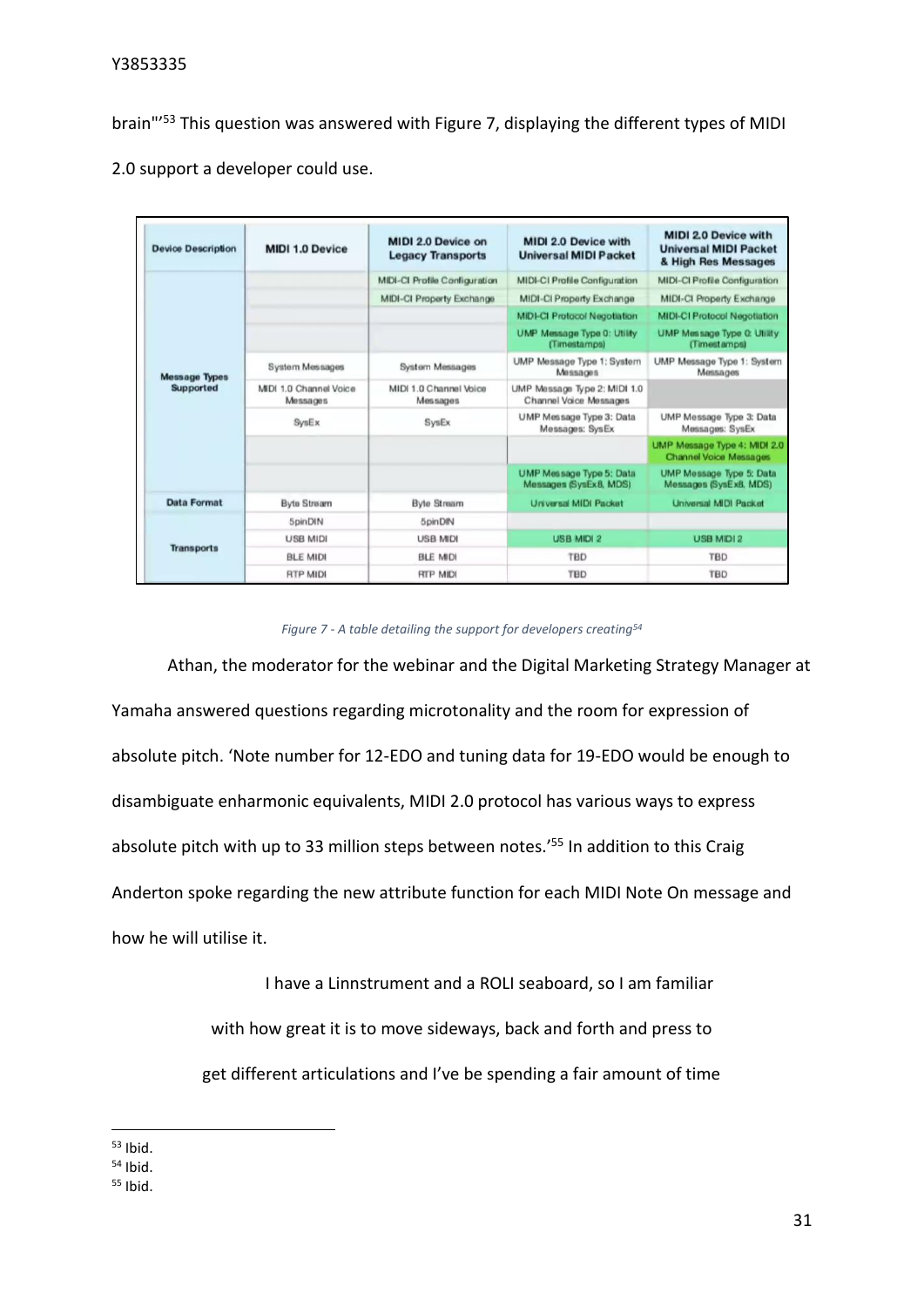going back and programming synthesiser patches to respond to those controls, it really makes a huge difference I can only imagine what is going to happen in the future.<sup>56</sup> Mike Kent of MK2 Image reinforced this opinion,

It's a great thing when you see somebody who is a master at their instrument play something like a ROLI seaboard and how expressive that is, and I think MIDI 2.0 is well suited to encourage those kinds of new expression capabilities in electronic

#### instruments.<sup>57</sup>

Considering that at the time of writing, MIDI is 37 years old, the author posed the question as to the longevity of MIDI 2.0. Mike Kent stated that, 'MIDI 1.0 is 37 years old. We joke, but are somewhat serious that we expect MIDI 2.0 to carry us for another 37 years. But the UMP has room for a MIDI 3.0 as well.<sup>'58</sup> This directs us to think that the precautions the MMA has taken in making a protocol which we see as excessive may simply be futureproofing the specification.

On a similar topic, the rise in resolution of continuous controllers was questioned. The webinar host's all explained various points of view as to where these could be an advantage. DAW's and Plugins support a higher resolution on controls that MIDI 1.0 can offer<sup>59</sup>, a video posted by the MMA demonstrations the advantage of higher resolution for use in fader units or DAW controllers.<sup>60</sup>

<sup>56</sup> MIDI Manufacturers Association, "MIDI 2.0 For Musicians."

 $57$  Ibid.

 $58$  Ibid.

 $59$  Ibid.

<sup>60</sup> MIDI Manufacturers Association, *MIDI 2.0 Fader Demo* (Youtube Video, 2020), https://www.youtube.com/watch?v=bkbqFNZcSQk.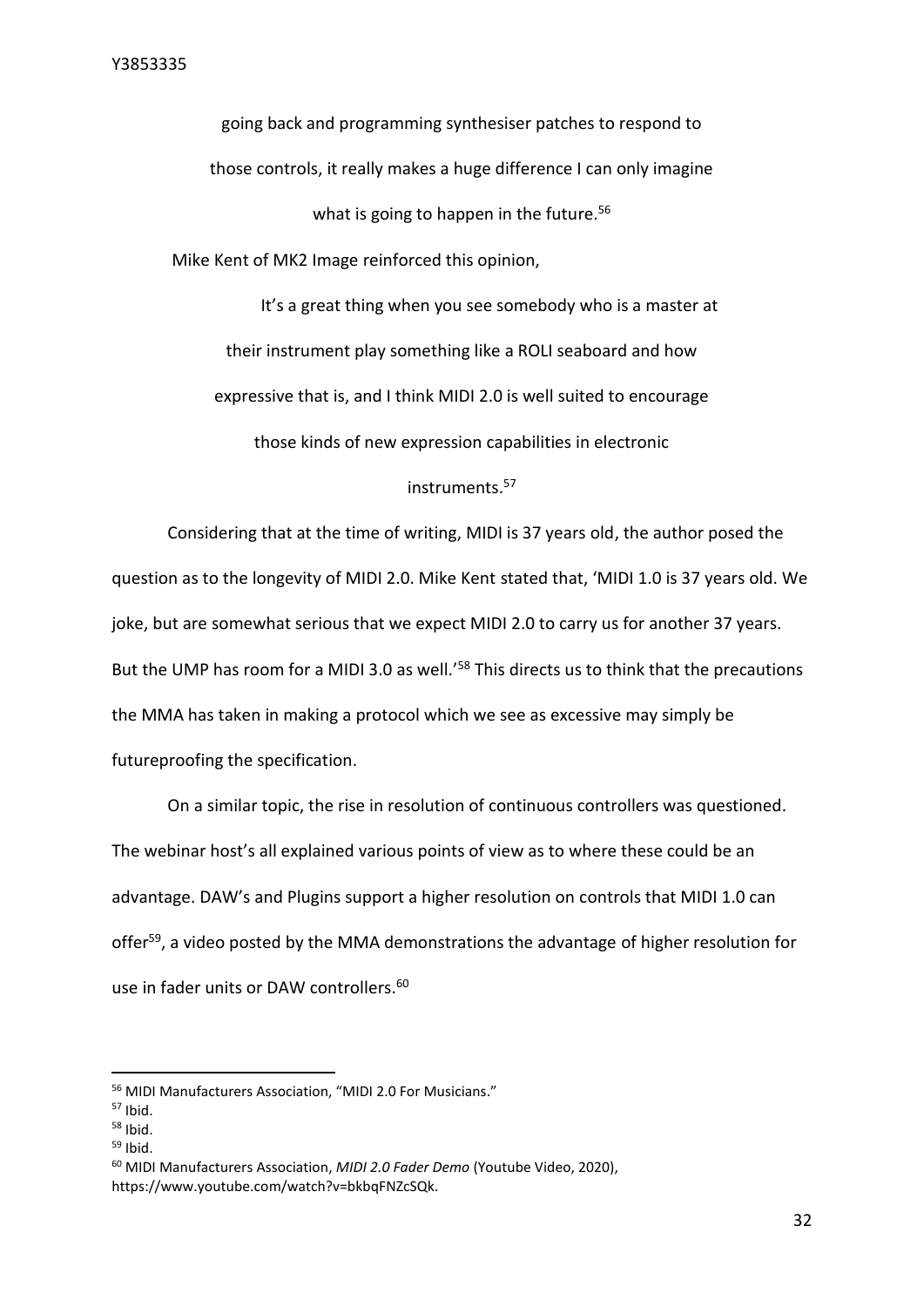## <span id="page-33-0"></span>Product Design

#### <span id="page-33-1"></span>ADC 2019

Skeuomorphism and UI design concepts were featured heavily during a panel on product design at the Audio Developer's Conference in 2019. Chris Randall (Audio Damage), Matt Jackson (Ableton), Mino Kodama (Native Instruments), and Nick Dika (Sound Toys), represented different opinions and backgrounds within the product design industry. Though of note is that the panellists' experience was not limited to the audio industry.<sup>61</sup>

On the first prompt, they note that before the musician or engineer hears the DSP engine, through social media, advertising, or website, they first see it, which is why GUI design is crucial. A major function of product design teams is to transport the user to the listening stage; Chris Randell reinforced this claiming that 'The DSP has to sell the product, but we have to get them there to listen to it'. Though this relates to the sales of a product, it is important to understand the impact of creating an 'attractive' interface as opposed to an 'intuitive' one. Another significant view to consider is user expectation when investing in software that looks like a specific brand. In an email to the author on the 24<sup>th</sup> November 2019 Arthur Carabott, a User Experience Engineer at Output, mentioned that some companies are built on the model of 'have this classic piece of equipment for a fraction of the price', however, he also made the point that this type of practice is not sustainable as 'there are only so many old bits of hardware to emulate'.<sup>62</sup>

Mino Kodama from Native Instruments raised an important point regarding the synergy between developing hardware and software simultaneously. Native Instruments

<sup>61</sup> JUCE, *Panel: Product Deisgn* (YouTube Video, 2019),

https://www.youtube.com/watch?v=WsWyIYGX4tM&t=31s.

<sup>62</sup> Arthur Carabott, "Email," 2019.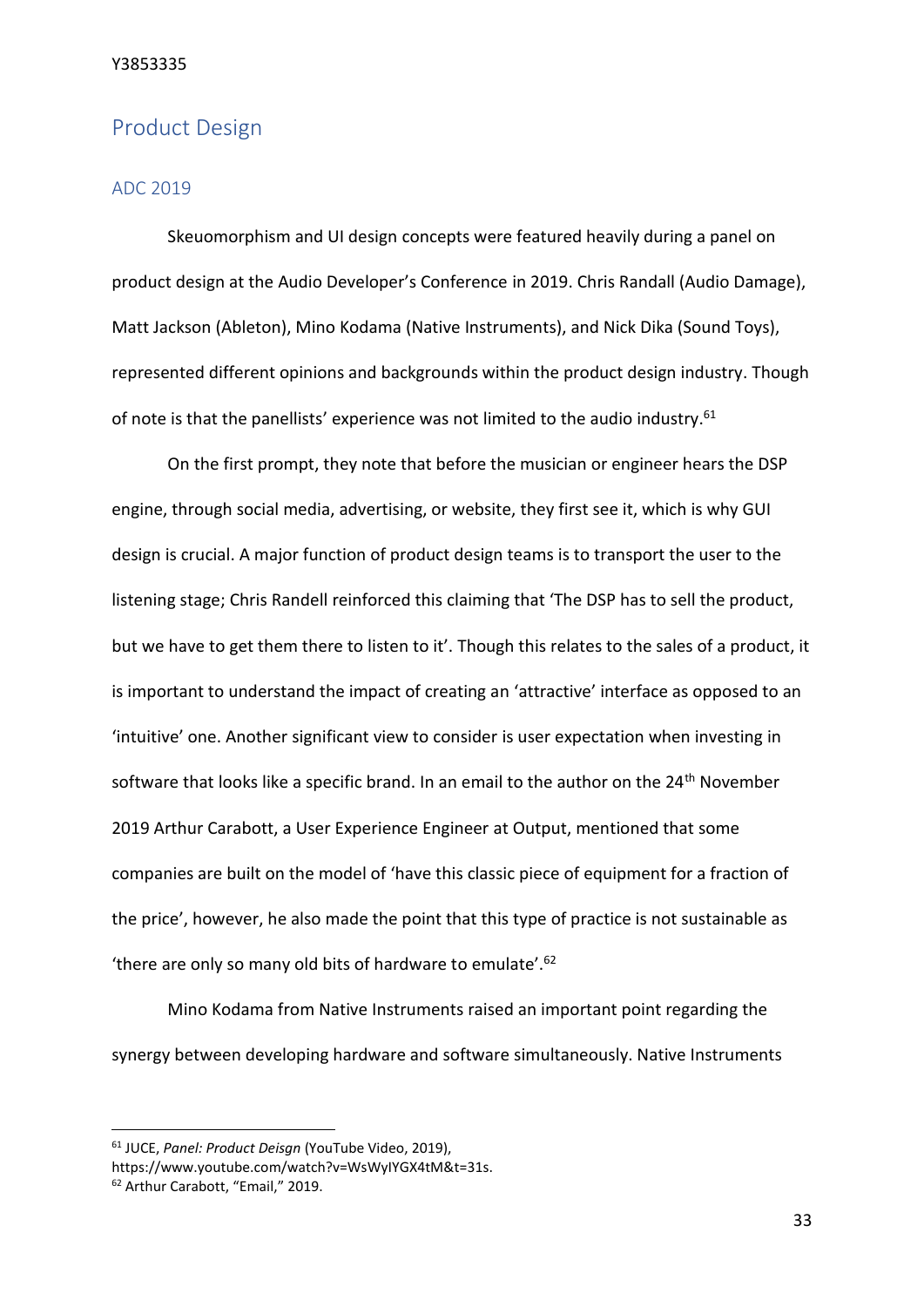offer a range of plugins and hardware, ranging from composition tools and DAWs (such as 'Maschine' with the accompanying hardware) to mixing plugins such as their 'VC 160', 'VC 2A' and 'VC 76' emulating the 'dbx 160', 'LA-2A' and '1176' respectively.<sup>63</sup> This is informed by the visual design closely representing the classic equipment (covered later in this paper). Native Instruments also produces a range of performance controllers, from DJ gear to fullsized keyboards. The principal system this technology runs is Native Kontrol Standard (NKS). Integration of the software and hardware allows for a deeper level of interaction between the artist/producer and the virtual instrument that they are playing. For example, the Kontrol S line of keyboards features 2 LCDs and 8 encoder controls, which links to the Komplete Kontrol software, allow the artist to quickly audition and manipulate sounds with the physical encoder controls. These knobs are dictated according to the controls that the manufacturer believes best applies to that instrument. Sketching ideas, therefore, requires less movement and less 'menu diving' to refine the sounds. All of the base level relevant controls are presented on real, tactile controls, in turn saving time in writing automation, auditioning sounds, and sketching out ideas. It also aids in developing ideas quickly since thousands of sounds are accessible directly from a keyboard, as opposed to using a mouse and keyboard inside of a DAW. Mino Kodama states that 'I think the very special thing about native instruments is that we have software, hardware system so that controllers only run with the software'.<sup>64</sup> However, this use of proprietary software limits the usage of this system to users with the budget to purchase both hardware and software. In addition to this, the life cycle of a plugin and hardware are drastically different; Chris Randell states

<sup>&</sup>lt;sup>63</sup> Native Instruments, "Native Insturments Vintage Compressors," n.d. Accessed May 22, 2020, https://www.native-instruments.com/en/products/komplete/effects/vintage-compressors/. <sup>64</sup> JUCE, *Panel: Product Deisgn*.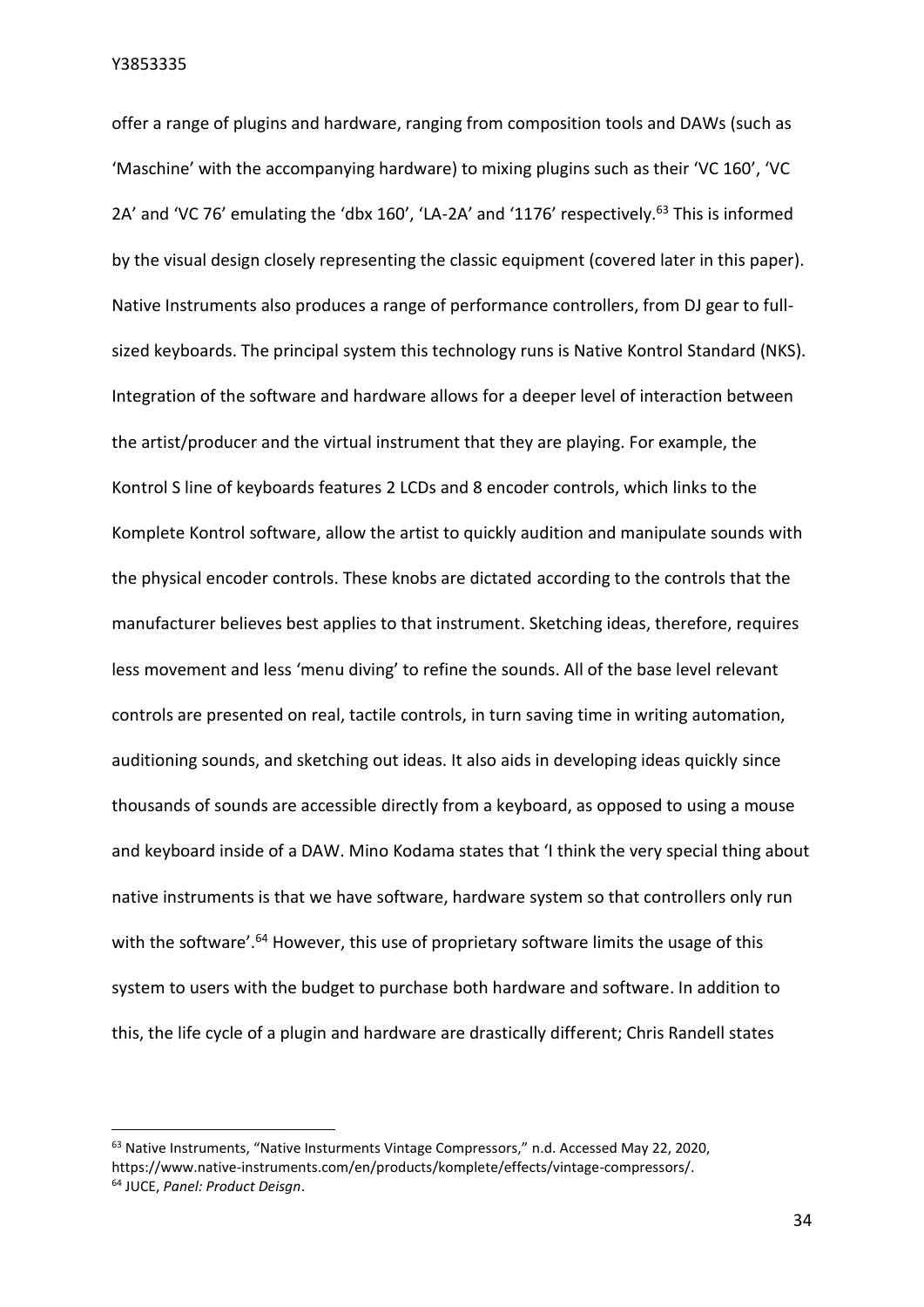that, 'you can iterate software code until the shipping date'<sup>65</sup>, and even beyond that point with updates.<sup>66</sup> However, hardware requires '18-20 months' from sketch to shipping. This means that any functionality changes require a firmware or software update as nothing can be changed physically without a second product version.

Matt Jackson noted that this product timeline was present when Ableton brought out the Ableton Push hardware controller, along with the 9.0 software update to Ableton Live.<sup>67</sup> This controller allowed many of the main DAW functions to the extent that people were able to write, produce, and mix a full song without looking at the screen. It presented itself as a controller that enabled total control of the Ableton Live software. However, despite its many advancements, there were notable missing features at launch. This was cornered by Native Instruments with their MK2 Maschine controller, a full pixel-based screen compared to the Push with a segment display. As a result, the Maschine was able to manipulate samples with a waveform display allowing for greater versatility, while the Push was unable to do so. It was also able to function well with third-party plugin parameter control, whereas the Push struggled to optimise this workflow. A central discussion during the panel was how Push and Maschine were developed. Ableton Push was to be brought out after eight revisions to the Ableton Live software, in contrast to Maschine which was developed alongside the first revision of the hardware. The Ableton Push also had functionality that was innovated in conjunction with Akai with the APC40 since Ableton Live 6.<sup>68</sup> The APC40 presented the user with a physical version of Ableton's clip view, allowing

 $65$  Ibid.

<sup>66</sup> Ibid.

<sup>67</sup> Music Rader, "Ableton Push Review," Music Rader, 2013 Accessed May 25 2020, https://www.musicradar.com/reviews/tech/ableton-push-571894.

<sup>68</sup> Ableton, "Creating Your Own Control Surface Script," n.d. Accessed May 12, 2020,

https://help.ableton.com/hc/en-us/articles/206240184-Creating-your-own-Control-Surface-script.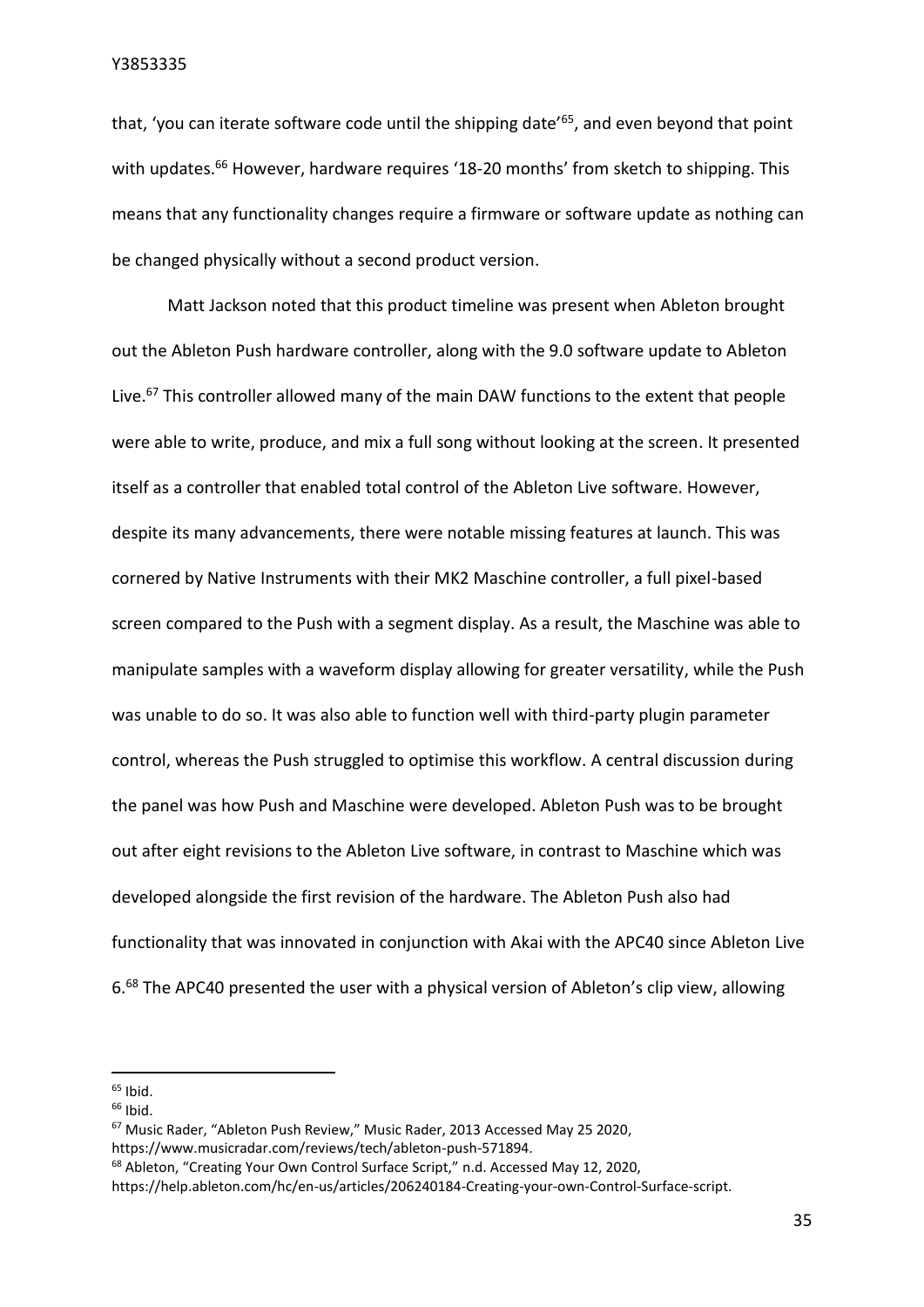the ability to trigger clips from the faceplate of the unit<sup>69</sup>, a feature that the Push developed further. Despite both serving the same purpose as a DAW controller/beat machine, in the author's experience, the Push performs better as a total DAW and mix controller due to the full 8 channel simultaneous control. Additionally, the Push had 64 pads, oppose to the Maschine's 16, allowing for larger scales to be played and recorded. For sample manipulation, however, the tools available to the Maschine MK2 make it a superior choice, due to the heritage of the Akai MPC line serving as the main inspiration for the Maschine. The unit's higher-resolution screen allowed waveforms to be displayed, leading to better workflow when sampling and remixing. This conclusion was drawn after extensive time using both the controllers and software. The Ableton Push 2 could bring the Push name controllers up to the standard established by the Maschine; With a full-colour screen, it allowed for a whole new GUI to be developed. Several new challenges emerged as the original was developed by the Ableton team but manufactured by Akai, differing from the Push 2 which was manufactured by Ableton themselves.<sup>70</sup>

Creating a GUI for a product with physical controls and a screen presents evident challenges. It must be decided how to display values when a skeuomorphic display does not make sense. This is due to having those same interactive qualities directly in front of the user in the form of a real knob or fader. Matt Jackson commented that 'controls that are derived from physical controls - knobs are a really weird pattern for software, but it is something that musicians have this knowledge of and history of using.'<sup>71</sup>

<sup>&</sup>lt;sup>69</sup> Akai, "Ableton Live Performance Controller APC40," n.d. Accessed May 12, 2020, https://www.akaipro.com/apc40.

<sup>70</sup> JUCE, *Panel: Product Deisgn*.

 $71$  Ibid.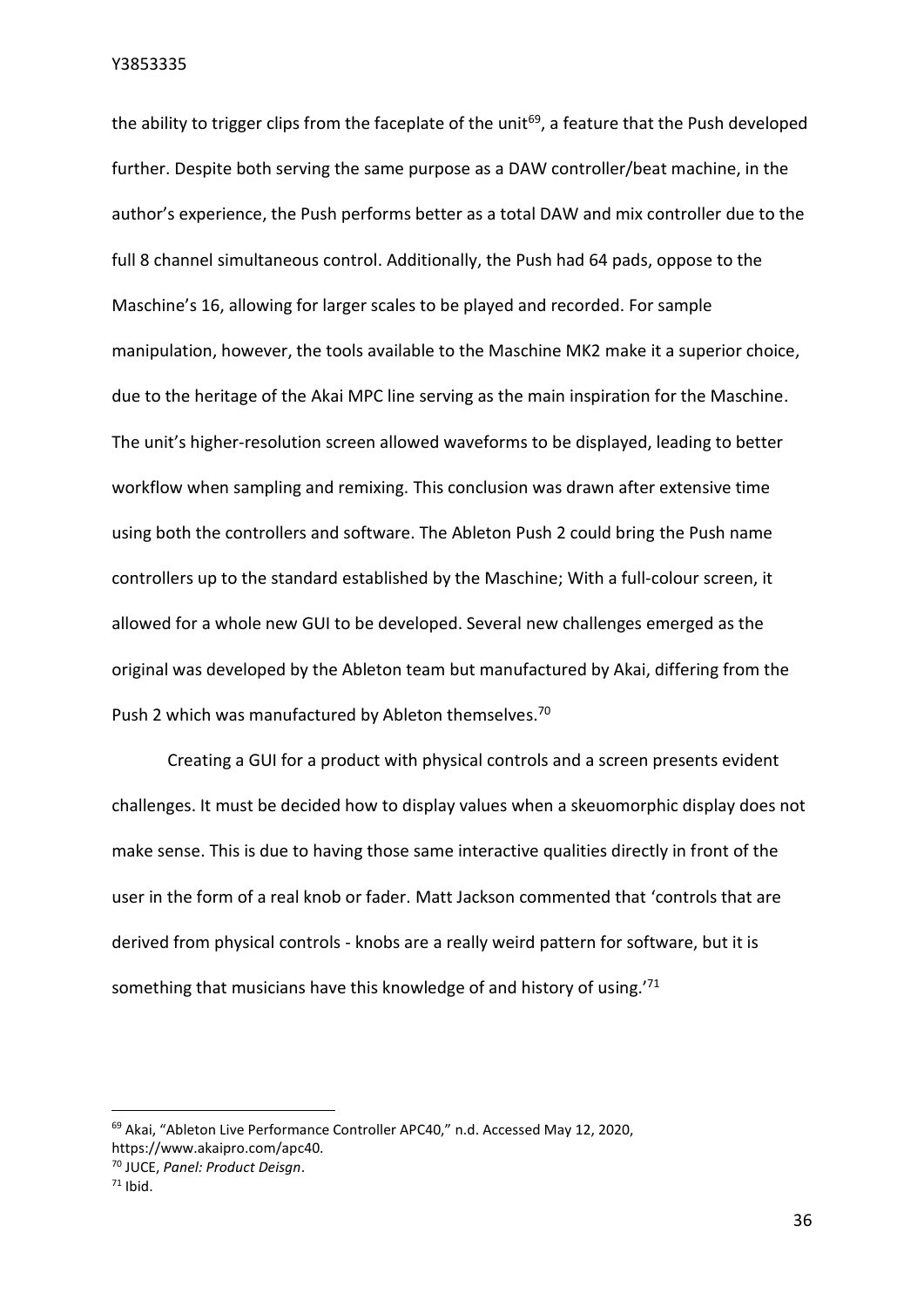A resulting argument emerges for using control knobs in a digital realm. The physical action of turning a knob requires a sensation of touch and depth, the power to pinch, and then the articulation to twist. This presents a difficult action to simulate when using a mouse and keyboard as neither controller feature rotational axis tracking and pinch sensors. In the author's experience there are three different approaches when recreating a 'knob' based control in a GUI: making a node at the edge of an encoder and using that as a pivot point, a single axis to model using a knob, and simply replacing this with a more familiar type of interaction, such as a slider/fader. FabFilter appears to have created some of the most popular plugins for their simple, efficient, and intuitive design. FabFilter offers four methods of interaction: at the edge of the knob the user can apply the turn method with a node offering a pivot point, and at the centre, it can be controlled through the vertical axis. Additionally, it can be controlled by the mouse wheel or a value can simply be typed if double-clicked.<sup>72</sup>

<sup>72</sup> FabFilter, *FabFilter Pro-Q 3 User Manual* (FabFilter, 2018), https://www.fabfilter.com/help/ffproq3 manual.pdf.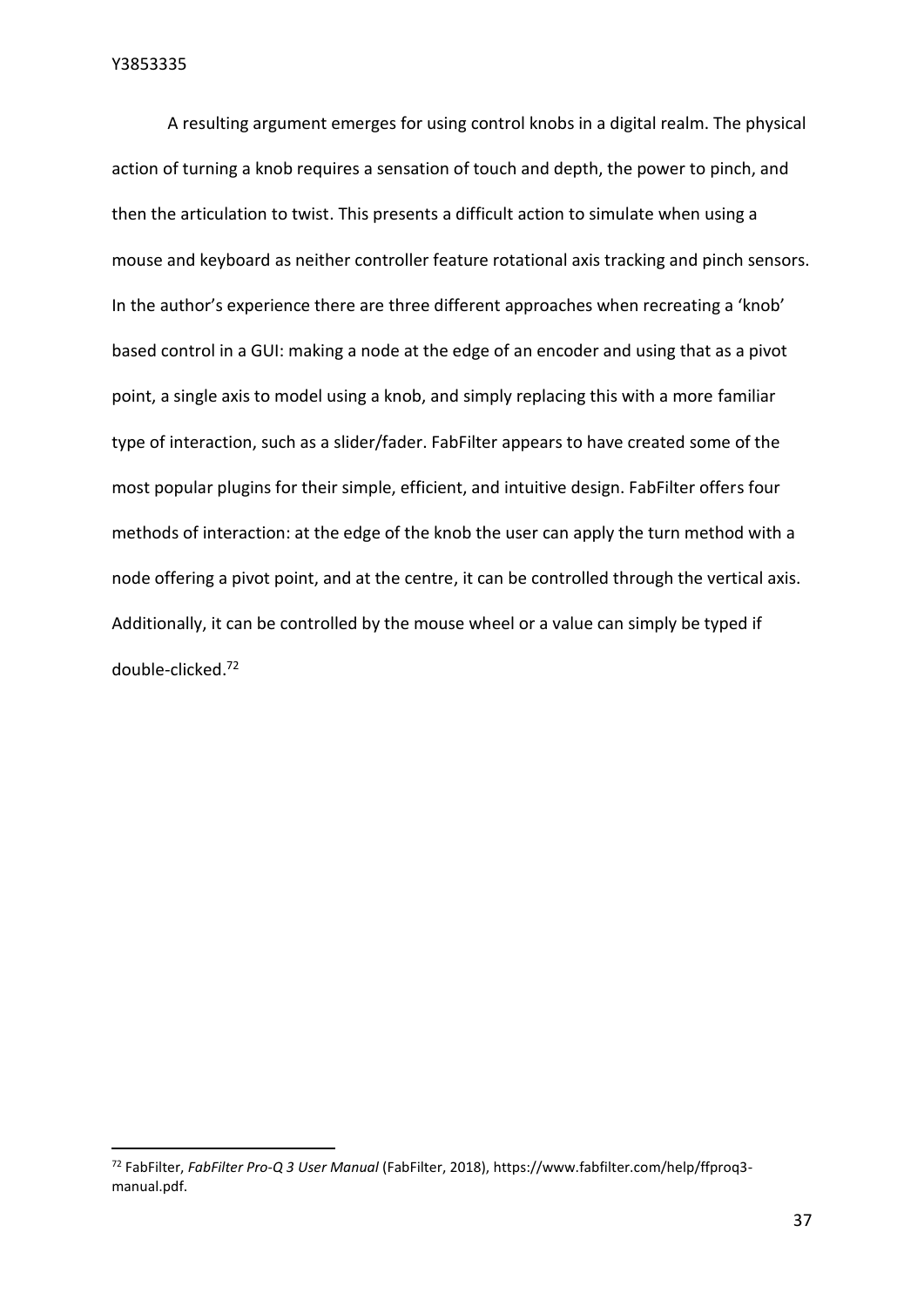#### <span id="page-38-0"></span>Skeuomorphism

One of the major arguments brought up at the ADC 2019 panel was skeuomorphism versus a minimalist or flat design.<sup>73</sup> This refers to a discussion that questions the attitude towards gear and potentially common studio practices when using it. Skeuomorphism describes a concept in which graphic user interfaces (GUIs) try to emulate or recreate their real-world counterpart, in effect creating a digital metaphor.<sup>74</sup> This was prevalent during the early age of GUIs when the Xerox Alto/PARC was the first computer derived from a GUI Operating System.<sup>75</sup> In 1970, the product showed simple boxes emulating windows and toolbars, many concepts more familiar today. This created the metaphor of a Desktop. However, the first real GUI that informed the future of GUIs was Smalltalk, a programming language built for the Alto, developed in 1974.<sup>76</sup> This was the first time that a window was represented, allowing for true multitasking. The concepts of a click and drag action were also introduced by the advent of scroll bars. Due to the Palo Alto Research Centre using a modified version of Englebart's mouse, there was no scroll wheel and, thus, the click and drag action was first implemented.<sup>77</sup> The first commercially available GUI computer in 1981 was the Xerox Star 8010, a stripped back version of the Alto II.<sup>78</sup>

Nick Dika from Sound Toys expressed that, because of the nature of the VSTs that 'Sound Toys' make (emulations of vintage gear), it is important to maintain a similar look when using a digital recreation of this equipment.<sup>79</sup> Dika claimed that skeuomorphism is

<sup>73</sup> JUCE, *Panel: Product Deisgn*.

<sup>74</sup> Sam Judah, "What Is Skeuomorphism," *BBC News Magazine*, June 2013, https://www.bbc.co.uk/news/magazine-22840833.

<sup>75</sup> Jeremy Reimer, "A History of the GUI," *Ars Technica*, 2005 Accessed April 9 2020, https://arstechnica.com/features/2005/05/gui/.

 $76$  Ibid.

<sup>77</sup> Ibid.

 $78$  Ibid.

<sup>79</sup> JUCE, *Panel: Product Deisgn*.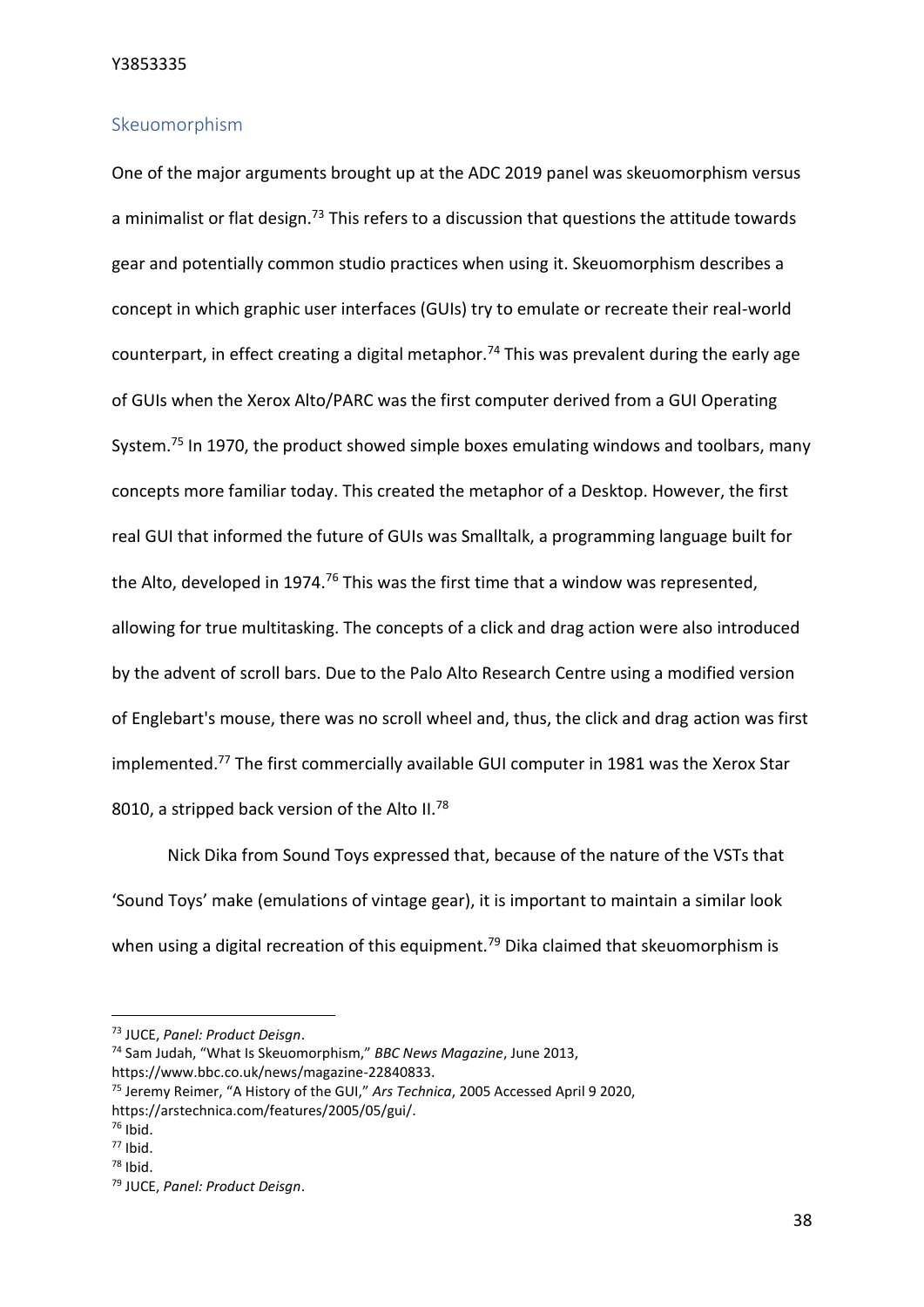relevant with a modelled product like the Little Plate, explaining that it is an emulation of the EMT140 with a few extra features.<sup>80</sup>

'When you're working on a product like that, that has a heritage to it. It almost is selling it short to flatten it out - one thing with the whole going flat thing that it has kind of been a step back is being able to quickly identify controls - Sound toys stuff is rendered at a very parallel perspective (Orthographic).'<sup>81</sup>

The orthographic perspective relates to representing a three-dimensional object in two dimensions. This is done by flattening the image while retaining the visual design and information. In the author's opinion, this combines the best of both approaches, as developers can communicate use, technique, and expected sound while still retaining the easy distinction of a 'flattened' interface. The orthographic design concept presents without shadows or needless metaphors for creating a three-dimensional looking object. This is due to its acknowledgement that the medium through which it passes is two-dimensional.<sup>82</sup> Another disadvantage of skeuomorphism is an art director is necessary to design the interface with all its realistic characteristics such as scratches, screws and surface imperfections. These could delay the product from being released quicker, or mean that resources are diverted from the DSP to the art team making the quality of the DSP of the product questionable. This presents a delicate balancing act between intriguing a potential customer with design and ensuring that the DSP meets a suitable standard for a market product.

<sup>80</sup> Soundtoys, "Sound Toys: Little Plate," n.d. Accessed May 26, 2020, https://www.soundtoys.com/product/little-plate/.

<sup>81</sup> JUCE, *Panel: Product Deisgn*.

<sup>82</sup> Patrick Maynard, *Drawing Distinctions: The Varieties of Graphic Expression* (Ithaca: Cornell University Press, 2005), 23.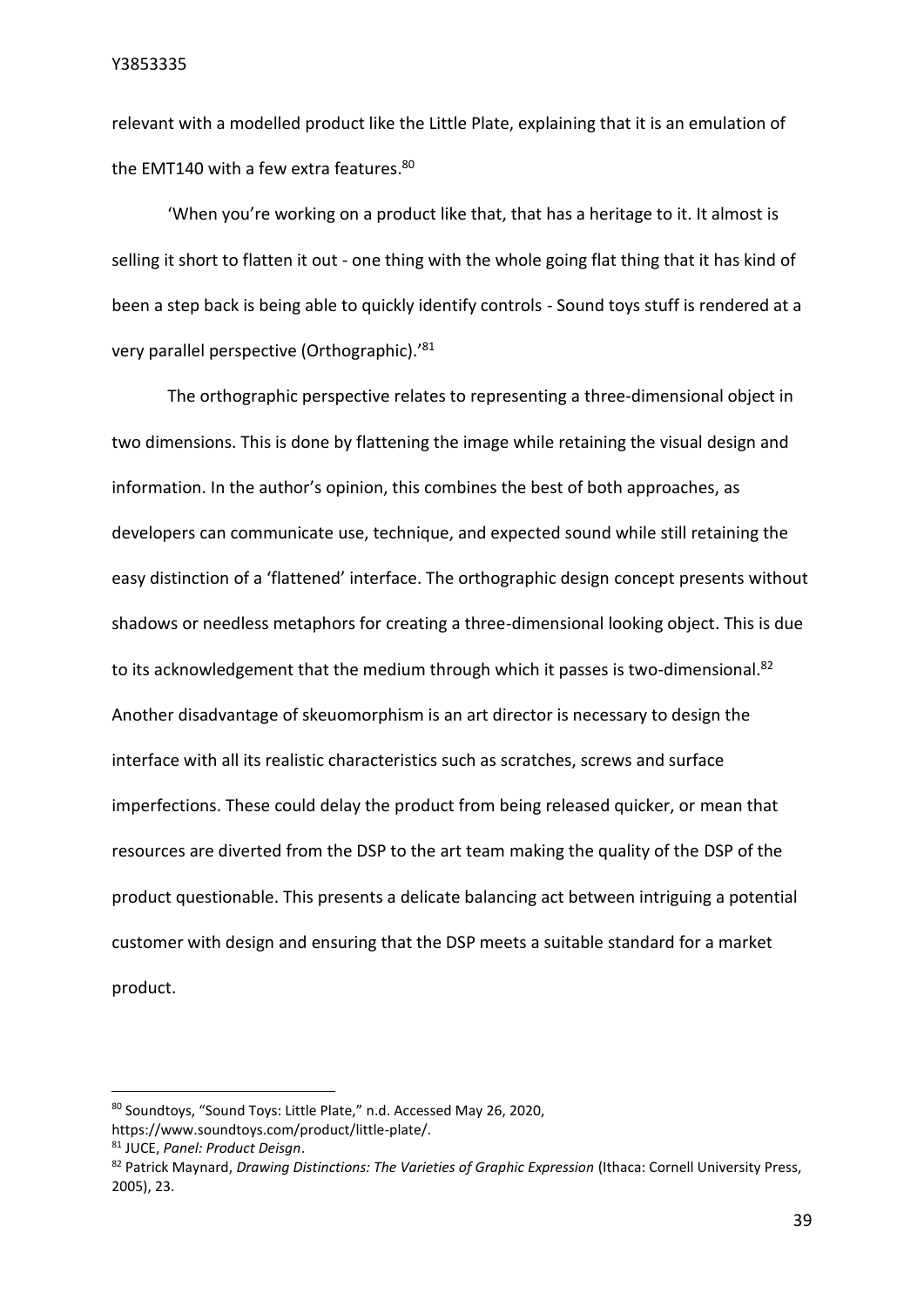One of the notable controversies which Matt Jackson highlighted was the addition of a VU meter into the 'Glue Compressor' in the native Ableton Live 9 Plugins.<sup>83</sup> Primarily, this was due to the GUI design of Ableton adhering to a flat design.<sup>84</sup> All of their plugins offer a very simplistic and intuitive interface which tries to avoid the skeuomorphic design philosophy. However, when developing the Master Bus Compressor, they aimed to provide the sound of an SSL Master Bus Compressor also known as the Glue Compressor. The name 'Glue' originates from the purpose the compression, used to sum of all the tracks and compress in a gentle manner. The compression didn't hit hard but was applied gently, providing the final touches to 'gel' or 'glue' the sound together. The plugin which Ableton was creating was certainly inspired by the SSL Master Bus compressor, this is evident by the main controls being the 'Threshold' and 'Makeup'. However, this is very common on many VCA based compressors. The Ratio selection indicates that the SSL G Bus Compressor served as the stimulus. Users have the ability to switch between a 2:1, 4:1 & 10:1 ratio, the same as the original SSL G Bus Compressor first seen on the B Series consoles. In short, if the controls on the plugin mirror that of a particular well-known analogue product, it will likely operate in a similar manner. 'With glue, what really worked was that in the context of Live is the most conservative of all DAW UIs, this little hint of anachronism was just so perfect with the VU meter.<sup>'85</sup> Controversy emerged as it was the first FX unit without continuous knobs but switched knobs and a VU meter, as they were aiming for the impression of using the SSL Bus Compressor which used similar monitoring technologies.

In this author's experience, it has been found that when using digital recreations of vintage gear, a workflow emerges that is similar to using the real gear. This may be due to

<sup>83</sup> JUCE, *Panel: Product Deisgn*.

<sup>84</sup> Ableton, "Ableton Live" (Berlin: Ableton, 2013), https://www.ableton.com/en/live/.

<sup>85</sup> JUCE, *Panel: Product Deisgn*.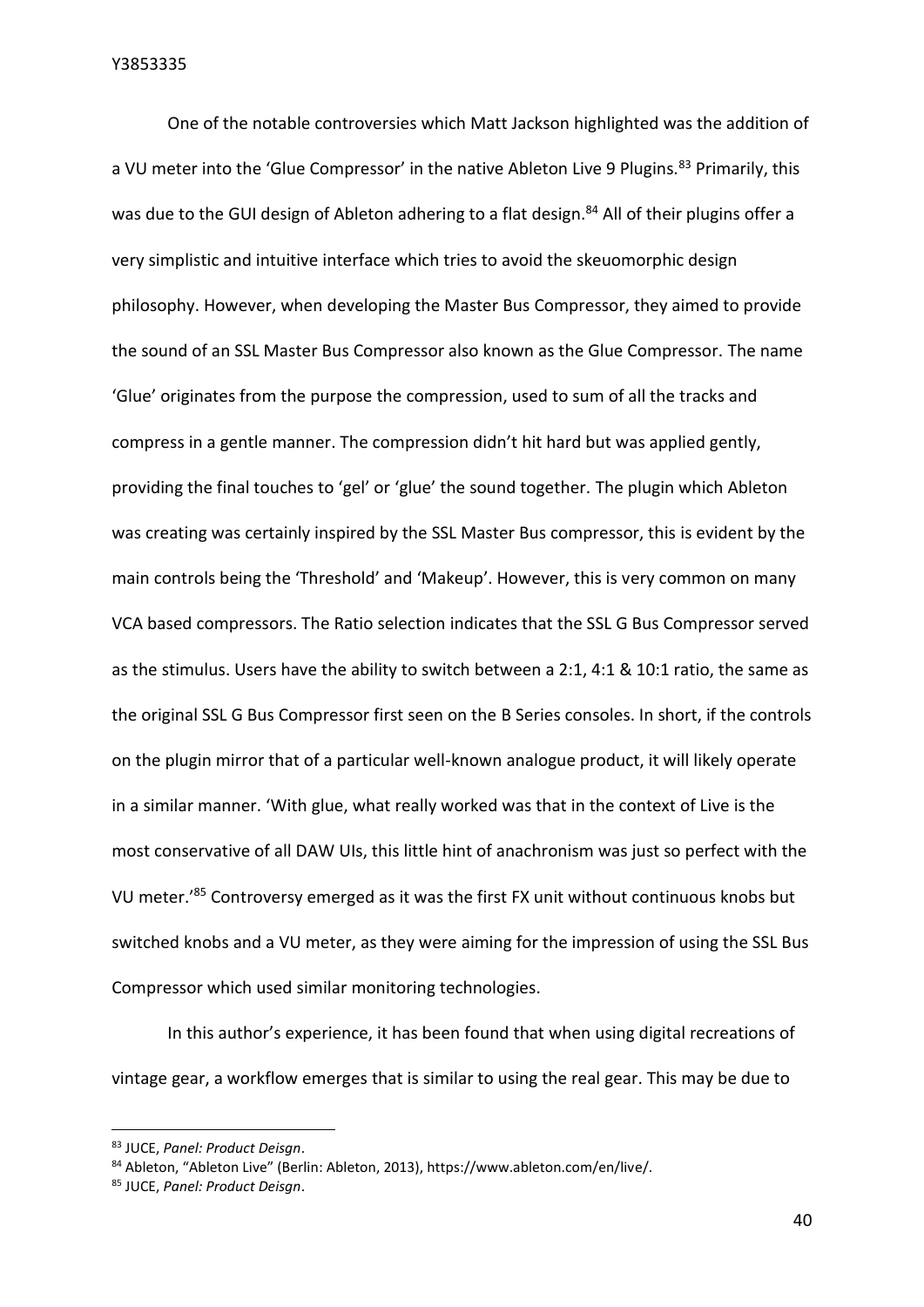the author's unique opportunities to use both the real equipment and many different digital versions. This calls into question the nature of the industry at the centre of this discussion. Rarely do other industries within the Creative Media umbrella aim for nostalgia when developing computer programs; visual effects studios tend not use tools to create CGI that were 'photoreal' in the early 1990s. While the plugin market suggests that the audio industry has a notable group referring back to the methods by which records were produced decades ago. This illustrates how nostalgic this industry is as many techniques used during the 1980s have shaped many records today.

A response to this argument is colour grading and 'ageing' of digital video with the intent of giving a 'vintage' tone to a setting or character. Linus Sandgren, Director of Photography for *La La Land* (2016), used CinemaScope55 when shooting the film, a format that was used in the 1950s. $86$  Due to the setting and tone of the film, Damien Chazelle wanted to give the film a 'vintage' and 'timeless' appearance to the film similar to many musicals released in the 1950s such as Singing in the Rain (1952) and Guys and Dolls  $(1955).^{87}$ 

In the author's experience, when using an 1176 style compressor, the initial selection is a 6:1 compression ratio when on vocals. In this same way, the GUI design can inform the user how this plugin is supposed to operate and sound. One main reason behind using digitally modelled gear is to reproduce the sound and a similar workflow of that unit. However, confusion is evident in the case of the 1176 as the attack and release knobs work opposite to the conventional directions.<sup>88</sup> Due to this confusion, many plugin developers

<sup>86</sup> Forbes, "What Technology Was Used To Make 'La La Land' So Visually Rich And Colorful?," *Forbes*, 2017, https://www.forbes.com/sites/quora/2017/03/03/what-technology-was-used-to-make-la-la-land-so-visuallyrich-and-colorful/#5bcfdf4e3b58.

 $87$  Ibid.

<sup>88</sup> Universal Audio Inc., *Model 1176LN Solid-State Limiting Amplifier User Manual* (Universal Audio Inc., 2009).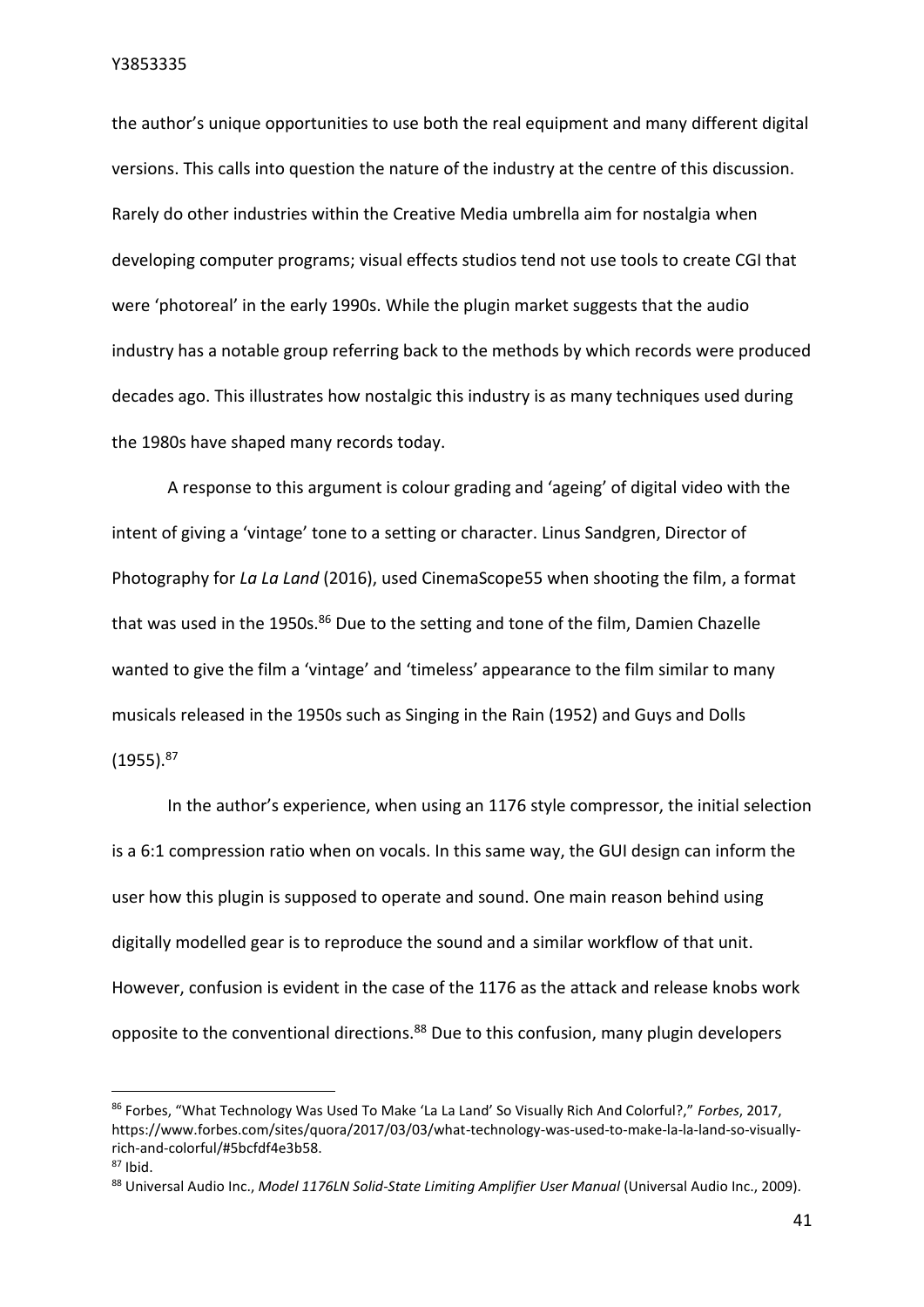have reversed this, making it similar to the functioning of most modern DAWs.<sup>89</sup> This has caused a small disconnect and raises the discussion of if emulated vintage technology should still be iterated upon, or if users should challenge the developers when improvements to workflow sacrifice authenticity.

A counter in the favour of skeuomorphism that Youtuber 'Tantacrul' brings up with reference to Propellerhead's Reason, is that knobs are an inherently intuitive. For software that has a range of bounds and zero points it communicates the extent to which a parameter is controllable.<sup>90</sup> A frequency cut-off grows exponentially as you turn it up. If this were to be represented by a simple text box with a number, beginners would have no concept as to how far the filter has been opened and where its range lies. Mistakes such as, expecting a change of 50hz to 100hz to sound the same as 18,000hz to 18,050hz would be made without the implementation of an exponential curve. However, provide users with a fader/knob and the process becomes more intuitive. This means that by changing the display you are able to gain or lose information. A lot of software relies on MIDI for its values, a control such as Pan for a channel can have both a positive and negative value displayed on screen. This is due to the parameter controlling the amount of signal being sent to each ear. Often this Pan control has its zero point in the middle with positive and negative values either side of it, with the zero point in the middle or to either extremes. This is very difficult to represent with a number and could be confusing for beginners. $91$ 

An interesting observation made during the ADC 2019 talk, was that the nostalgic viewpoint appears to be affecting software only from the audio discipline within the

<sup>89</sup> Native Instruments, "Native Insturments Vintage Compressors," n.d. Accessed May 31 2020.

<sup>90</sup> Tantacrul, *Music Software & Interface Design: Propellerhead's Reason* (Youtube Video, 2018), https://www.youtube.com/watch?v=7PFRyONURSo.

 $91$  Ibid.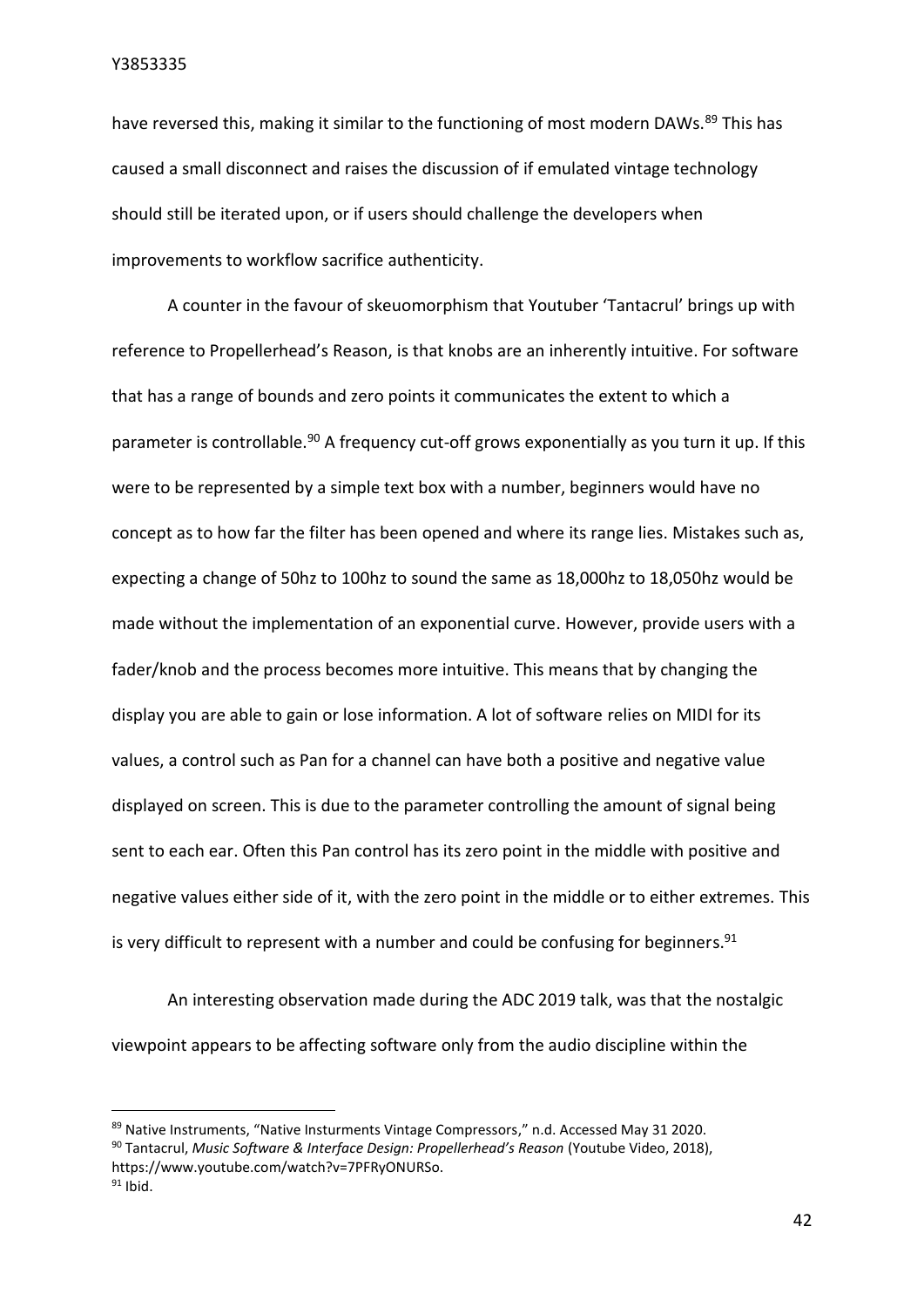umbrella of Creative Media.<sup>92</sup> In other areas such as Visual Effects, though the tools are named Brush or Razor, the options for these and the icons are rarely skeuomorphic. Similarly, in the author's experience using Adobe AfterEffects and Premiere Pro, along with Blender and Cinema4D, none of these applications utilise a skeuomorphic design in the same way. All of the settings for a native and third-party plugins are often simple sliders or rotary encoders. This, however, could be because they often work within a visual medium where feedback is given instantly in a preview window, it could also be because Visual Effects was a physical process as opposed to a single unit or piece of circuitry before computers were commonplace. Rotoscoping and Compositing were processes completed physically, such as cutting a reel of tape, and not done through a rackmount piece of gear. However, an argument against this is the presentation of a timeline in video editing software. Inside each clip on a given timeline there are previews of the start frame to give information to the editor, a feature of film that was used extensively. If zoomed in far enough you are able to view each individual frame, much in the same way as cutting film.

Another counter argument to this is the area of digital art, in which pens and drawing surfaces are popular. These are emulations of the real tools, allowing a user to grasp a metaphorical paint brush or pencil to draw on a digital screen. Attempting to do these actions with a mouse may seem irregular. A normal mouse is simply not capable of transmitting pressure and precise tilt and angle of a pencil or paint brush, demonstrating that the act of creating art digitally using a control surface is easier when using a drawing surface. This is because the user interacts with the surface in a similar manner that they would with the real object. Skeuomorphism relates to the GUI that is used, not a physical

43

<sup>92</sup> JUCE, *Panel: Product Deisgn*.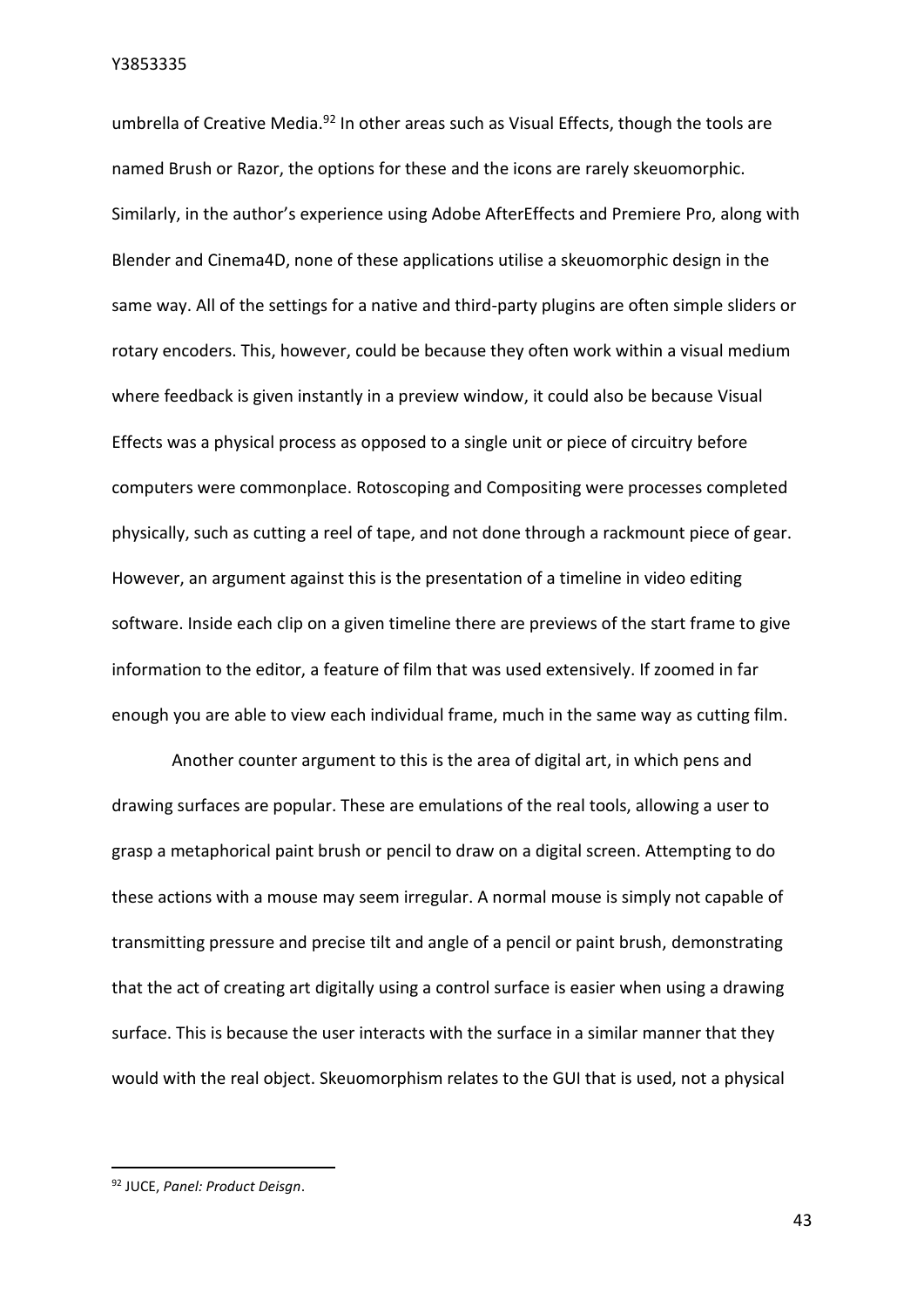item emulating a tactile experience, which in turn introduces the market of control surfaces

in music production.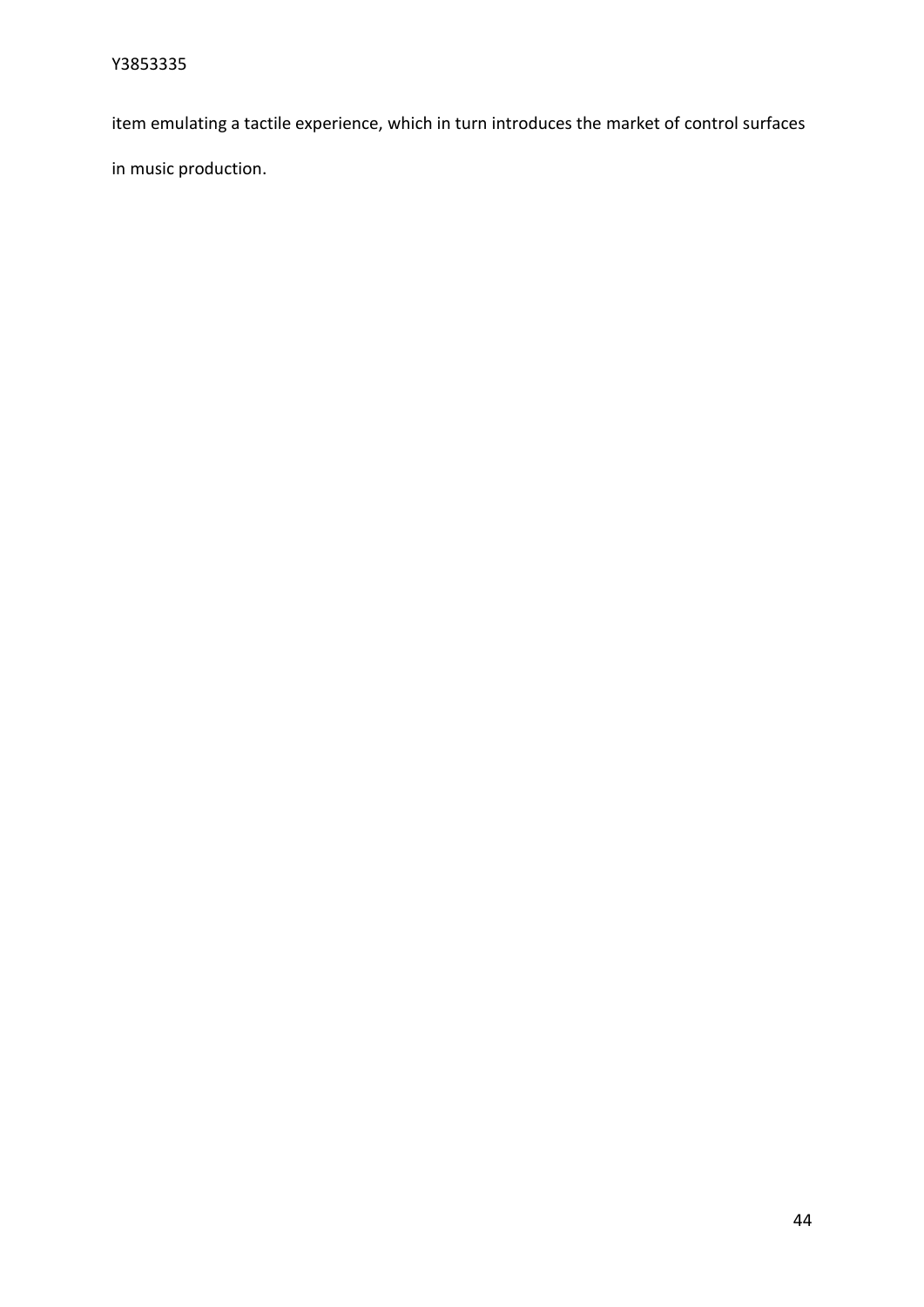## <span id="page-45-0"></span>Control Surfaces

#### <span id="page-45-1"></span>Mixing as a Performance

This section of the investigation examines the impact of a control surface on common studio practices, specifically evaluating different aspects and approaches to justifying and quantifying the effect of these controllers.

The reimplementation of faders into the modern studio with DAW remotes/controllers brings into question its effect on the mixing process. The term 'mixing as a performance' is often discussed and debated. Before advancements in volume automation, mix engineers were frequently required to manually change levels, or 'ride the fader' while printing to a master 2-Track tape machine, thus the term, performance.<sup>93</sup> Tony Swain held that 'One thing that [he] used to do a lot and some people didn't was riding the reverberation on vocals – at the end of the lines [he would] quickly turn it up and by doing that you're keeping it alive.'<sup>94</sup>

Research conducted at Griffith University undertaken by Brendan Anthony states that 'With particular reference to mixing, practitioners of today are faced with a reality where the recording studio can be replicated in a virtual world; tactile devices such as faders and pots can now be replaced by a mouse.'95

Anthony surveyed professional practitioners from a variety of levels within the industry to examine how they include a control surface into their workflow. The participants ranged from five to 40 years of experience; they were first asked about their attitude

<sup>93</sup> Jez Wells, "Interview With Tony Swain," *Art of Record Production*, no. 09 (2015), https://www.arpjournal.com/asarpwp/tony-swain/.

 $94$  Ibid.

<sup>&</sup>lt;sup>95</sup> Brendan Anthony, "Mixing as a Performance: Educating Tertiary Students in the Art of Playing Audio Equipment Whilst Mixing Popular Music," *Journal of Music, Technology and Education* 11 (2018), 104-108.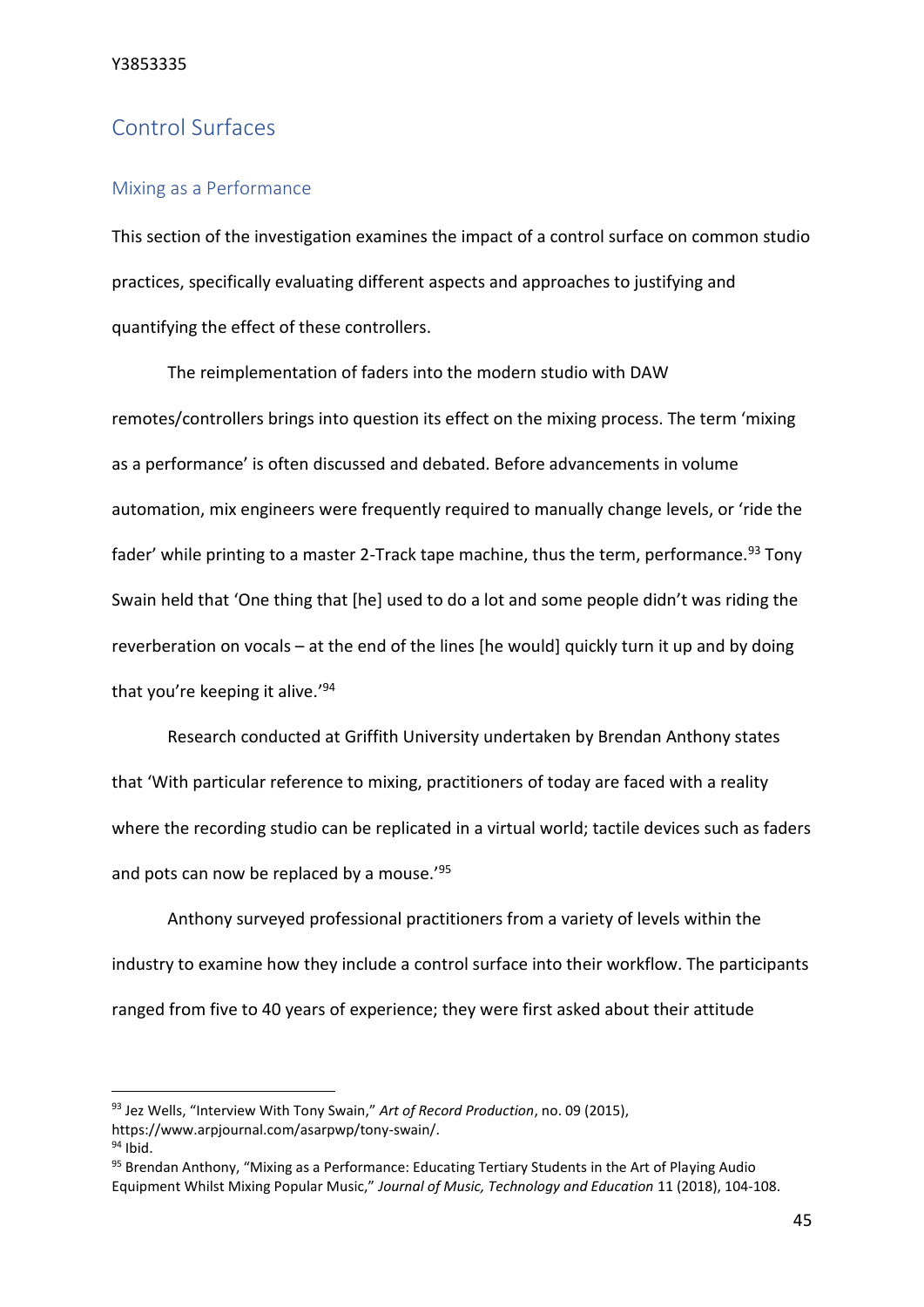towards the term 'mixing as a performance'. One participant mentioned that using a control surface allowed them to connect with the music better as the physical motion of 'using the faders or rotary knobs to balance or automate a mix'<sup>96</sup> worked to justify the term performance. Conversely, another stated that working in the box with plugins in the DAW was far less 'poetic'<sup>97</sup> as the participant did not as strongly connect with the music. In addition to this, it also offers convenience, as one participant shared their experience, '[I use] Pro Tools with an SSL Control surface as it gives me both tactile faders/Pan pots, along with all the benefits of a DAW and plugins.<sup>'98</sup> A counter argument from another was that by the time that large format consoles were fitted with automation systems of their own, the idea of a 'performance' had already died. $99$  This suggests that the records made at that time did not require any automation or that a flat mix, using compression to control dynamic range, was preferred.

An important distinction is that an industry which still regularly uses this sort of 'mixing as a performance' approach is the live sound world. In the author's experience, Musical Theatre mixing is one of the most difficult mixing processes, not only because the pressure of failure is much higher during a live performance, but largely because of the process of Line by Line Digitally Controlled Amplifier (DCA) mixing. In the live setting, two or three engineers regularly collaborate to make a performance happen. While the Sound Designer is often directed to make the performance sound pleasing, the Sound Operator deals with 'riding the faders' for the characters on stage.<sup>100</sup> DCA mixing is a workflow in

 $98$  Ibid.

 $96$  Ibid.

 $97$  Ibid.

 $99$  Ibid.

<sup>100</sup> Avid, *Soud Deisgn for Bat Out of Hell The Musical with Gareth Owen: S6L Workflow & Layouts* (Youtube Video, 2017), https://www.youtube.com/watch?v=25-tUKYqcY0&t=177s.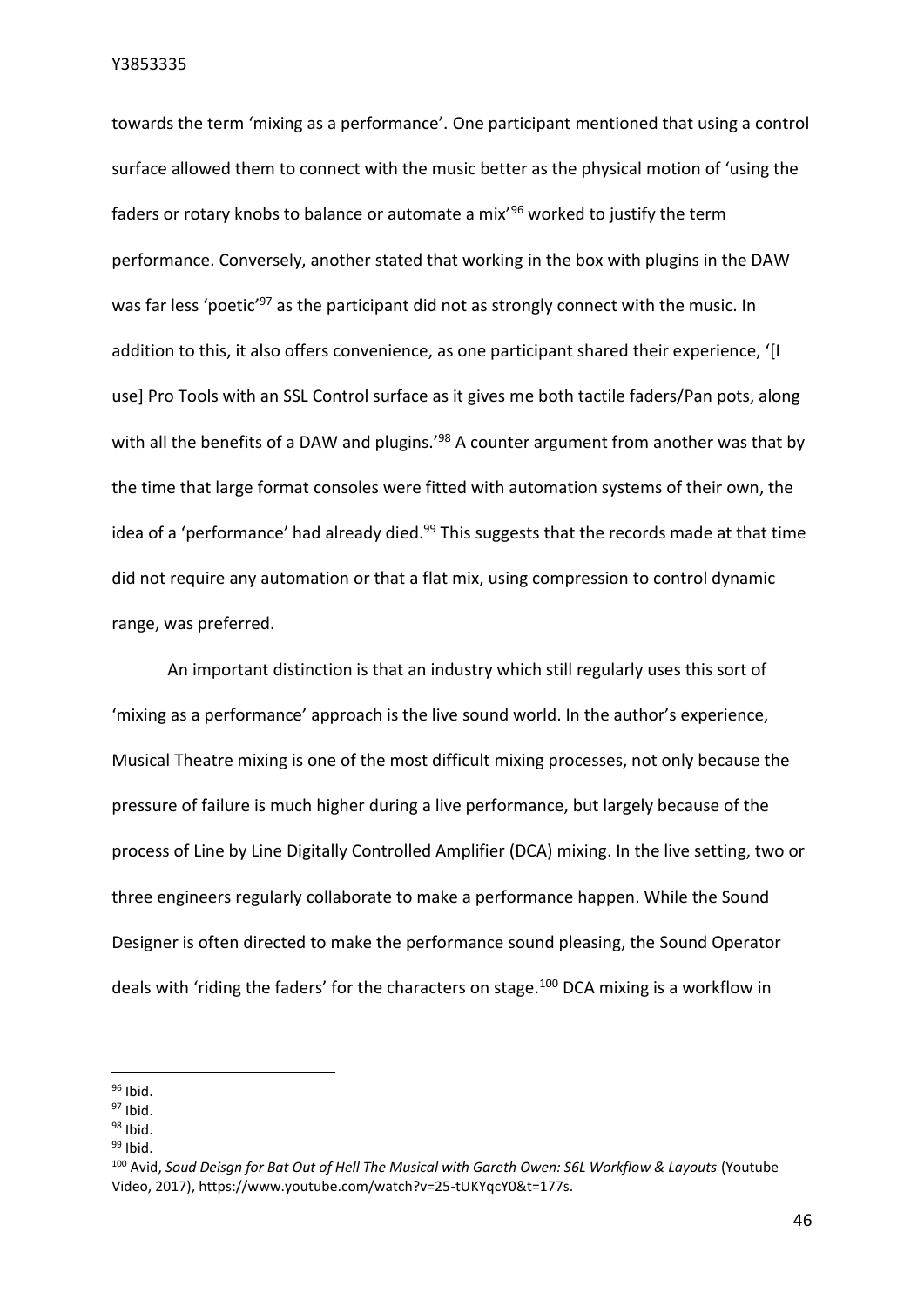which the desk is programmed with cues to work alongside the script. In turn, on a bank of eight faders, the Sound Operator would know that their main character will always be in the same place and they can group other 'ensemble' actors to be controlled with a single fader. The Sound Operator will raise the fader when a character is speaking and lower it once they are done. This requires muscle memory for the location of the actors on their fader bank, knowledge of the script to follow and know inflection and character, and musical knowledge to follow scores when singing. In addition to this is setup, knowledge of gain staging a prepping each channel, such that when all DCAs are at unity, the cast will sound homogenous and one person doesn't overshadow the rest. For certain parts they will need a level rise or cut depending on the words spoken or inflection used by the actor. This has led to colloquial terms such as a 'bump'; when an actor has a big moment or the climax in a song, the Sound Operator will 'bump' up their volume two or three dB to give the lines more impact. Another example of this sort of control is controlling effects by the sound designer. When this author was Production Sound Manager and Sound Designer of 'Chicago' with the 'Central Hall Musical Society' (CHMS) at the University of York, it provided insight into the roles and common practices within this industry. The directors wished the phrase "not guilty" in the 'Hungarian Disappearing Act' scene to provoke greater emotion. The character of 'Hunyak' is sentenced to be hanged by the neck, and for this scene she repeats the phrase "not guilty". The directors wanted the stage to fade to black with her phrase becoming an echo, signifying that her life had come to an end, which was achieved by the sound designer changing the parameter while the scene unfolded. These are two cases where manual control and a 'performance' was utilised by both the Sound Operator and Sound Designer. In order to elicit a more emotional performance the sound team themselves had to 'act' or 'perform'.

47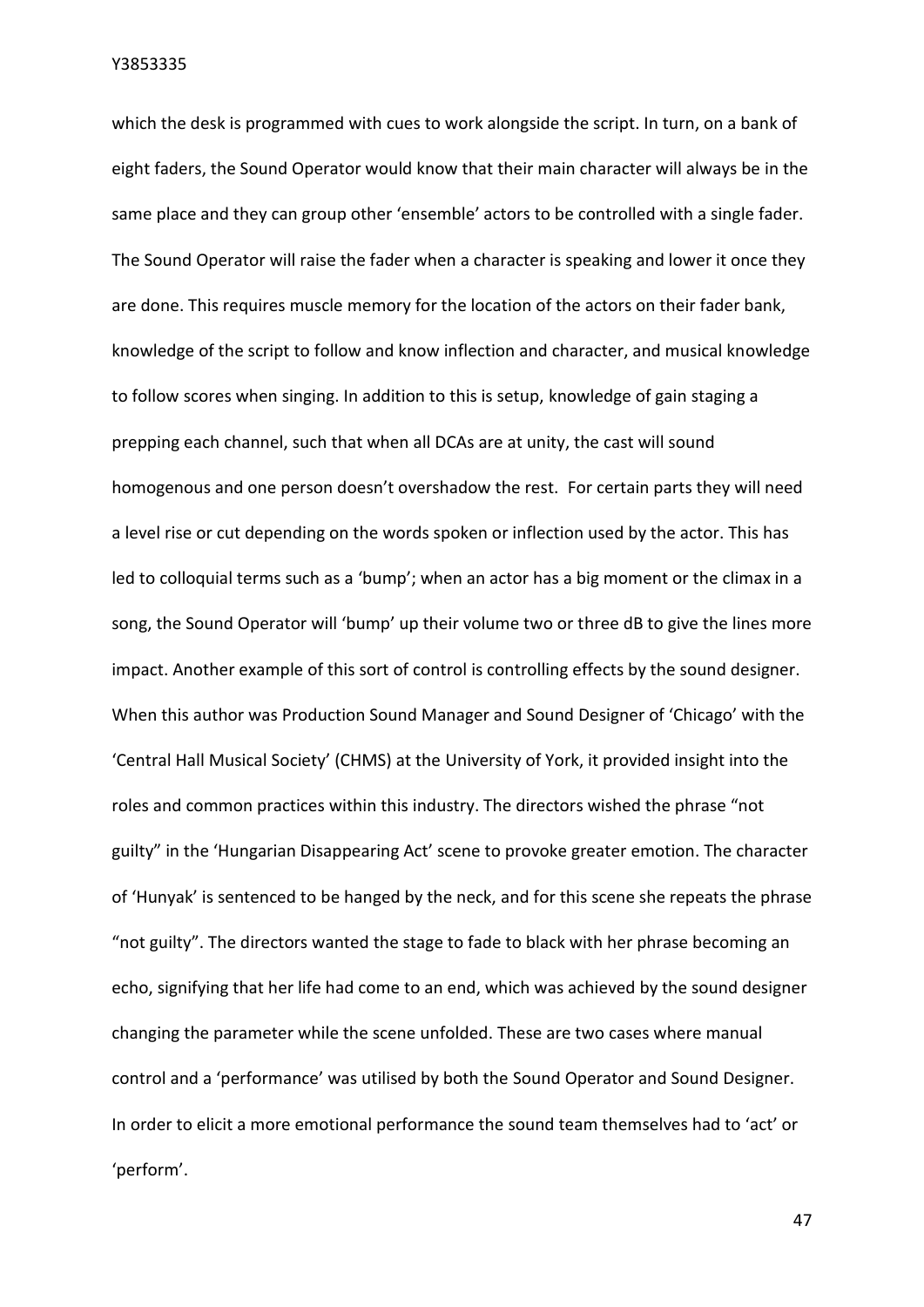A feature provided by many control surfaces are endless encoders to allow control of several functions from one knob depending on selection. This presents a problem relating to visual feedback of the value of the parameter. Some surfaces with screens such as digital mixing consoles, choose to display this on screen with a skeuomorphic representation, while other control surfaces without screens choose an LED array surrounding the knob. This allows the user to view where the virtual knob is currently positioned and give visual feedback when changing parameters. Faders is another area where visual feedback is important; in a project with more than eight channels most controllers make use of fader banks. Features such as motorised faders allow the position to be changed when scrolling through tracks, making it easier to identify them. Products like the Steinberg CMC series have opted for a ribbon strip in place of a fader with an LED array providing visual feedback of fader position.<sup>101</sup> Finally, when providing visual feedback for DAW features it is important for the producer to know the selected track. Some controllers such as the Behringer X-Touch and Presonus Fader Port use scribble strips allowing display of track name, perimeter values and other messages.<sup>102</sup> Others, such as the Console One have an application which runs on top of a user's DAW allowing the computer screen to be used.<sup>103</sup>

The survey further explores how the professionals felt about connecting on an emotional level while mixing, and how this was impacted by the presence of a controller. Though this is not a numerically measurable response it is crucial to the creative process of

<sup>101</sup> Steinberg, "Steinberg: CMC-FD," n.d. Accessed May 22, 2020,

https://www.steinberg.net/en/products/audio\_interfaces/cmc\_series/models/cmc\_fd.html. <sup>102</sup> Behringer, "Behringer: X-Touch," *Music Tribe*, n.d. Accessed May 19, 2020,

https://www.behringer.com/Categories/Behringer/Computer-Audio/Desktop-Controllers/X-TOUCH/p/P0B1X#googtrans(en%7Cen).

<sup>103</sup> Inglis and Sound on Sound, "Softube Console 1 Fader."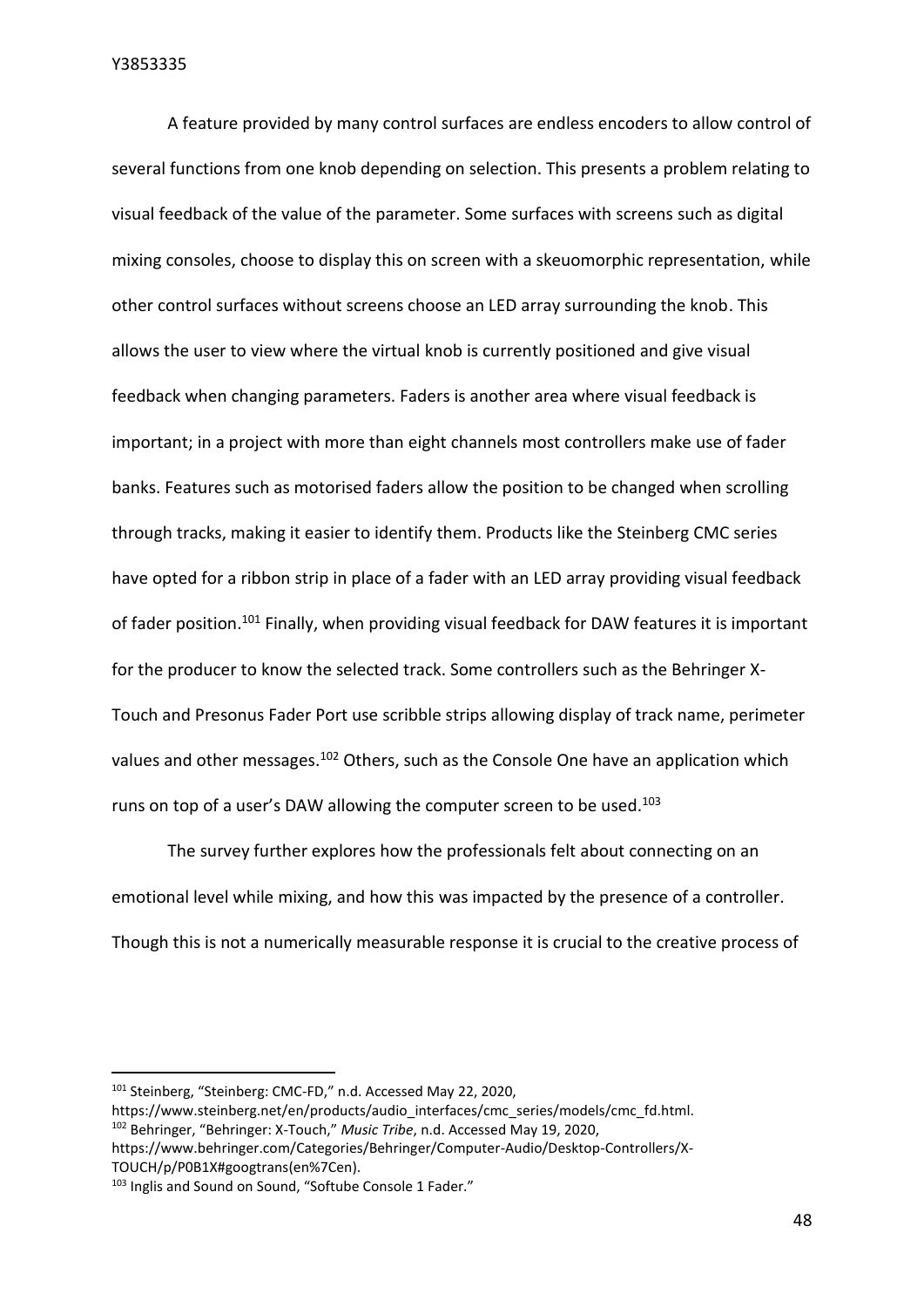mixing. One participant mentioned that 'I want the mix to affect me emotionally and I think the sonic refinements I make are made with the express aim of getting to where I need to emotionally be'<sup>104</sup>

Opinions on control surfaces and the argument of 'performance' in the studio remain debatable. However, quantitative data is crucial to discovering the visibility of the impact, or if personal taste remains key in determining how an engineer's mix system functions.

<sup>&</sup>lt;sup>104</sup> Anthony, "Mixing as a Performance: Educating Tertiary Students in the Art of Playing Audio Equipment Whilst Mixing Popular Music."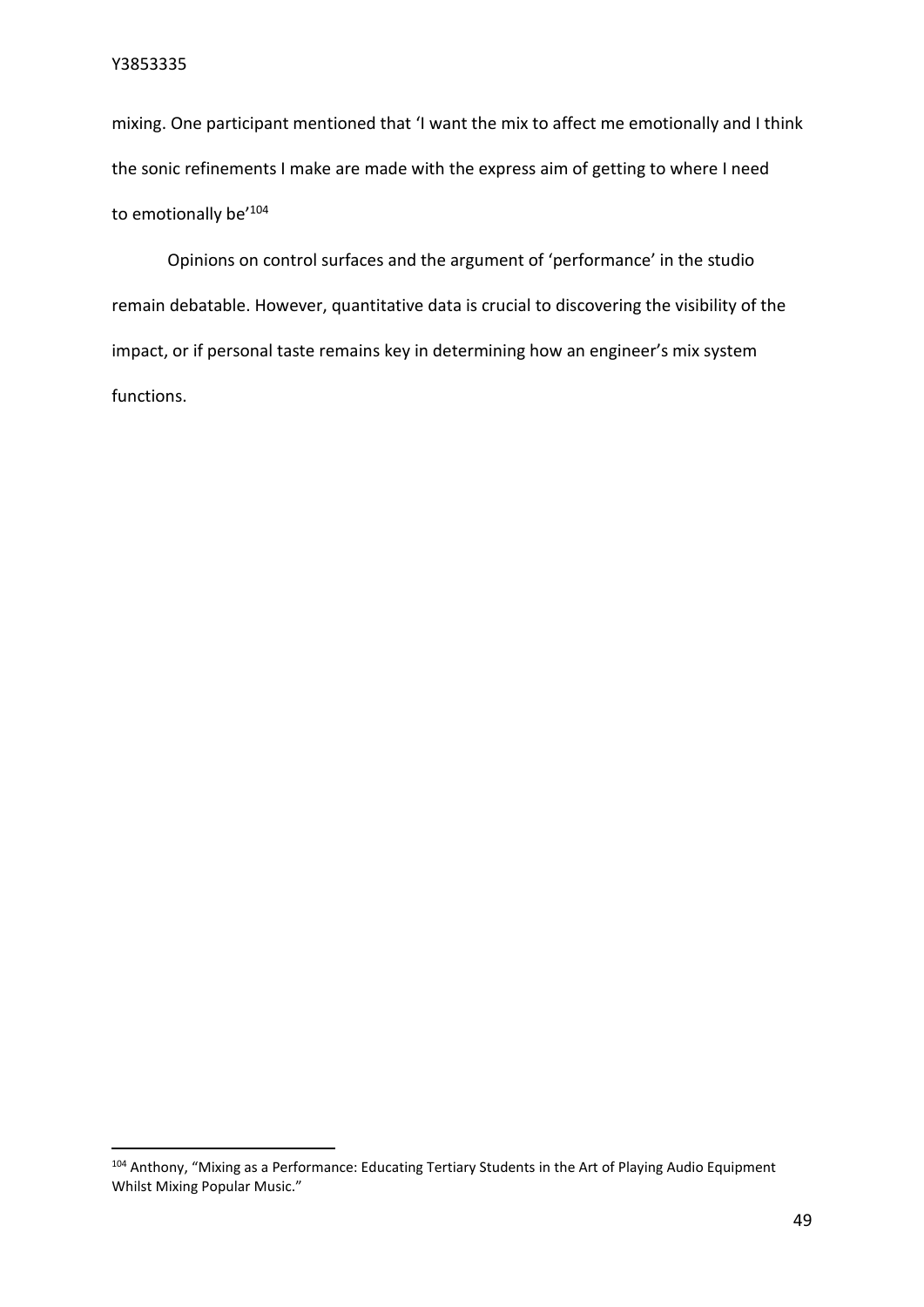#### <span id="page-50-0"></span>Suggested Experiment

## *This experiment was planned however, not run. Instead it is put forward as a suggestion for research to be conducted.*

Many methodologies for gathering quantitative data utilise an experiment. For this investigation, such an approach was proposed and intended to be carried out. However, given the effect of the COVID-19 pandemic in early-mid 2020 (ongoing at the time of writing), particularly with social distancing and the lack of a space and equipment to conduct it, carrying out this experiment became untenable. The solution was to propose an experiment to be carried out in response to the interviews taken in Anthony's paper<sup>105</sup>.

This experiment will aim to explore the difference in efficiency in a studio environment between mouse and keyboard, and a DAW controller, in order to test if using physical controls is beneficial in the workflow of modern Digital Audio Workstations. The aims of this experiment are:

- To reveal the impact of DAW controllers on the speed and ease of use.
- To evaluate the ergonomic design of both mouse and keyboard versus a bank of faders and knobs, as well as their impact on speed and ease of use.
- To observe the process a user would undergo when first given a set of stems and asked to balance them.

The participants will be presented a Digital Audio Workstation containing nine tracks of audio. Nine was chosen as it requires the participants to utilise the different pages of a DAW controller. Their task, using only Volume and Pan controls inside the DAW is to create a preliminary mix using only a mouse and keyboard. They will be given a limited amount of

 $105$  Ibid.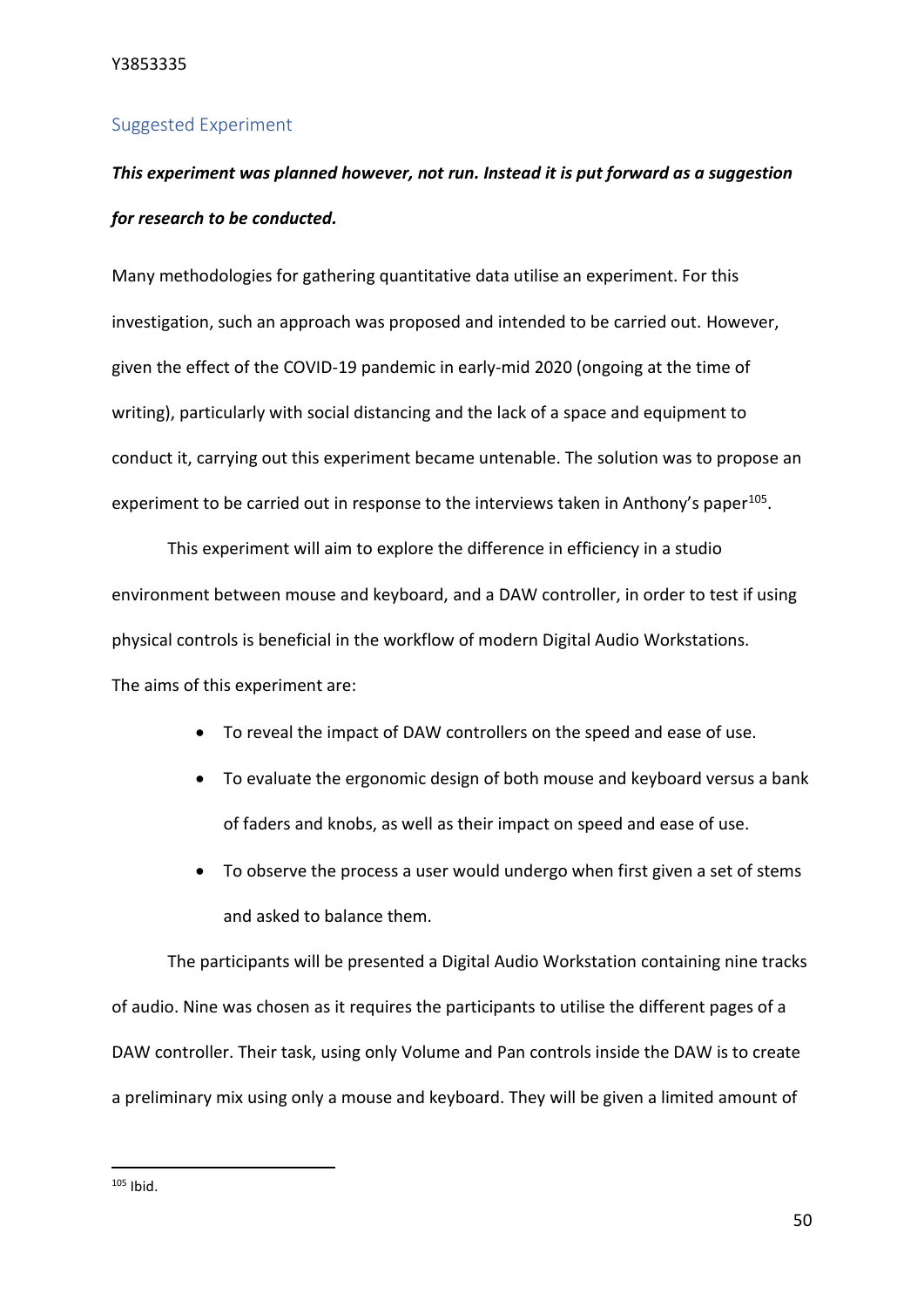time to do so before being presented with another project with nine different tracks of audio, however, this time they are to use a control unit to balance the mix in the same limited time. There will be a short interview conducted afterwards where several questions will be asked based on the experience and prior encounters with the scenario presented in the experiment.

They will be filmed via a non-obtrusive video camera during the experiment. The purpose of this is for later reference and analysis into their workflow, to find any areas where the participant struggled when presented with a situation, and to investigate how they react to the control surface. Furthermore, audio will also be recorded during an interview for later reference.

The details of the experiment are as follows:

- The DAW: Use Reaper as its flat UI allows for easy identification of controls and it is fully compatible with HUI, MCU and OSC, the main control standards for DAW controllers.
- The Stems: Use a set of Drums (kick, snare, stereo OH), Bass, two Guitar stereo totalling nine tracks. Due to most controllers having only eight faders, this presents them with the issue of navigating the extended functions of fader banks. This will test the extent of intuitiveness in shrinking a session's control to only eight faders when more are required.
- The Controller: The selection depends on availability and the representation of the mass market devices available to the majority. Due to the market being so small and adoption of features being slow, the Behringer X-Touch and Mackie Control Pro present two different price points for fully featured DAW controllers.

51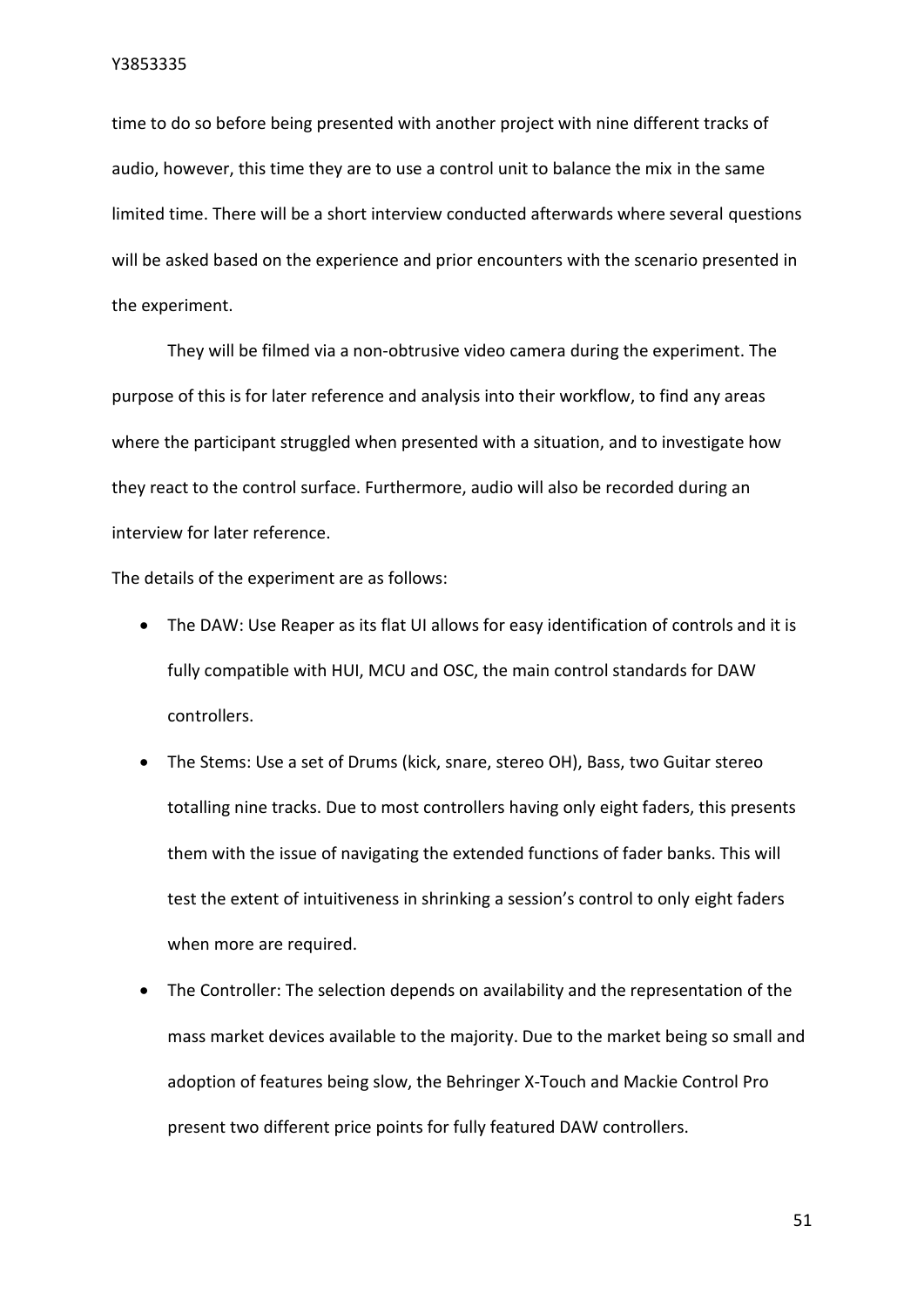• The Participants: Participants with a range of experiences will be included in the experiment. This reduces bias and diverts attention from looking at absolute speed of the task, to the time delta of the two scenarios.

As part of the ethical approval process, certain mitigations had to be agreed. Had this experiment gone ahead, these provisions would have been taken:

- The consent will be obtained via a flyer before the experiment, and a copy of the experiment will be copied in a recruitment email.
- The participants will be using equipment that they may not have used before, thus they may feel discomfort or stressed. Therefore, they are permitted to opt out at any time should they feel the need to.
- The video will be framed on the participant's interaction with the hardware, not their faces. The audio will be kept separate from the video as to not cause potential correlation.
- Data collected will be stored on the University Google Drive
	- $\circ$  To ensure data is not lost copies will be stored on a personal computer with password protection and encryption.
- Data collected will be accessible only to the author and their supervisor.

This experiment was approved by the Department of Music's Ethics Committee on the 19<sup>th</sup> of February 2020.

My expectations for this experiment are as follows. Those versed in DAWs are expected to be able to make volume adjustment quickly and efficiently. However, those who have never balanced a mix before are expected to be left with little time of the limit. This would likely be due to the experience barrier. However, it is believed that with the controller, a much lower delta will be visible. This is due to the subjects lacking exposure to much more than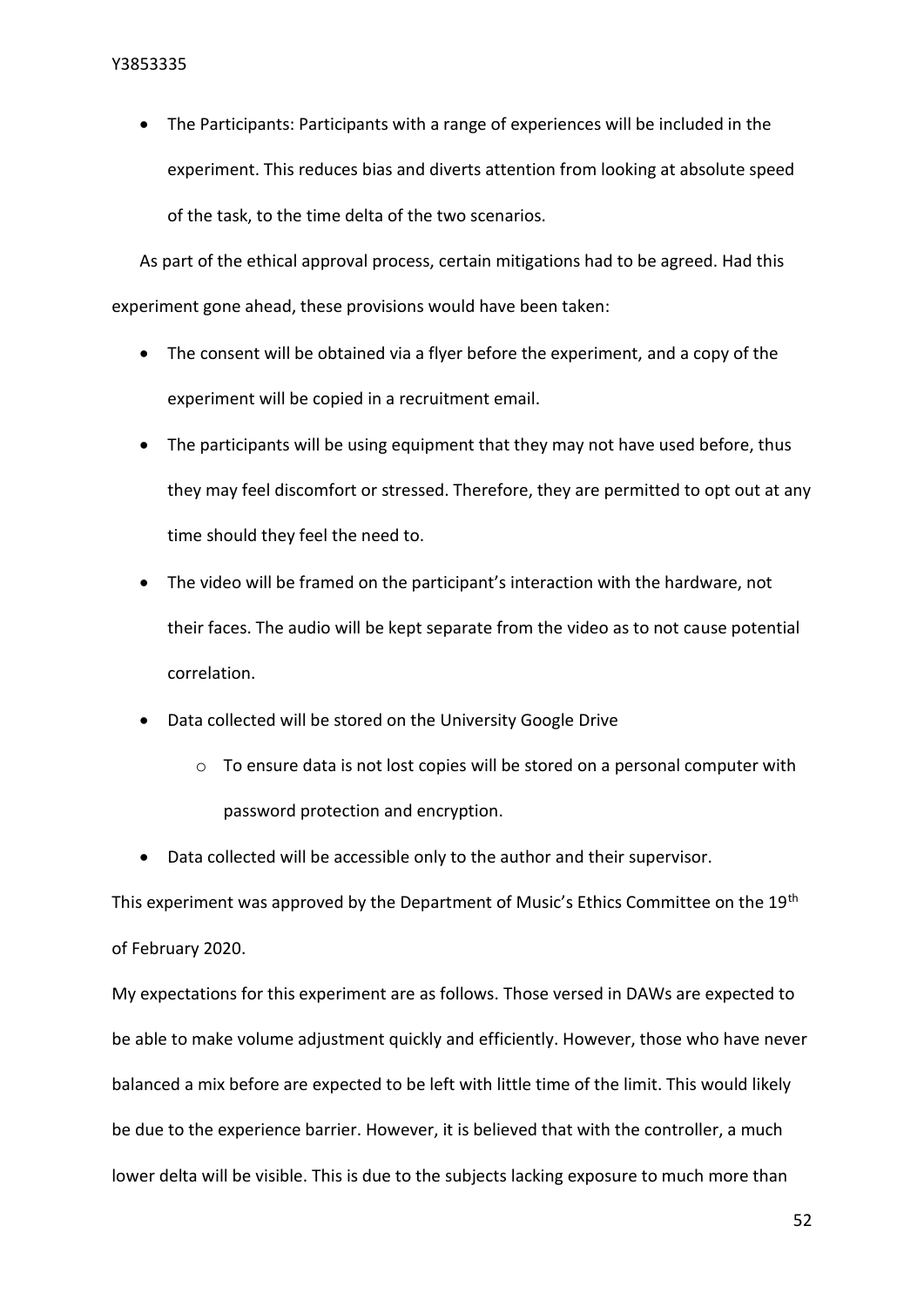<span id="page-53-0"></span>Play, Pause, Reset, and physical controls that they can touch, and with which build a small amount of muscle memory. Additionally, this also means less distraction from a screen creating a paradox of choice.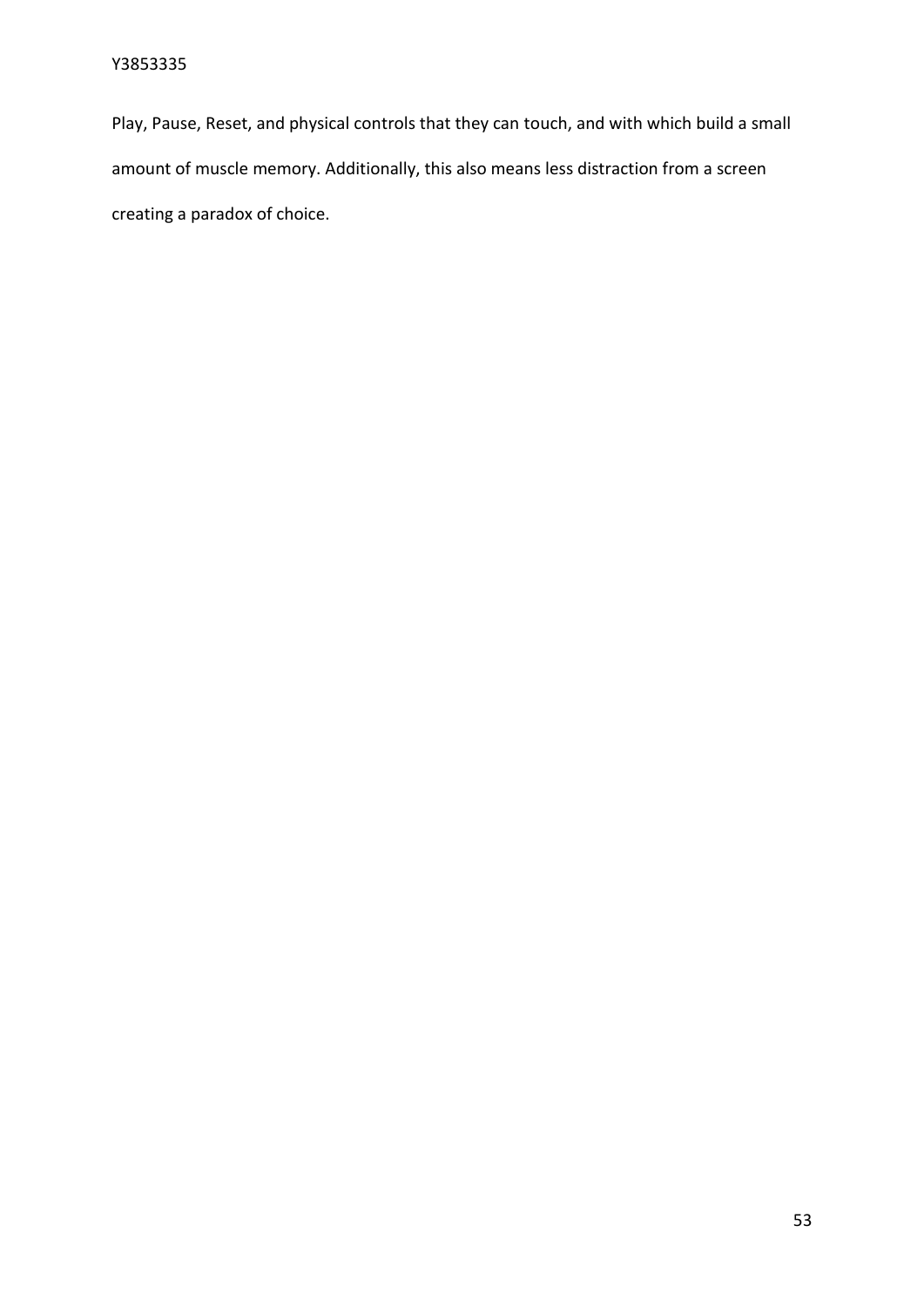## Conclusion

The bond between hardware and software is crucial to creating a system which not only works, but thrives. Ultimately, creating a system that works for the producer is what is beneficial, making the most out of time available to create a quality record is paramount. The way a user is introduced to his/her profession is vastly influential into the style of workflow a user would use. The author's own background started using an old analogue console in live sound scenarios, whereas some may start simply on DAWs or Samplers. The author's workflow often sought to recreate the feeling of mixing live as that is where the author felt comfortable and familiar, leading to investments on peripherals which aid in this venture. Recreating the workflow of a console but with the advantages of common DAWs such as footprint and recallability are all concepts which people familiar with working on consoles would understand.

An interesting personal experience is that the author has learnt to use consoles and hardware units through using emulations. Which contrasts to why designs were skeuomorphic to start with, the general idea behind the concept is to help relate the real object to a digital visual metaphor, not the other way around. However, even this argument is questioned with inconsistencies about how parameters are assigned to a control type. Knobs are often represented as circular and are rotated. Most large format consoles typically use knobs for Pan control even though Pan is one dimensional when working in stereo. Presonus' Studio One represents their Pan control as a one dimensional slider.<sup>106</sup> Volume is often represented by a fader, yet knobs are used for sends and returns which are also volume controls. Volume on the Universal Audio 610 console are also handled with

54

<sup>106</sup> Presonus, "Studio One 4" (Presonus, 2020), https://shop.presonus.com/Studio-One-4-Professional.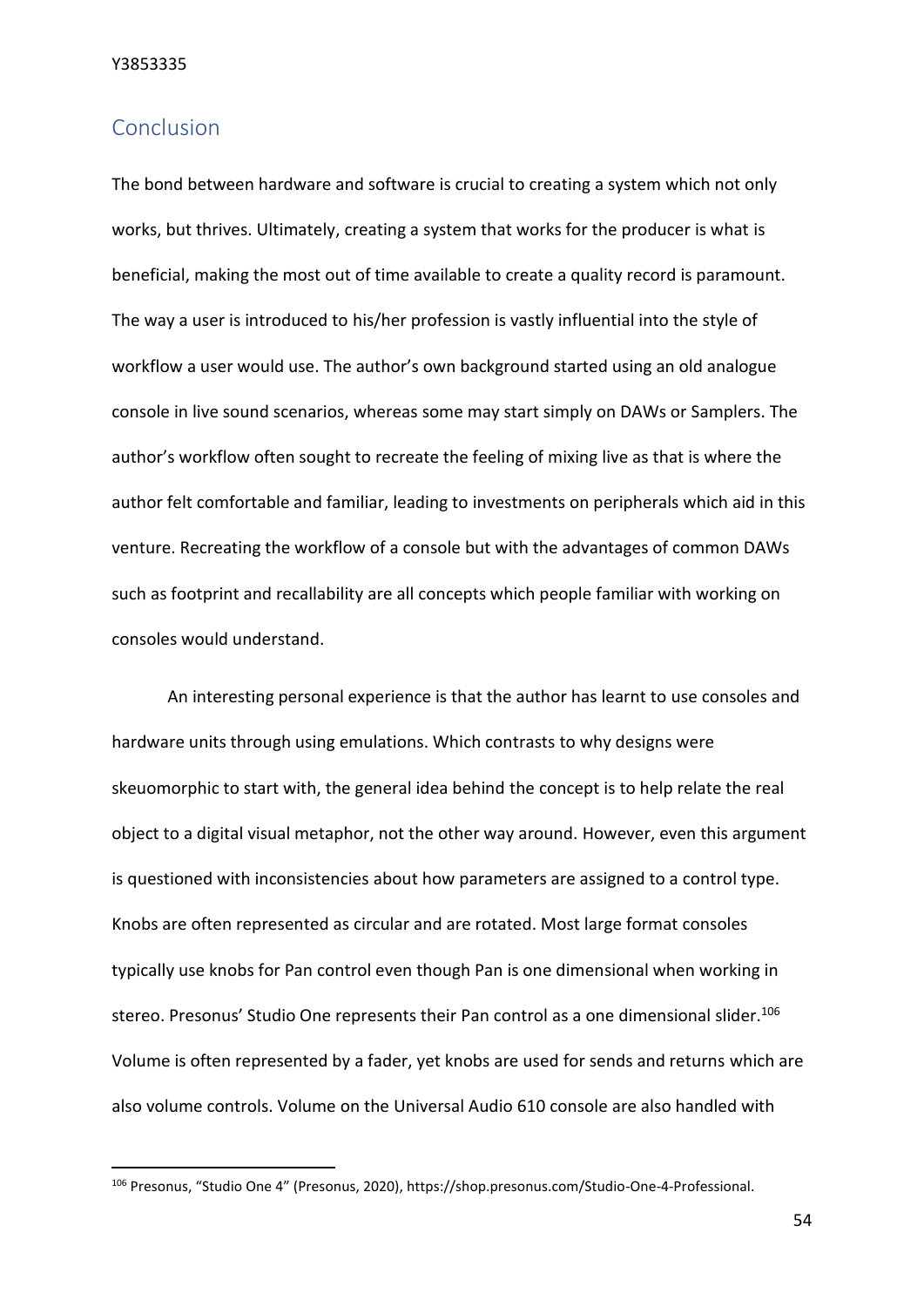knobs $107$  which further adds to inconsistencies in parameter assignments. Additionally, equalisation uses both knobs and sliders depending on style and application. This illustrates the fact that experience in the field matters more than a specific code to work upon. If a user becomes proficient in a certain console, it does not mean that they are able to operate all others. Equally there is no way to teach these concepts in a vacuum, meaning that gaps in knowledge are inevitable when learning due equipment available to the user. This is why skeuomorphic design and emulations of gear is crucial to teaching, but may not be as effective in a studio environment. In addition to this is the cost of such equipment often exceeding budget for an institute.

<sup>&</sup>lt;sup>107</sup> Universal Audio Inc., "100% UA, PART 9, WITH THE 610 CONSOLE," n.d. Accessed May 27, 2020, https://www.uaudio.com/blog/100-percent-ua-610-console/.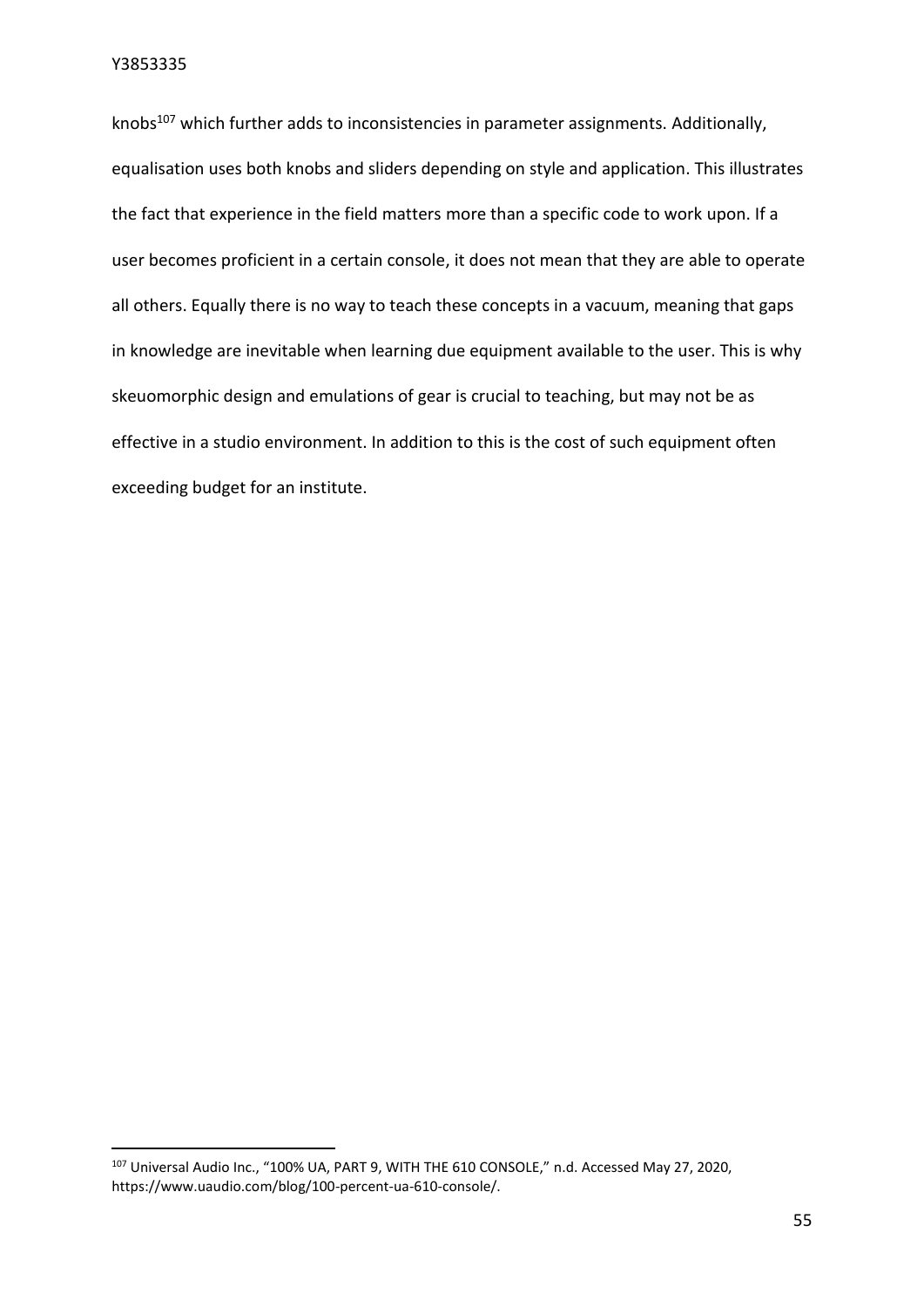## <span id="page-56-0"></span>Evaluation

Throughout this investigation the author has changed focus many times, starting with the idea of creating teaching resources to better aid the transition from DAWs to console, through to examining how we learn and investigate knowledge acquisition in the field of music, to finally an investigation into how we operate in a studio environment and the objects, peripherals and workflows with which we interact. Though the interruption of COVID-19 has cancelled work conducted for this project it has not stopped the argument as to why we work the way we do. The author started with the intent to write an analysis into the technologies we use accompanied by independent research. COVID-19 affected the experiment which could aid in justifying claims made around control surfaces and their position in the studio. Though there was no experiment conducted, this does not mean that the experiment is without purpose. Science aims to explain with numerical data why phenomena occur and how to reproduce the results. The cancellation of the experiment forced the author to find additional research and uncover portions of their knowledge that the author had not thought to investigate. Due to guidance and support from the supervisor the author was prompted towards texts which filled gaps in knowledge.

The information which was discovered regarding MIDI 2.0 is constantly changing, new webinars and articles are being written. This means that throughout the process of the investigation, portions required updating or amending. Notable additions are the webinars on the 23<sup>rd</sup> and 30<sup>th</sup> of May. Though these sources are direct from the MMA, the time at which they occurred are less than ideal, as it only gave nine, and two days, to gather and process the research before submission of the investigation. The extension due to COVID allowed these additions to be submitted as part of the investigation.

56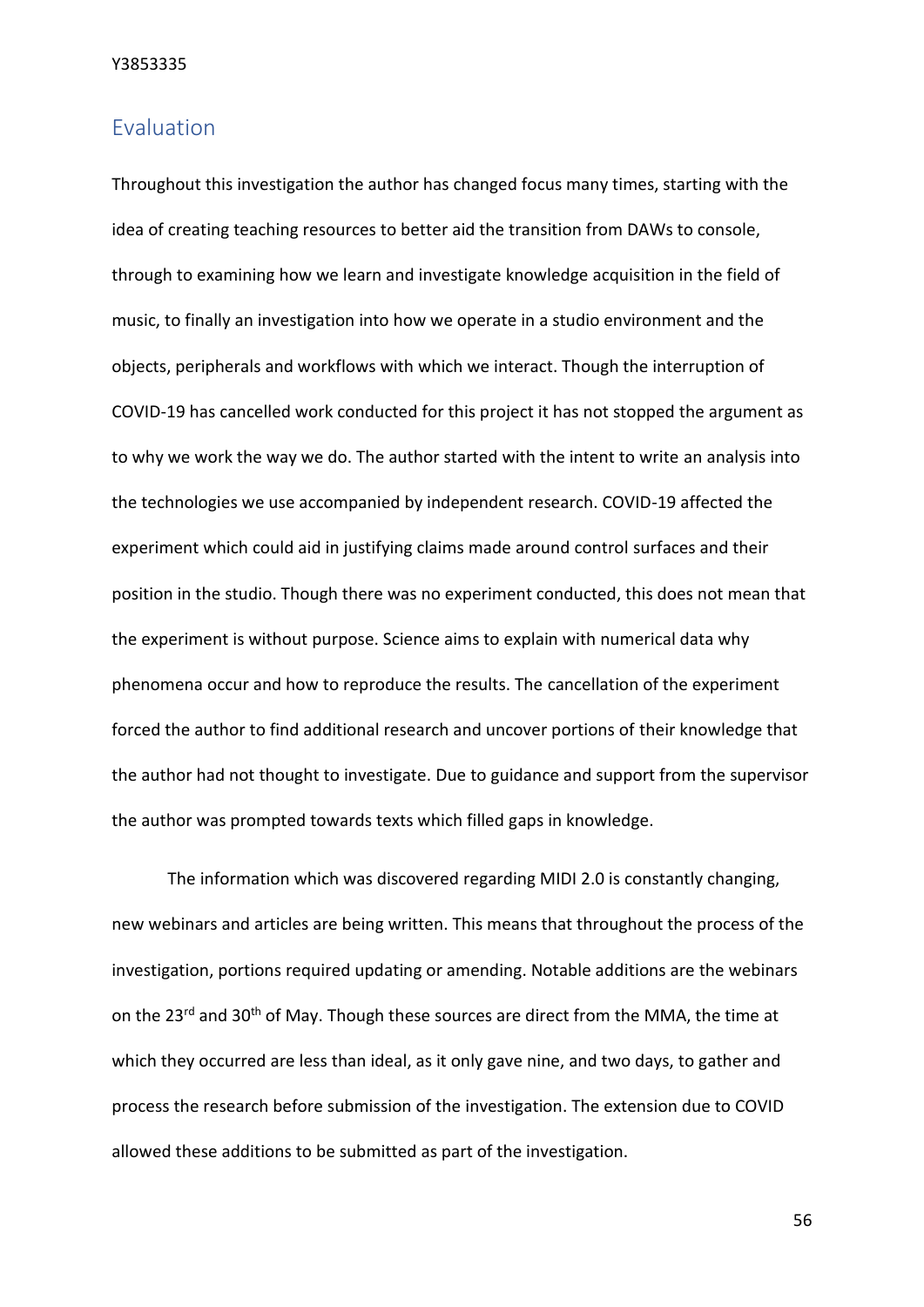Thoughts into further study could be conducted in areas relating to the ergonomics of control surfaces and how the assignment of parameters to certain control metaphors can influence the workflow of a professional, and the way we show feedback visually. A concept which the experiment currently explores is the impact of a control surface when learning the basics concepts of sound. A further study could focus on the ergonomics and features of the control surfaces and at what point the addition of features cease to be effective. Developing studies in this field could prove effective in helping to educate all age ranges in the way that we create, develop and share music. With new emerging technologies and an innovative methods of interacting with music, the future of the audio industry is something to be observed with great interest.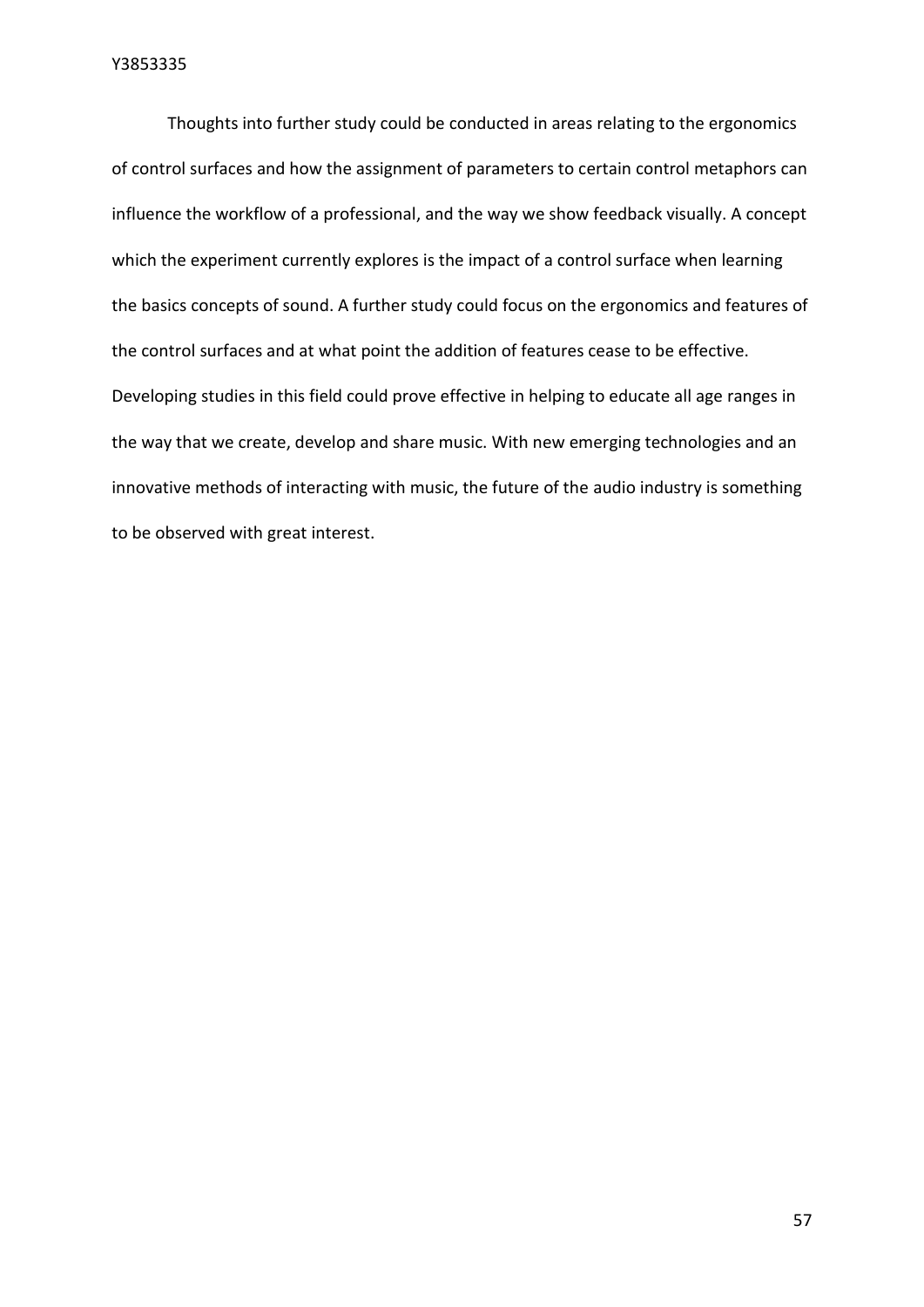## <span id="page-58-0"></span>Bibliography

Ableton. "Ableton Live." Berlin: Ableton, 2013. https://www.ableton.com/en/live/.

- \_\_\_\_\_\_\_. "Creating Your Own Control Surface Script." Accessed May 12, 2020. https://help.ableton.com/hc/en-us/articles/206240184-Creating-your-own-Control-Surface-script.
- Akai. "Ableton Live Performance Controller APC40." Accessed May 12, 2020. https://www.akaipro.com/apc40.
- Anthony, Brendan. "Mixing as a Performance: Educating Tertiary Students in the Art of Playing Audio Equipment Whilst Mixing Popular Music." *Journal of Music, Technology and Education* 11 (2018).
- Avid. *Soud Deisgn for Bat Out of Hell The Musical with Gareth Owen: S6L Workflow & Layouts*. Youtube Video, 2017. https://www.youtube.com/watch?v=25 tUKYqcY0&t=177s.
- Bateman, Tom. "How MIDI Changed the World of Music." *BBC*, 2012. https://www.bbc.co.uk/news/technology-20425376.
- Behringer. "Behringer: X-Touch." *Music Tribe*. Accessed May 19, 2020. https://www.behringer.com/Categories/Behringer/Computer-Audio/Desktop-Controllers/X-TOUCH/p/P0B1X#googtrans(en%7Cen).
- Berndt, Axel, Simon Waloschek, and Aristotelis Hadjakos. "Hand Gestures in Music Production." Detmold, 2016.

Byron, J. "MIDI: Hardware and Electronic Implementation." *Spark Fun*. Accessed May 2,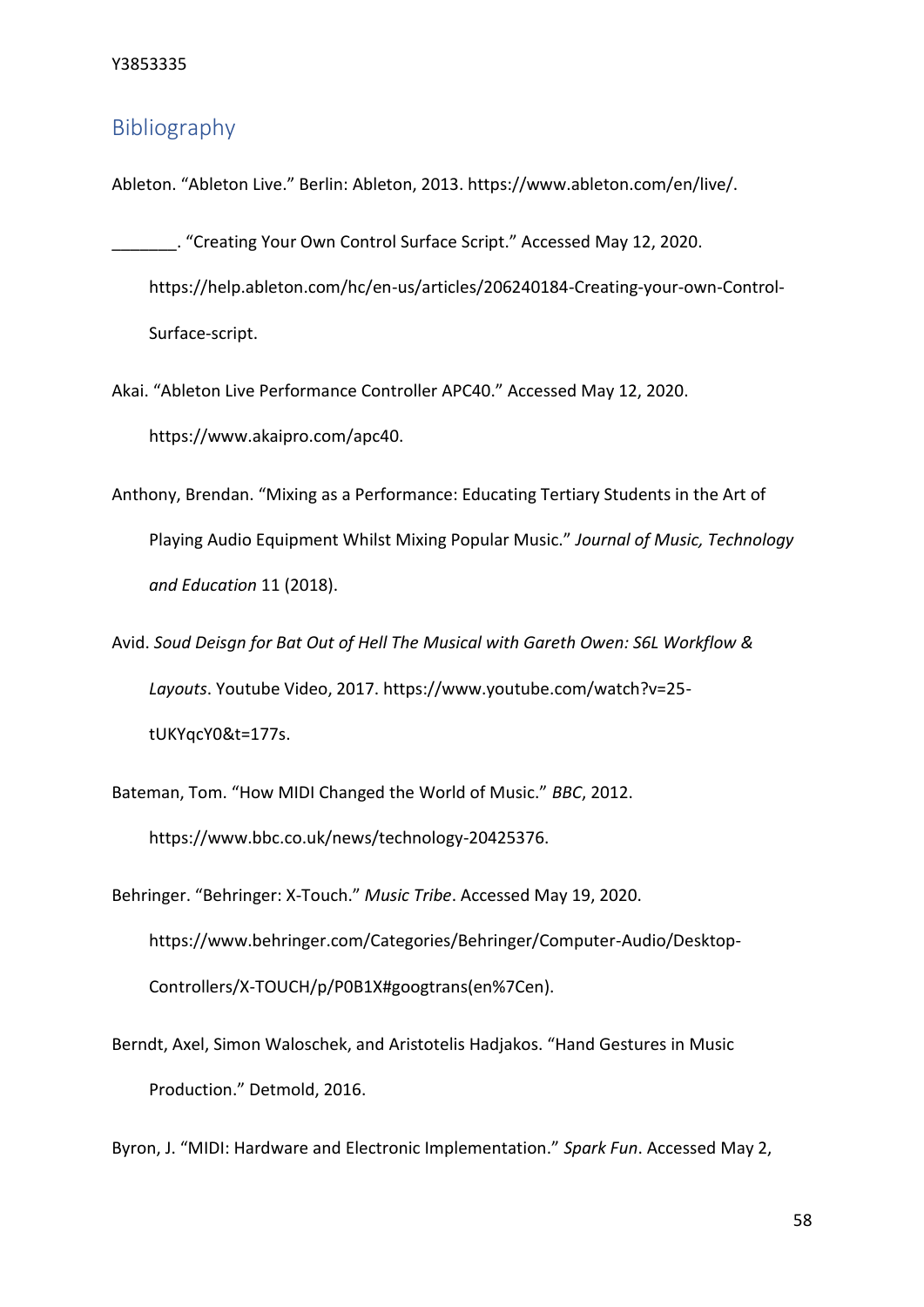2020. https://learn.sparkfun.com/tutorials/midi-tutorial/hardware--electronicimplementation#signaling.

Carabott, Arthur. "Email," 2019.

Dream Theatre. "The Dark Eternal Night," 2007.

FabFilter. *FabFilter Pro-Q 3 User Manual*. FabFilter, 2018.

https://www.fabfilter.com/help/ffproq3-manual.pdf.

Forbes. "What Technology Was Used To Make 'La La Land' So Visually Rich And Colorful?" *Forbes*, 2017. https://www.forbes.com/sites/quora/2017/03/03/what-technology-wasused-to-make-la-la-land-so-visually-rich-and-colorful/#5bcfdf4e3b58.

Freunde, Schneiders. "Haken Continuum – New Firmware and New Features." *Stormkult*, 2017. https://www.stromkult.com/haken-continuum-new-firmware-new-features/.

Future Music. "30 Years of MIDI: A Brief History." *Music Rader*, 2012.

https://www.musicradar.com/news/tech/30-years-of-midi-a-brief-history-568009.

- Howard, David M., and Stuart Rimell. "Real-Time Gesture-Controlled Physical Modelling Music Synthesis with Tactile Feedback." *EURASIP Journal on Applied Signal Processing*, no. 7 (2004): 1001–1006.
- Inglis, Sam, and Sound on Sound. "Softube Console 1 Fader." *Sound on Sound*, January 2020. https://www.soundonsound.com/reviews/softube-console-1-fader.

JUCE. *Panel: Product Deisgn*. YouTube Video, 2019.

https://www.youtube.com/watch?v=WsWyIYGX4tM&t=31s.

\_\_\_\_\_\_\_. *Panel: Support of MIDI2 and MIDI-CI in VST3 Instruments*. YouTube Video, 2019.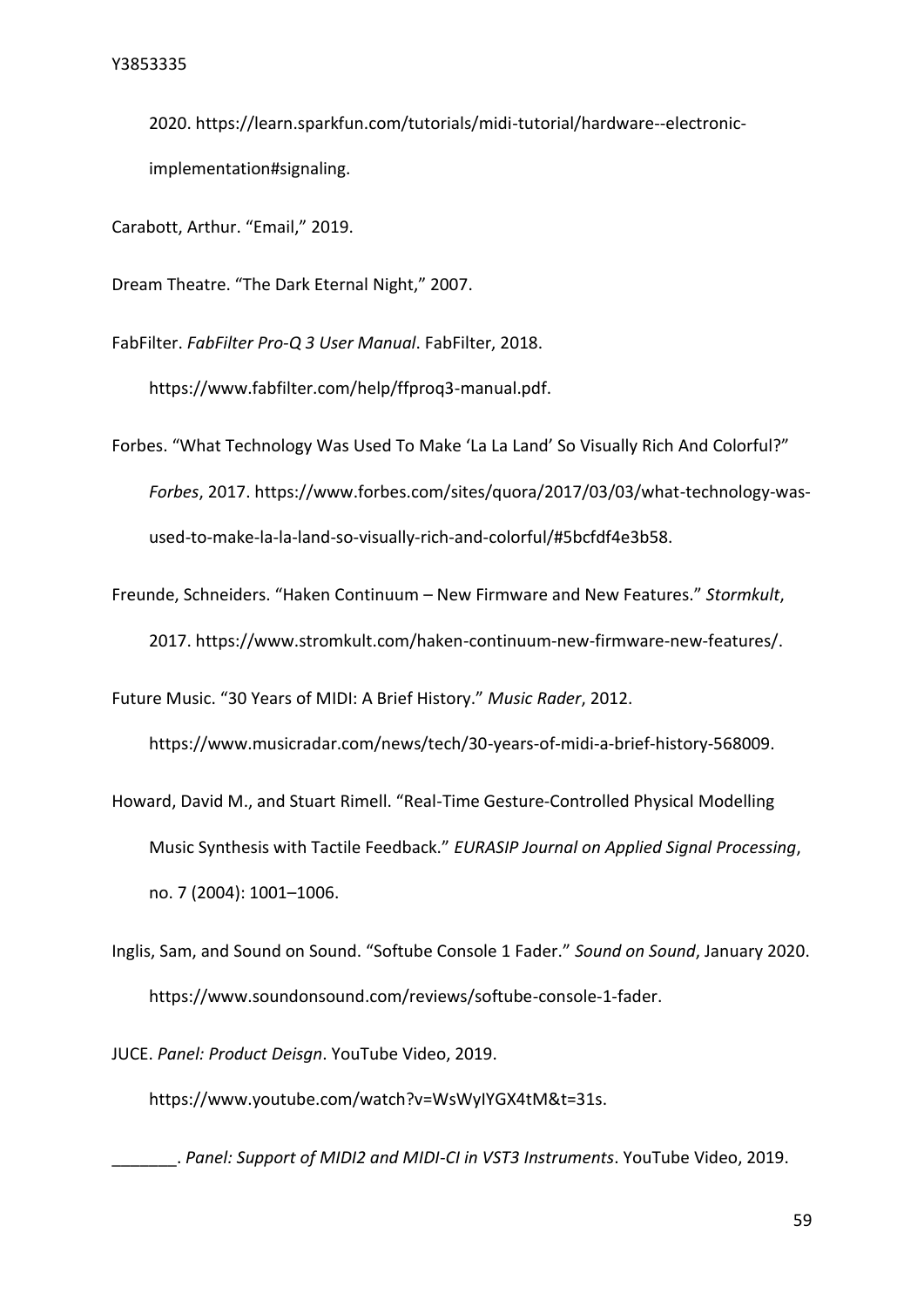https://www.youtube.com/watch?v=zXnHaoN2Cig&feature=emb\_logo.

Judah, Sam. "What Is Skeuomorphism." *BBC News Magazine*, June 2013.

https://www.bbc.co.uk/news/magazine-22840833.

Jungleib, Stanley. *Prophet-600 Synthesizer Operation Manual*. Mijdrecht: Sequential Circuits, 1982.

Manning, Peter. *Electronic and Computer Music*, 2011.

Maynard, Patrick. *Drawing Distinctions: The Varieties of Graphic Expression*. Ithaca: Cornell University Press, 2005.

MIDI Manufacturers Association. "Details about MIDI 2.0TM, MIDI-CI, Profiles and Property Exchange," 2019. https://www.midi.org/articles-old/blogger/the-midi-association.

\_\_\_\_\_\_\_. *MIDI 2.0 Fader Demo*. Youtube Video, 2020.

https://www.youtube.com/watch?v=bkbqFNZcSQk.

\_\_\_\_\_\_\_. "MIDI 2.0 For Developers." Accessed May 23, 2020.

https://www.midi.org/forum/5339-midi-2-0-for-developers-webinar-sat,-may-23rd?page=last.

\_\_\_\_\_\_\_. "MIDI 2.0 For Musicians." *MIDI.Org*, 2020. https://www.midi.org/.

\_\_\_\_\_\_\_. *MIDI 2.0 Specification Overview*. 1st ed. Association of Musical Electronics Industry, MIDI Manufacturers Association, 2020.

\_\_\_\_\_\_\_. "MIDI History: Chapter 6." *MIDI.Org*, 2015. https://www.midi.org/articlesold/midi-history-chapter-6-midi-is-born-1980-1983.

\_\_\_\_\_\_\_. *The Complete MIDI 1.0 Detailed Specification*. 3rd ed. Los Angeles, CA: MIDI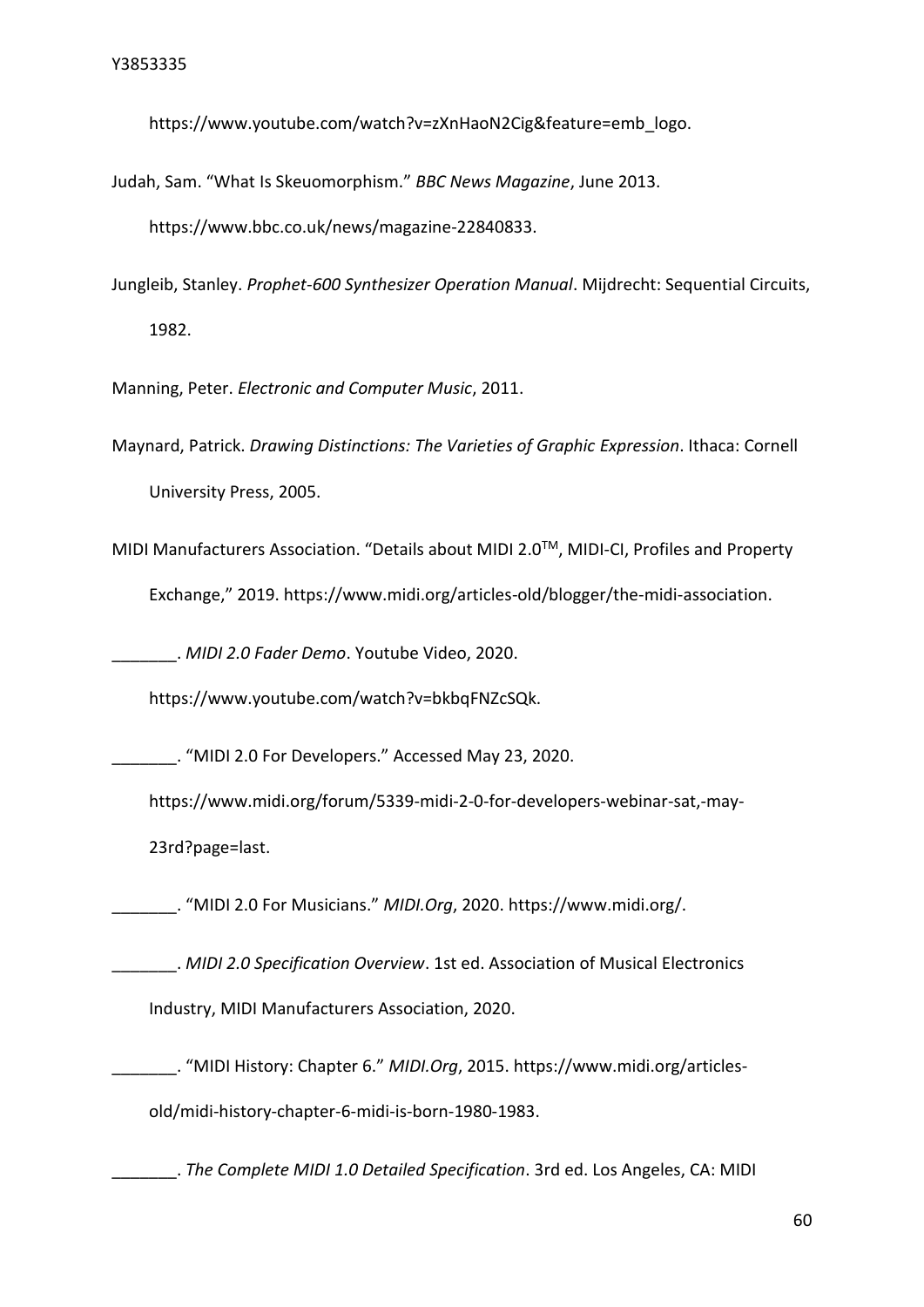Manufacturers Association, 1996.

https://www.midi.org/downloads?task=callelement&format=raw&item\_id=92&eleme nt=f85c494b-2b32-4109-b8c1-083cca2b7db6&method=download.

Music Rader. "Ableton Push Review." *Music Rader*, 2013.

https://www.musicradar.com/reviews/tech/ableton-push-571894.

Music Tribe. "TC Electronic." *Music Tribe*. Accessed May 25, 2020.

https://www.tcelectronic.com/Categories/Tcelectronic/Computer-Audio/Desktop-Controllers/DVR250-NATIVE-DVR250-DT/p/P0DCR.

- Native Instruments. "Native Insturments Vintage Compressors." Accessed May 22, 2020. https://www.native-instruments.com/en/products/komplete/effects/vintagecompressors/.
- Pinch, Trevor, and Frank Trocco. *Analog Days*. Cambridge, Massachusetts, London: Harvard University Press, 2019.
- Presonus. "Studio One." Presonus, 2020. https://shop.presonus.com/Studio-One-4- Professional.

Prochak, Michael. *Cubase SX: The Official Guide*. SMT, 2002.

- Reimer, Jeremy. "A History of the GUI." *Ars Technica*. Accessed April 9, 2020. https://arstechnica.com/features/2005/05/gui/.
- Roads, Curtis. *The Computer Music Tutorial*. Massachusetts: Massachusetts Institute of Technology, 1996.

Roger Linn. "LinnStrumnet: A New Way to Play." Accessed May 25, 2020.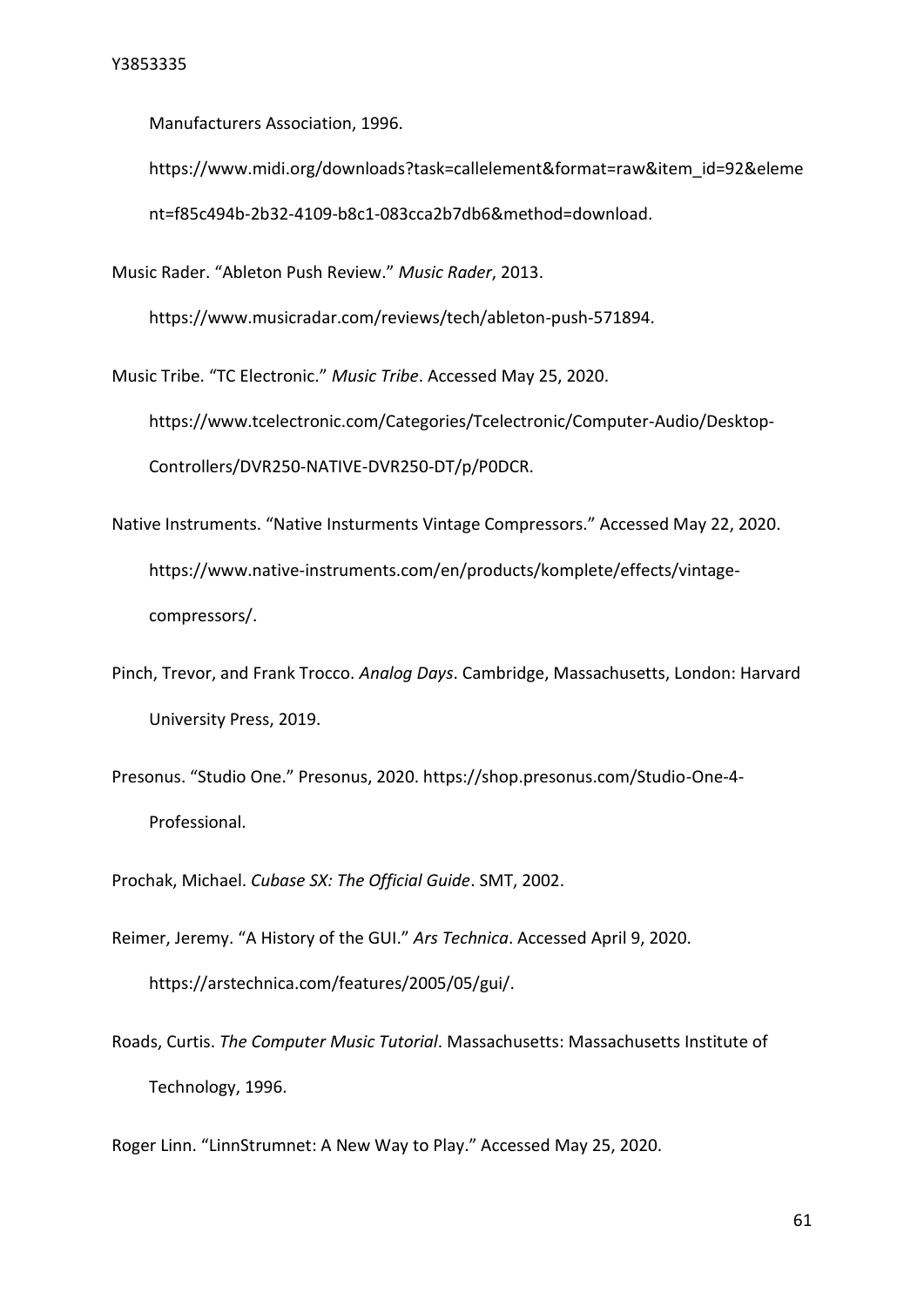https://www.rogerlinndesign.com/linnstrument.

Roland. *JP-8 Owner's Manual*, 1981.

\_\_\_\_\_\_\_. *Juno-60 Owner's Manual*, 1982.

\_\_\_\_\_\_\_. *Juno-60 Service Notes*, 1983.

Softube. "Softube: Console 1." *Softube*. Accessed May 25, 2020.

https://www.softube.com/console1.

Sound on Sound. "Osmose — Keyboard Technology Takes a Giant Leap Forward." *Sound on Sound*, January 2020. https://www.soundonsound.com/news/osmose-keyboardtechnology-takes-giant-leap-forward.

Soundtoys. "Sound Toys: Little Plate." Accessed May 26, 2020.

https://www.soundtoys.com/product/little-plate/.

Spitfire Audio. *Spitfire Chamber Strings User Manual*. Spitfire Audio, 2018.

Steinberg. "Steinberg: CMC-FD." Accessed May 22, 2020.

https://www.steinberg.net/en/products/audio\_interfaces/cmc\_series/models/cmc\_fd. html.

Tantacrul. *Music Software & Interface Design: Propellerhead's Reason*. Youtube Video, 2018. https://www.youtube.com/watch?v=7PFRyONURSo.

Universal Audio Inc. "100% UA, PART 9, WITH THE 610 CONSOLE." Accessed May 27, 2020. https://www.uaudio.com/blog/100-percent-ua-610-console/.

\_\_\_\_\_\_\_. *Model 1176LN Solid-State Limiting Amplifier*. Universal Audio Inc., 2009.

Wells, Jez. "Interview With Tony Swain." *Art of Record Production*, no. 09 (2015).